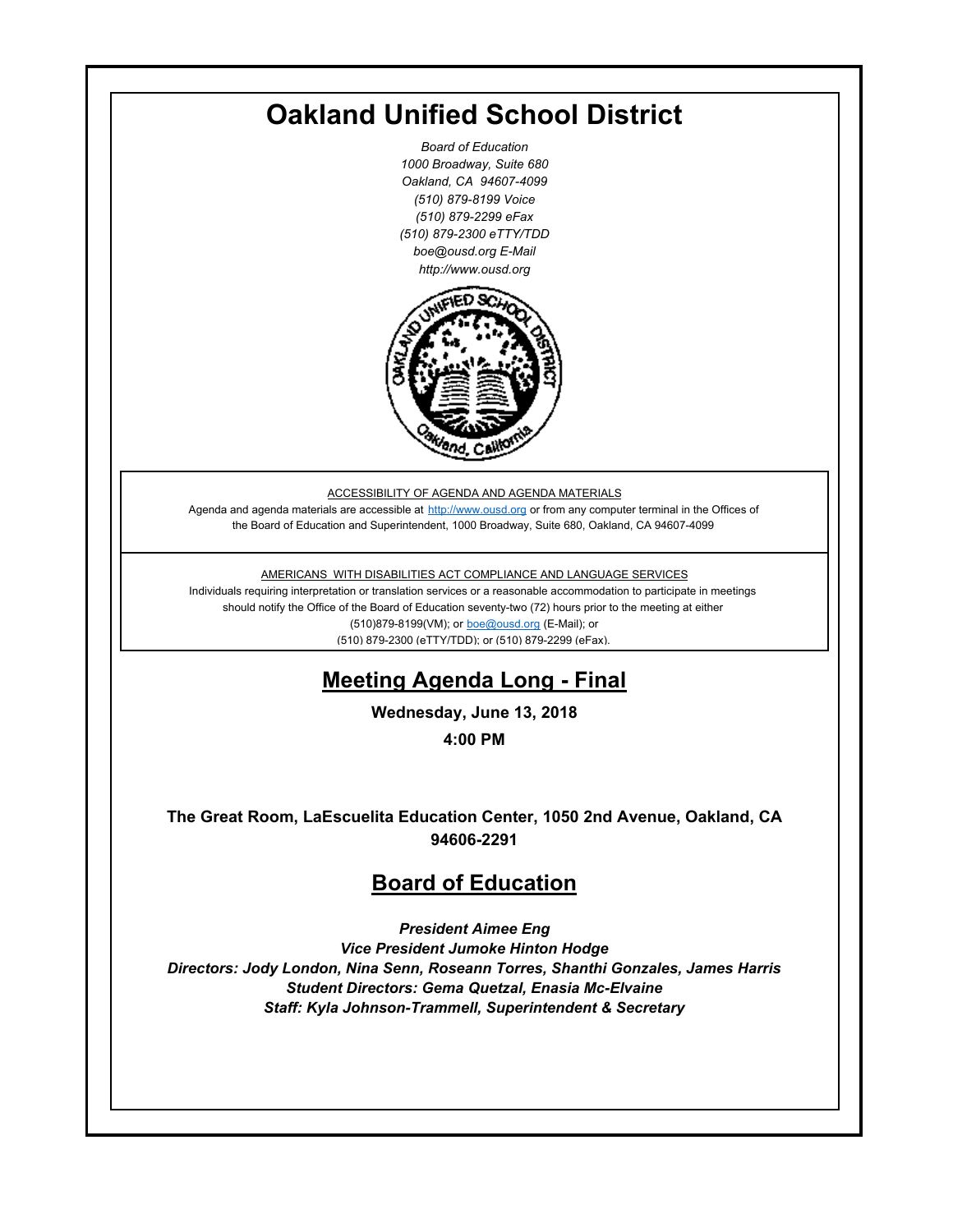# Table of Contents

| G. President's Statement of Reportable Action Taken In Closed Sessionand the Vote or Abstention |  |
|-------------------------------------------------------------------------------------------------|--|
|                                                                                                 |  |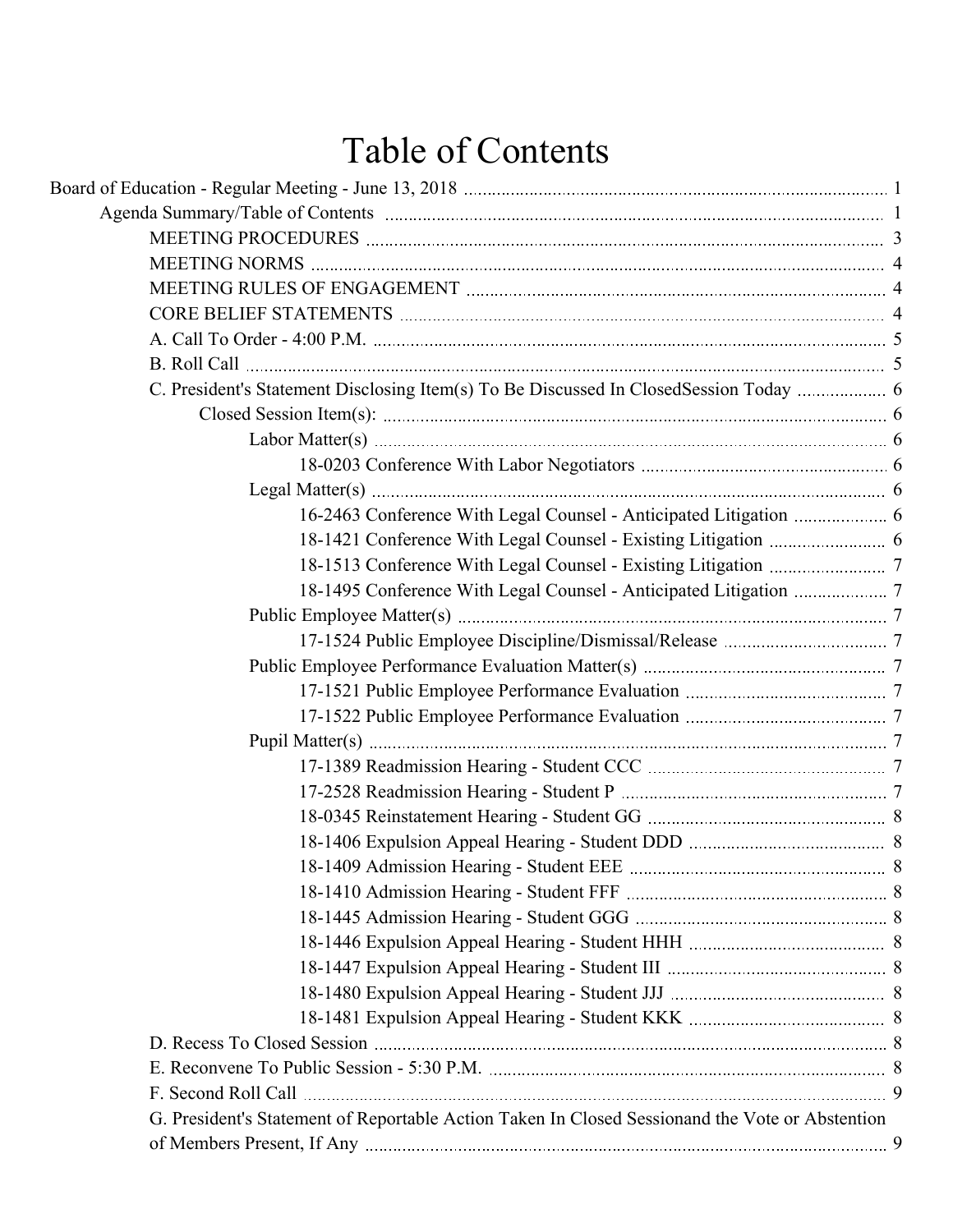| 18-1527 Tribute - Enasia Mc-Elvaine - Student Board Member -2017-2018  9           |  |
|------------------------------------------------------------------------------------|--|
|                                                                                    |  |
| 18-0005 Designation/Selection/Recognition - Randy Porter - AsThird Oakland Unified |  |
|                                                                                    |  |
|                                                                                    |  |
|                                                                                    |  |
|                                                                                    |  |
| 18-1036 Independent Consultant Agreement Less Than \$90,200 - Terraphase           |  |
|                                                                                    |  |
| 18-1170 Independent Consultant Agreement for ProfessionalServices Less Than \$90,  |  |
| 200 - Urban Design Consulting Engineers - Madison Park Academy Expansion           |  |
|                                                                                    |  |
| 18-1241 Amendment No. 1, Independent Consultant Agreement(Award of Bid             |  |
| Agreement) - AEKO Consulting - EdnaBrewer Middle School Fire & Intrusion           |  |
|                                                                                    |  |
| 18-1242 Independent Consultant Agreement Greater Than \$90,200 - Colland           |  |
| Jang Architecture - FacilitiesPlanning and Management Project  13                  |  |
| 18-1243 Amendment No. 2, Segal Consulting Agreement - RiskManagement               |  |
|                                                                                    |  |
| 18-1256 Independent Consultant Agreement Less than \$90,200 -Jensen Hughes         |  |
|                                                                                    |  |
| 18-1309 Agreement for Architectural Services - Byrens KimDesign Works -            |  |
| Zero Net Energy (ZNE) Project - Cleveland Elementary School  14                    |  |
| 18-1400 2018-2019 School Meals - Price Increase - NutritionServices                |  |
|                                                                                    |  |
|                                                                                    |  |
| 18-0870 Agreement - San Francisco Bay Area Rapid TransitDistrict (BART) -          |  |
| Vocational Internship Program - Office of Post-Secondary Education - High          |  |
|                                                                                    |  |
| 18-0877 Amendment No. 1, Professional Services Contract -California Youth          |  |
|                                                                                    |  |
| 18-0927 Amendment No. 2, Memorandum of Understanding -Oakland Leaf                 |  |
|                                                                                    |  |
| 18-0953 Amendment No. 2, Memorandum of Understanding -Safe Passages - Summer       |  |
|                                                                                    |  |
| 18-0954 Amendment No. 2, Memorandum of Understanding -Safe Passages - Summer       |  |
|                                                                                    |  |
| 18-0956 Amendment No. 2, Memorandum of Understanding -Love, Learn, Success -       |  |
|                                                                                    |  |
| 18-0970 Amendment No. 2, Memorandum of Understanding -Safe Passages - Summer       |  |
|                                                                                    |  |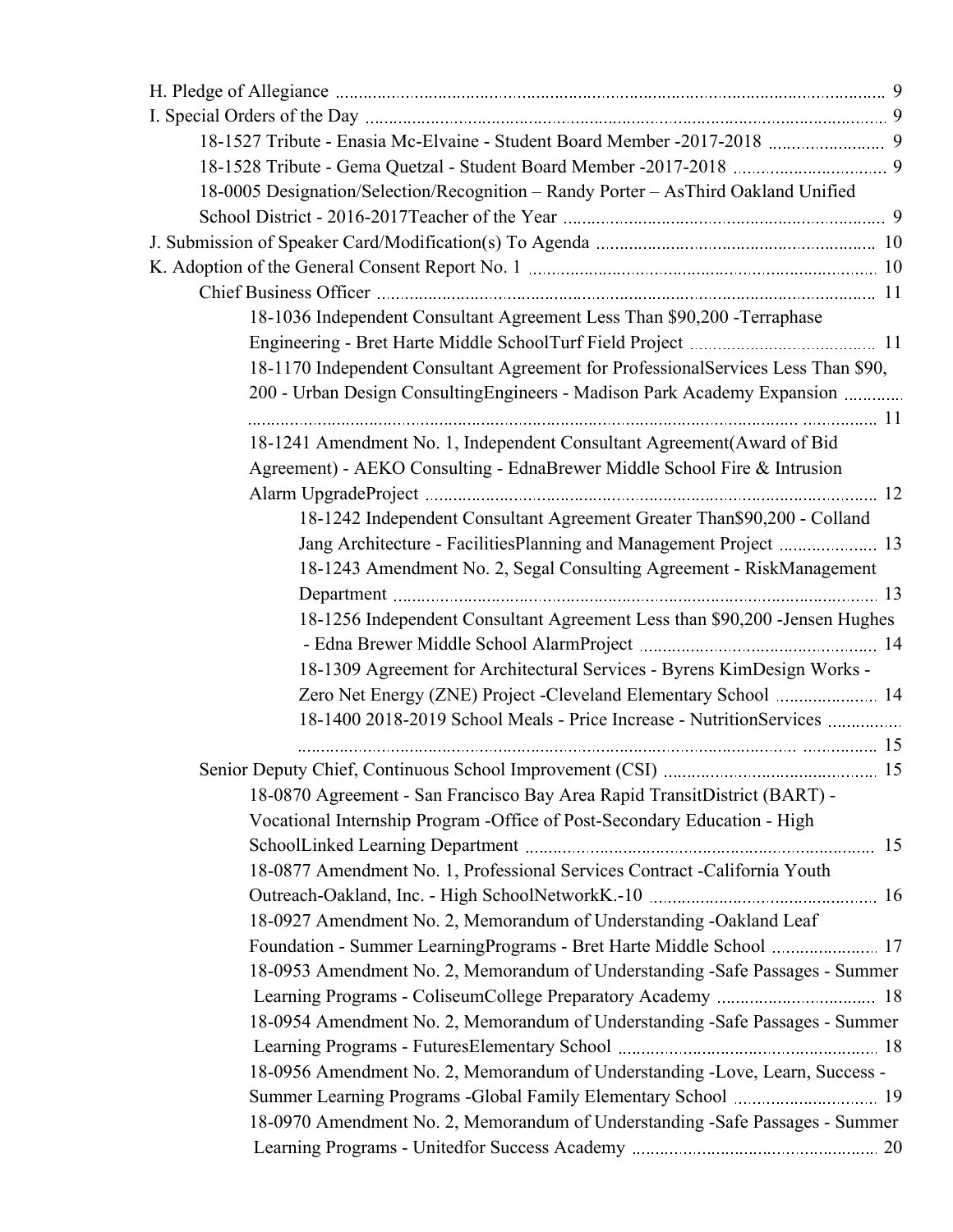| 18-1189 Professional Services Contract - Nexplore USA -Summer Learning Program -  |
|-----------------------------------------------------------------------------------|
|                                                                                   |
| 18-1197 Professional Services Contract - Aim High - SummerLearning Program -      |
|                                                                                   |
| 18-1198 Professional Services Contract - Aim High for HighSchool - Summer         |
|                                                                                   |
| 18-1199 Amendment No. 2, Memorandum of Understanding -Bay Area Community          |
|                                                                                   |
| 18-1200 Amendment No. 2, Memorandum of Understanding -East Bay Asian Youth        |
|                                                                                   |
| 18-1201 Amendment No. 2, Memorandum of Understanding -East Bay Asian Youth        |
|                                                                                   |
| 18-1202 Amendment No. 2, Memorandum of Understanding -East Bay Asian Youth        |
|                                                                                   |
| 18-1203 Amendment No. 2, Memorandum of Understanding -East Bay Asian Youth        |
|                                                                                   |
| 18-1204 Amendment No. 1, Memorandum of Understanding -East Bay Asian Youth        |
|                                                                                   |
| 18-1205 Professional Services Contract - Camp Phoenix - Summer Learning Program - |
|                                                                                   |
| 18-1206 Professional Services Contract - Edventure More -Summer Learning Program  |
|                                                                                   |
| 18-1208 Professional Services Contract - Lincoln - SummerLearning Program - West  |
|                                                                                   |
|                                                                                   |
| 18-1213 Amendment No.1, Memorandum of Understanding and Engagement Policy -       |
|                                                                                   |
| 18-1363 Memorandum of Understanding and Engagement Policy- Olson, Hagel &         |
|                                                                                   |
| 18-1389 Amendment No. 2, Agreement for Professional Services- John Cooke - Pupil  |
|                                                                                   |
| 18-1393 Amendment No. 2, Agreement for Professional Services-William Riley -      |
|                                                                                   |
| 18-1394 Amendment No. 2, Agreement for Professional Services- Cheryl Rodby -      |
|                                                                                   |
| 18-1395 Amendment No. 2, Agreement for Professional Services- Halima Dotson-      |
|                                                                                   |
| 18-1396 Amendment No. 2, Agreement for Professional Services- Johnny Lorigo -     |
|                                                                                   |
| 18-1397 Amendment No. 2, Agreement for Professional Services- Linda Lu - Pupil    |
|                                                                                   |
| 18-1398 Amendment No. 2, Agreement for Professional Services- Lillie Jenkins -    |
|                                                                                   |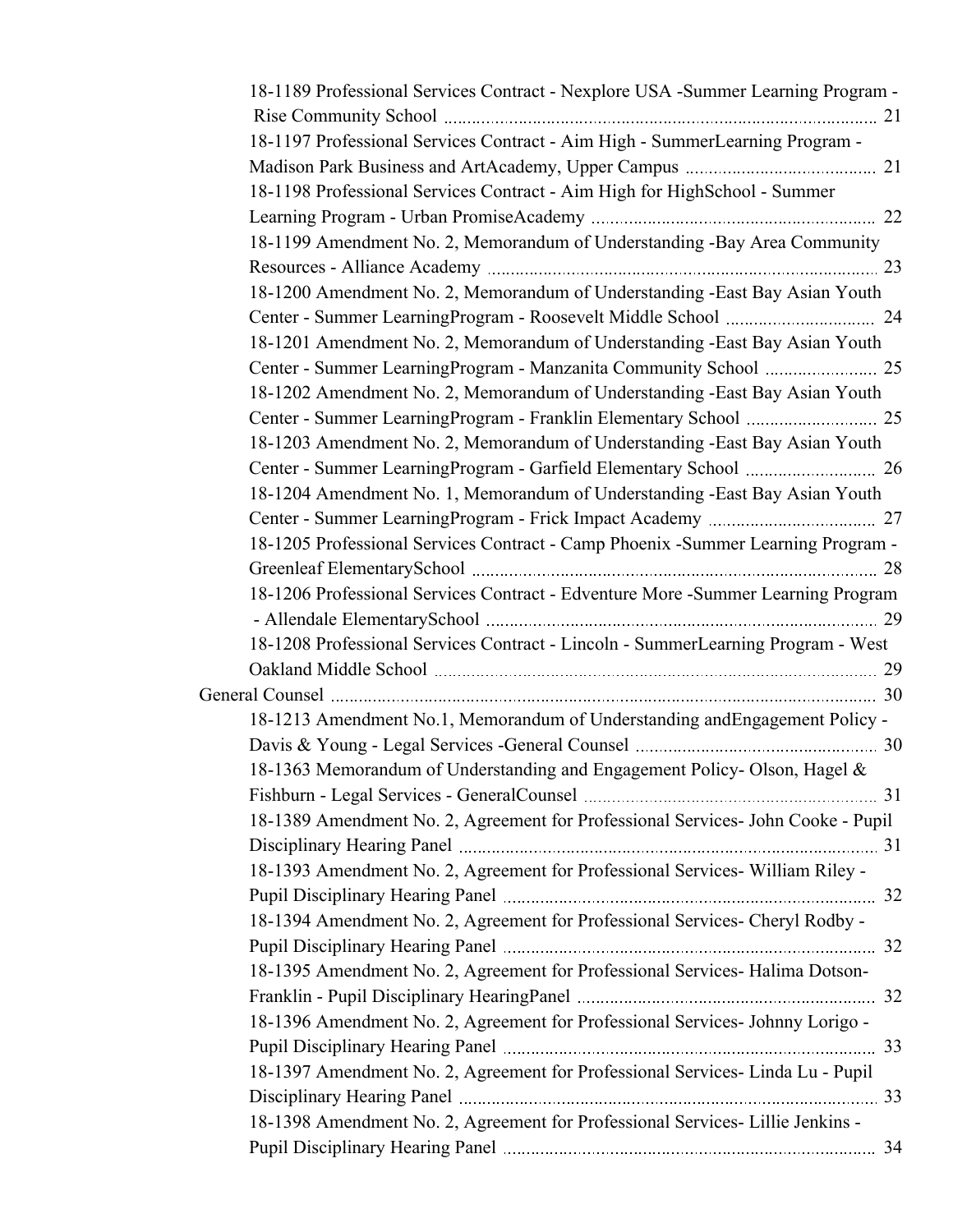| 18-1399 Amendment No. 1, Agreement for Professional Services- William Ovid -            |  |
|-----------------------------------------------------------------------------------------|--|
|                                                                                         |  |
| 18-1499 Exemption to the Separation - From-ServiceRequirement - Retired Teachers -      |  |
|                                                                                         |  |
|                                                                                         |  |
| 18-1179 Special Education Transportation Agreement - FirstAmerican, Inc. -              |  |
|                                                                                         |  |
| 18-1257 Special Education Transportation Services Agreement -RIDS Brother               |  |
|                                                                                         |  |
|                                                                                         |  |
| 18-1238 Minutes - Board of Education - Regular Meeting - May23, 2018  36                |  |
|                                                                                         |  |
| 18-1449 Amendment No. 1, Professional Services Contract -Suashun Harlan - Board         |  |
|                                                                                         |  |
| K1. Adoption of the General Consent Report No. 2Late SubmissionsChief Business  37      |  |
|                                                                                         |  |
|                                                                                         |  |
| 18-1251 Independent Consultant Agreement Less Than 92,200 -Johnson                      |  |
| Controls Fire Protection, LP - Manzanita CDCFire & Intrusion Alarm Project              |  |
|                                                                                         |  |
|                                                                                         |  |
| 18-0343 Contract - The College Board - High School LinkedLearning                       |  |
|                                                                                         |  |
| 18-1175 Professional Services Contract - Street AcademyFoundation - Emiliano            |  |
|                                                                                         |  |
| 18-1176 Professional Services Contract - The Civility Zone -McClymonds High             |  |
|                                                                                         |  |
| 18-1186 Professional Services Contract - Aspiranet, dbaExperience Corps -               |  |
|                                                                                         |  |
| 18-1207 Professional Services Contract - Edventure More -Summer Learning                |  |
|                                                                                         |  |
| 18-1211 Professional Services Contract - Oakland PublicEducation Fund -                 |  |
|                                                                                         |  |
| 18-1212 Professional Services Contract - Oakland Youth Chorus- Summer                   |  |
|                                                                                         |  |
|                                                                                         |  |
|                                                                                         |  |
|                                                                                         |  |
|                                                                                         |  |
|                                                                                         |  |
|                                                                                         |  |
| O. Public Comments On All Non-Agenda Items Within the SubjectMatter Jurisdiction of the |  |
| District (30 Minutes) - 6:30 P.M. or As SoonThereafter As Speakers May Be Heard  43     |  |
|                                                                                         |  |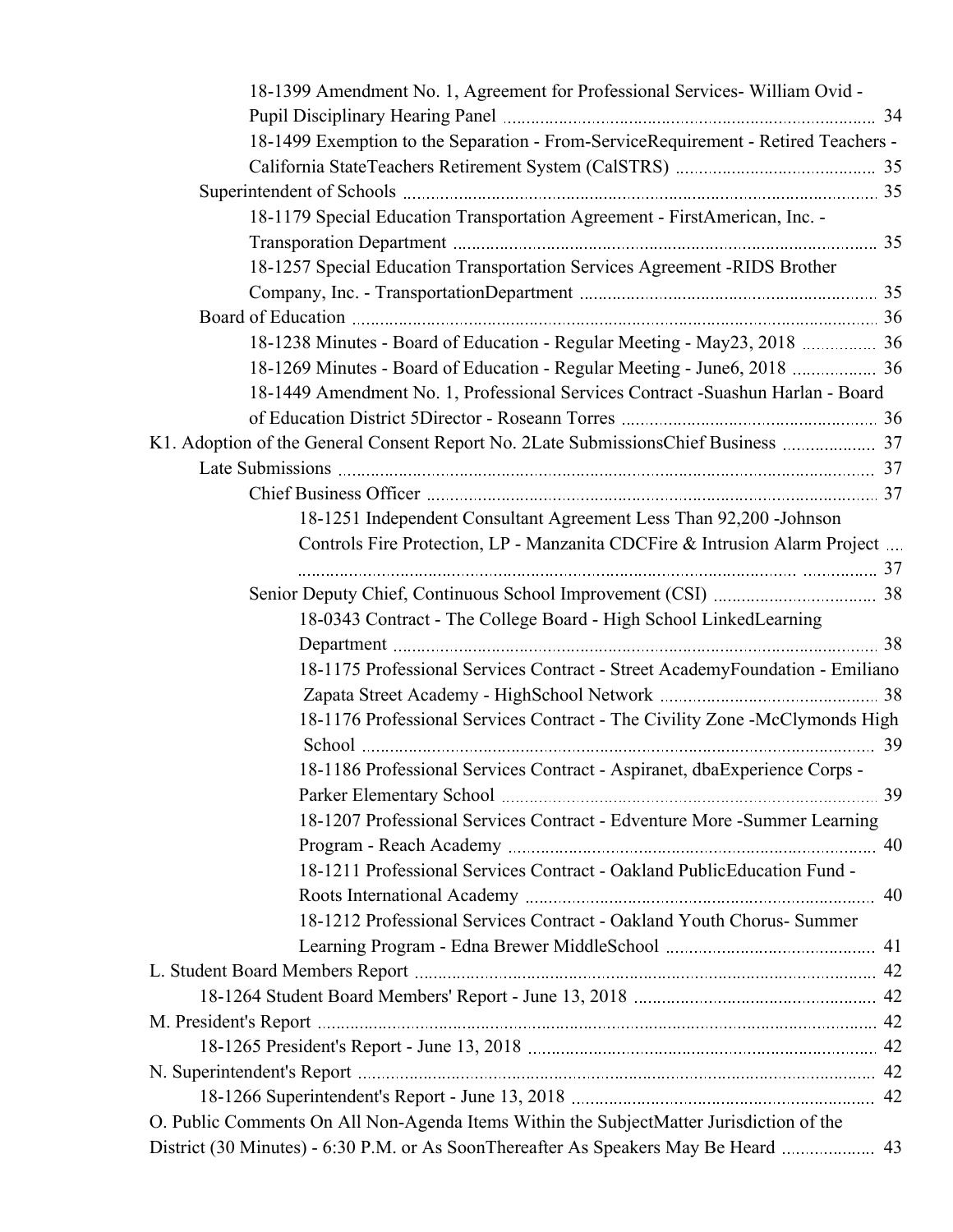| 18-1267 Public Comments on All Non-Agenda Items Within the Subject Matter Jurisdiction           |    |
|--------------------------------------------------------------------------------------------------|----|
|                                                                                                  |    |
|                                                                                                  |    |
| 18-1367 2018-2019 Local Control Accountability Plan (LCAP)and Budget  43                         |    |
|                                                                                                  |    |
|                                                                                                  |    |
|                                                                                                  |    |
| S. Public Comments on All Non-Agenda Items Within the SubjectMatter Jurisdiction of the District |    |
|                                                                                                  |    |
| 18-1267 Public Comments on All Non-Agenda Items Within the Subject Matter Jurisdiction           |    |
|                                                                                                  |    |
|                                                                                                  |    |
|                                                                                                  |    |
|                                                                                                  |    |
|                                                                                                  |    |
|                                                                                                  |    |
|                                                                                                  |    |
|                                                                                                  |    |
|                                                                                                  |    |
|                                                                                                  |    |
|                                                                                                  |    |
|                                                                                                  |    |
|                                                                                                  |    |
|                                                                                                  |    |
|                                                                                                  |    |
|                                                                                                  |    |
|                                                                                                  |    |
| 18-1410 Admission Hearing - Student FFF                                                          | 46 |
|                                                                                                  |    |
|                                                                                                  |    |
|                                                                                                  |    |
|                                                                                                  |    |
|                                                                                                  |    |
|                                                                                                  |    |
|                                                                                                  |    |
|                                                                                                  |    |
|                                                                                                  |    |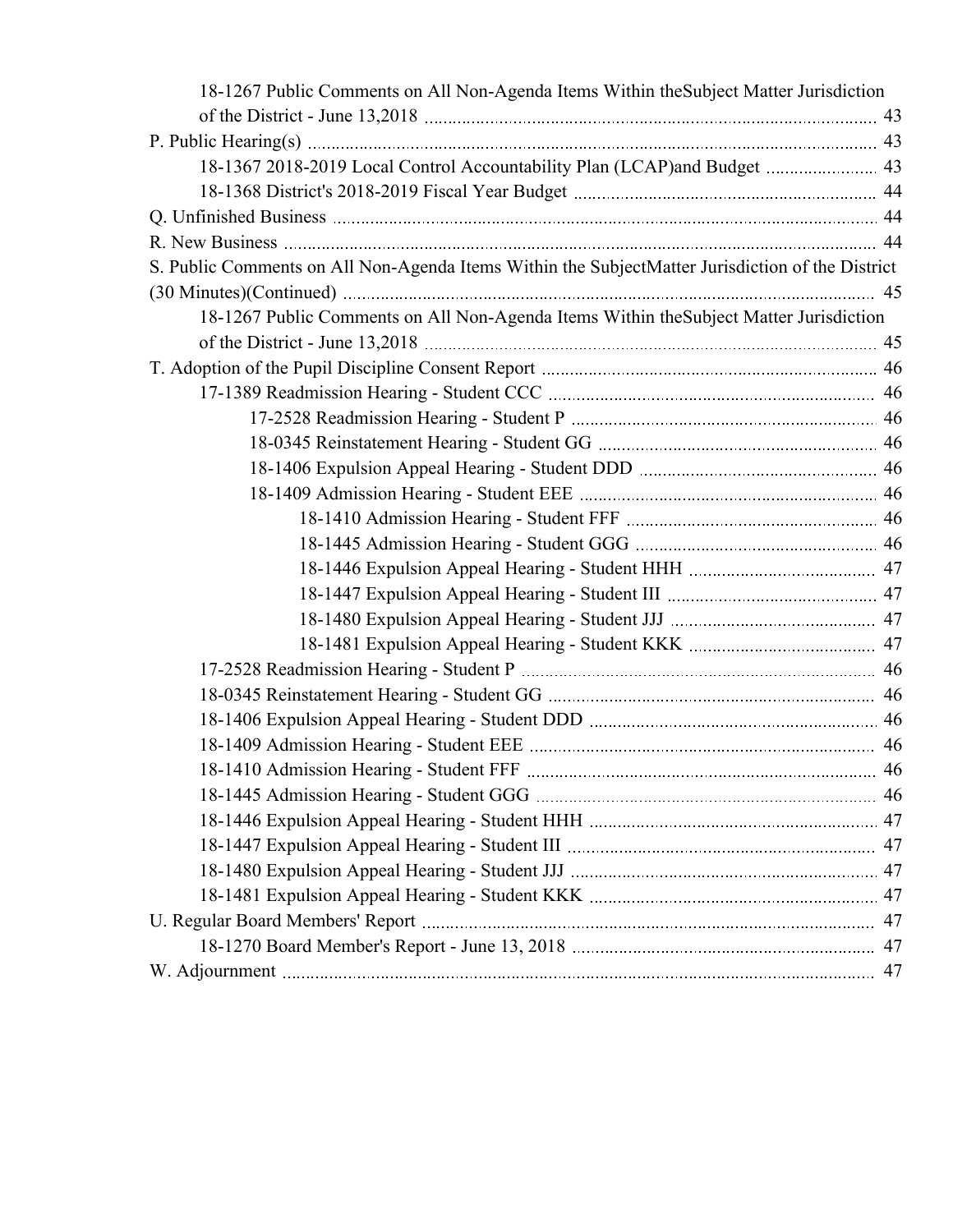LEY CUMPLIMIENTO PARA AMERICANOS CON DISCAPACIDADES Y SERVICIO DE IDIOMAS Personas que requieran servicios de traducción o interpretación o facilidades razonables para participar en juntas deberán notificar a la Oficina de la Mesa Directiva de Educación setenta y dos (72) horas antes de la junta ya sea al (510)879-8199(VM); o boe@ousd.org (E-Mail); o (510) 879-2300 (eTTY/TDD); o (510) 879-2299 (eFax).

#### 美国残障人士法案條例遵守及語言服務

個别人士需要傳譯及翻譯服務或有合理安排去參與會議的應該在舉行會議之前的七十二(72)小時通知教育委員 會。請致電(510)879-8199(留言);或 boe@ousd.org (電郵) ;或(510) 879-2300 (電子文字電話/聽障專用電信 設備 (eTTY/TDD));或(510) 879-2299 (電子圖文傳真 (eFax))。

#### TUẦN HÀNH ĐẠO LUẬT NGƯỜI MỸ KHUYẾT TẤT VÀ DỊCH THUẬT

Những người nào cần thông ngôn hay phiên dịch hay một sắp xếp hợp lý nào để tham gia các buổi họp phải thông báo Văn phòng của Hội đồng Giáo dục bảy mươi hai (72) tiếng đồng hồ trước buổi họp, số điện thoại (510)879-8199 (VM); hay là boe@ousd.org (E-Mail); hay là (510) 879-2300 (eTTY/TDD); hay là số (510) 879-2299 (eFax).

## សេវាបកប្រែភាសា និងការអនុលោមតាមច្បាប់ជនជាតិអាមេរិកាំងពិការ

អកណាដែលត្រូវការសេវាបកប្រែភាសាដោយផ្ទាល់មាត់ ឬជាលាយលក្ខអក្សរ ឬត្រូវការការជួយសម្រះសម្រលយ៉ាងសមរម្យ មួយ ដើម្បីចូលរួមក្នុងកិច្ចប្រជុំនានានោះ ត្រវង្គល់ដំណឹងទៅកាន់ទីការិយាល័យនៃក្រមប្រឹក្សាអប់រំ ឱ្យបានចិតសិបពី (72) ម៉ោង មុនកិច្ចប្រជុំ តាមរយៈទូរស័ព្ទ:លេខ <u>(510) 879-8199</u> បុតាមរយៈអ៊ីមែល <u>boe@ousd.org</u> បុទូរស័ព្ទ eTTY/TDD លេខ (510) 879-2300 ប៊ូទូសារលេខ (510) 879-2299។

الامتثال لقانون الأمريكيين نو ي الإعاقات (ADA) وتوفير الخدمات اللغوية من يحتاج إلى خدمات الترجمة المكتوبة أو خدمات الترجمة الفورية أو الترتيبات التيسيرية المعفّولة لكي يساهم في الإجتماعات فالمرجو منه إبلاغ مكتب إدارة التعليم إثنين وسبعين (72) ساعة قبل الإجتماع بوسيلة من الوسائل التالية: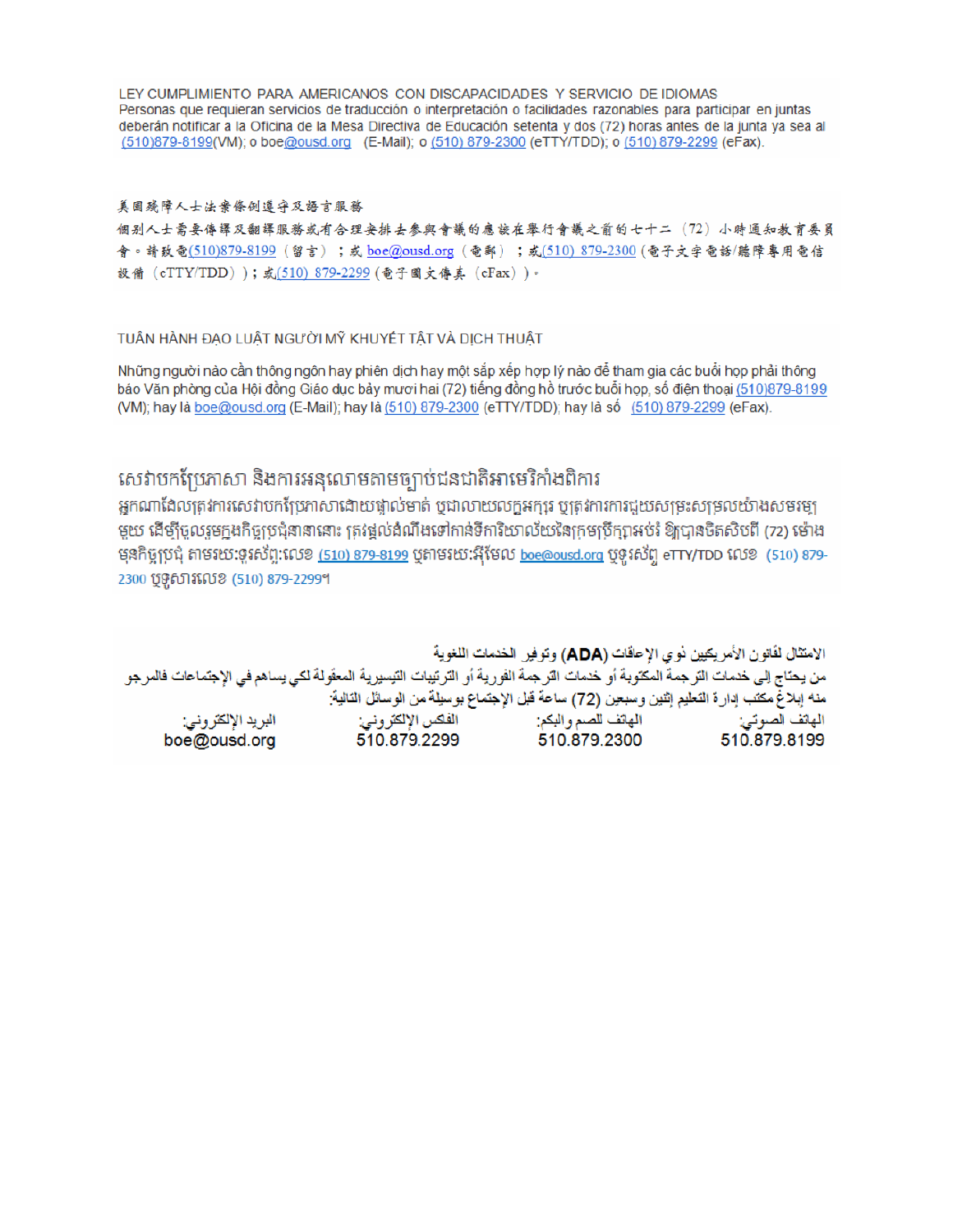## **MEETING PROCEDURES**

*Board procedures do not permit: (1) persons in the audience to vocally express support or opposition to statements by Board Members or by other persons testifying; (2) ringing and use of cell phones, pagers, and similar sound-producing electronic devices; (3) bringing in or displaying signs in the meeting room; (4) eating in meeting room and (5) standing in the meeting room. PRESENTATIONS: Contact Board Office at (510) 879-8199 to coordinate the use of the laptop computer for presentations. AGENDA PACKET: Meeting Agenda are available online at https://ousd.legistar.com/. LANGUAGE INTERPRETERS: Requests must be received at least 72 hours in advance of the meeting to help ensure availability. Contact Edgar Rakestraw, Jr. at (510) 879-8199x24. SPEAKING AT BOARD MEETINGS. At a Regular Meeting, the public may Comment on an Agenda Item ("Item") as listed or on an Item not listed on the Agenda but within the subject matter jurisdiction of the District. At a Special Meeting, the public may address the Board only on an Item on the Agenda. An eComment – Sign In To Speak Card ("Card") may be submitted electronically by filing a Card on line not later than 30 Minutes prior to meeting noticed time or a manual Card at Board Meeting not later than prior to the Item being called by the Board President. No Card may be submitted after the Board President has called the Item. A Speaker may be allowed up to a maximum of three minutes or less to speak on an Item, depending on the number of registered speakers, the number of Items on Agenda and the time allocated for each Item. Each Speaker will be allotted the same maximum number of minutes to speak as set by the President at the beginning of each item for public comment, excluding District representatives. Public speakers using translation assistance will be allowed twice the amount of time.*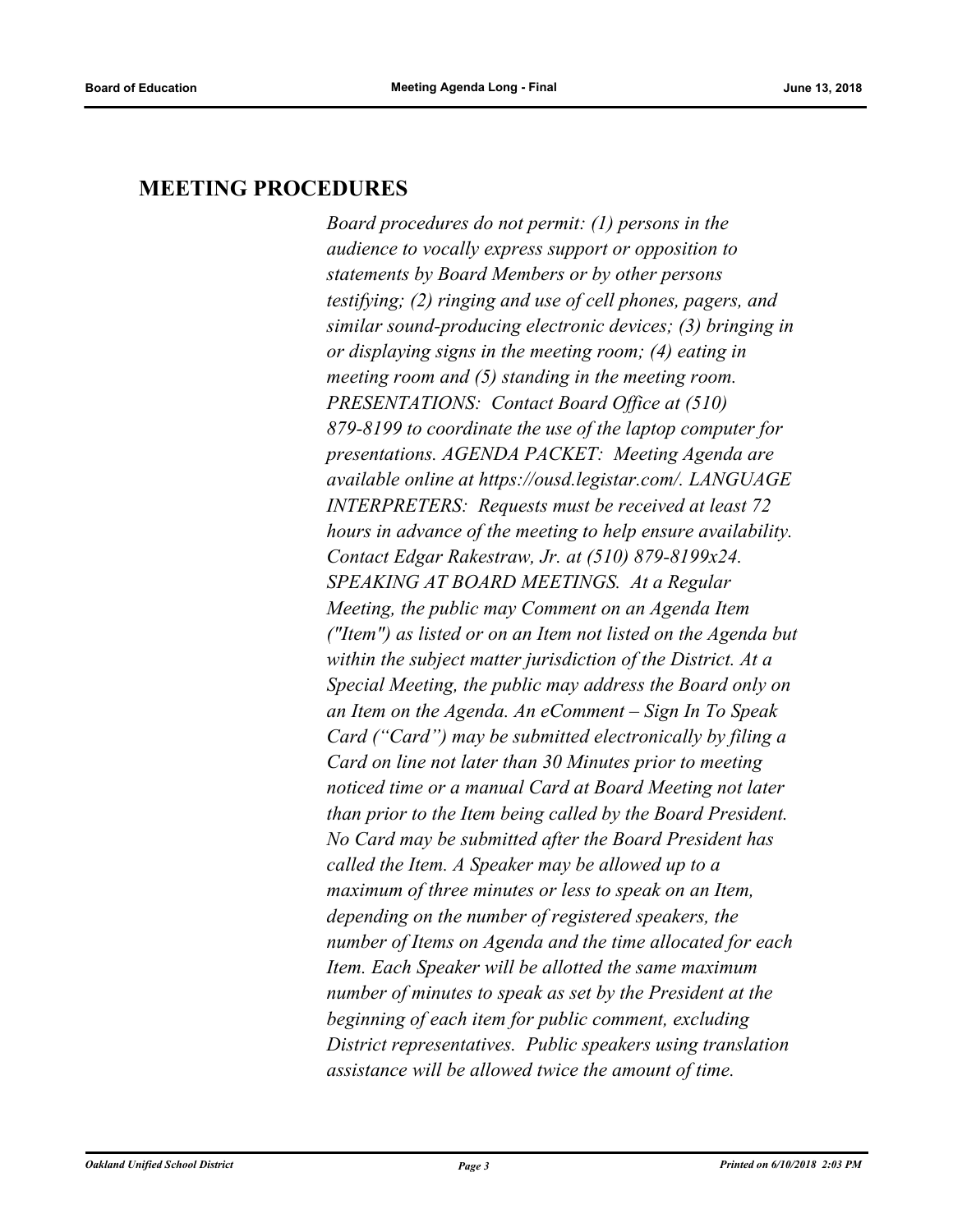## **MEETING NORMS**

- *• Honor the Time No Sidebars, Technology Aligned to Meeting Purpose, Start and End on Time*
- *• Act as a Collective Body Honor Confidentiality*
- *• Check for Understanding, Surface Assumptions*
- *• Share Divergent Views Value as a Learning Opportunity*
- *• Celebrate Successes and Each Other's Contributions*
- *• Presume positive intent*
- *• No personal attacks*

## **MEETING RULES OF ENGAGEMENT**

- *Five (5) minute speaking limit for Board Members*
- *No mingling with the audience*
- *Address comments to other Board Members*
- *Focus on agenda items*
- *Don't repeat what's been said*
- *Always be respectful*
- *No interruptions*
- *Enforce norms*
- *Model desired behavior*

## **CORE BELIEF STATEMENTS**

*In efforts to work toward our District mission – Oakland Unified School District (OUSD) will build a Full Service Community District focused on high academic achievement while serving the whole child, eliminating inequity, and providing each child with excellent teachers, every day– the OUSD Board of Education identified, via community-wide engagements, the following Core Belief Statements:* 

#### *We Believe…*

*• That every student should learn in a positive and safe*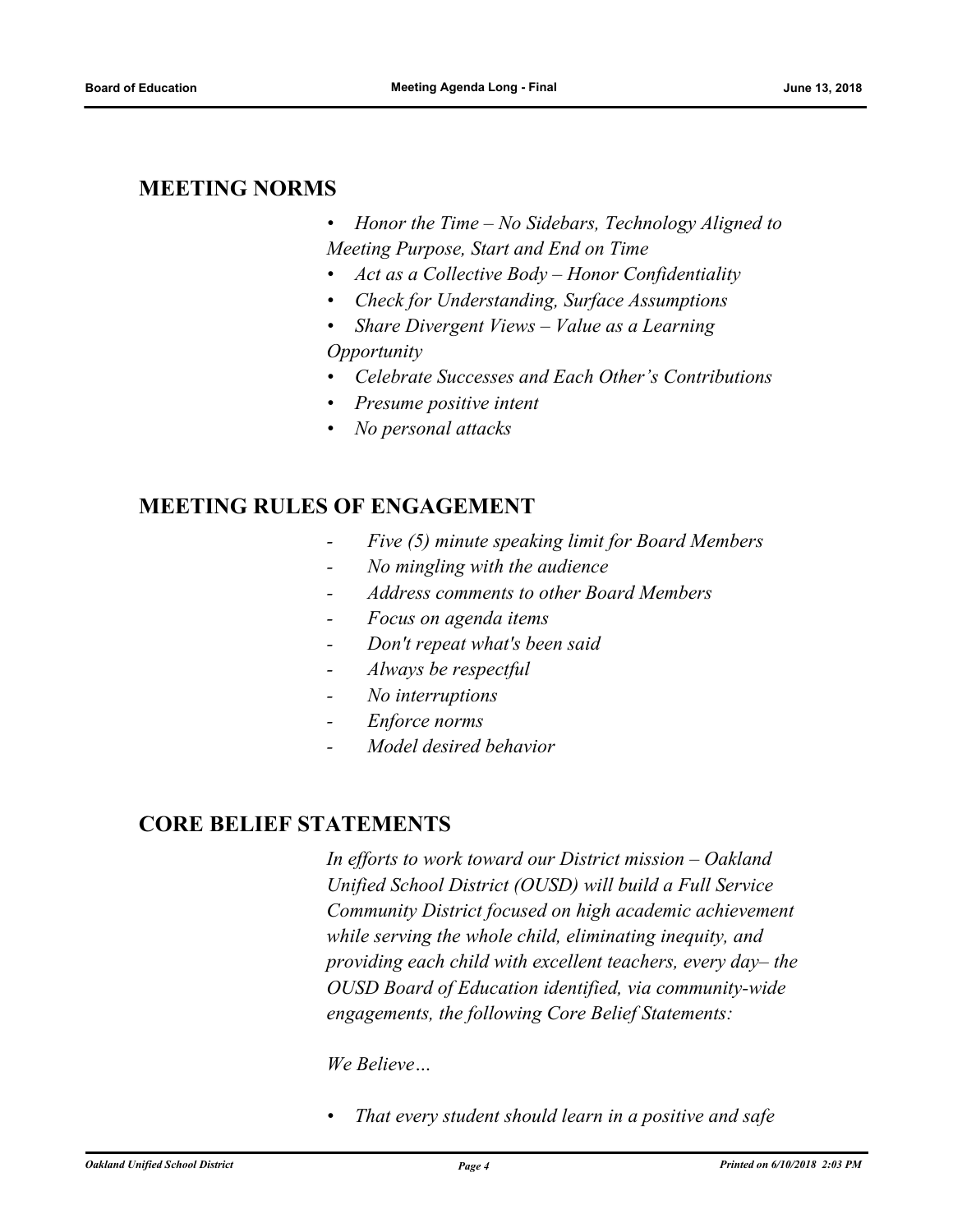*learning environment.*

*• In the ability of every student to thrive in school and reach their full potential - and are committed to ensuring that they achieve college, career and community success in the 21st century.* 

*• In celebrating the diversity of our students with respect to race, culture, heritage, exceptional needs, gender and sexual orientation; committing to giving each child what they need; teaching them with high expectations, and supporting them to find joy and success in their education.* 

*• In full service community schools that - in addition to providing high quality education - act as an integral part of the health and wellness of our neighborhoods, offering lifelong learning opportunities and support for our students and community members.*

*• That students are most successful when all of us students, families, educators and community members from all backgrounds and neighborhoods - can meaningfully and equitably participate in making shared decisions and improving conditions at the district level, school site or in the community.*

*• In the fair and transparent management of our resources in order to ensure the success of all current and future students, and are committed to seeking additional resources.*

## **A. Call To Order - 4:00 P.M.**

## **B. Roll Call**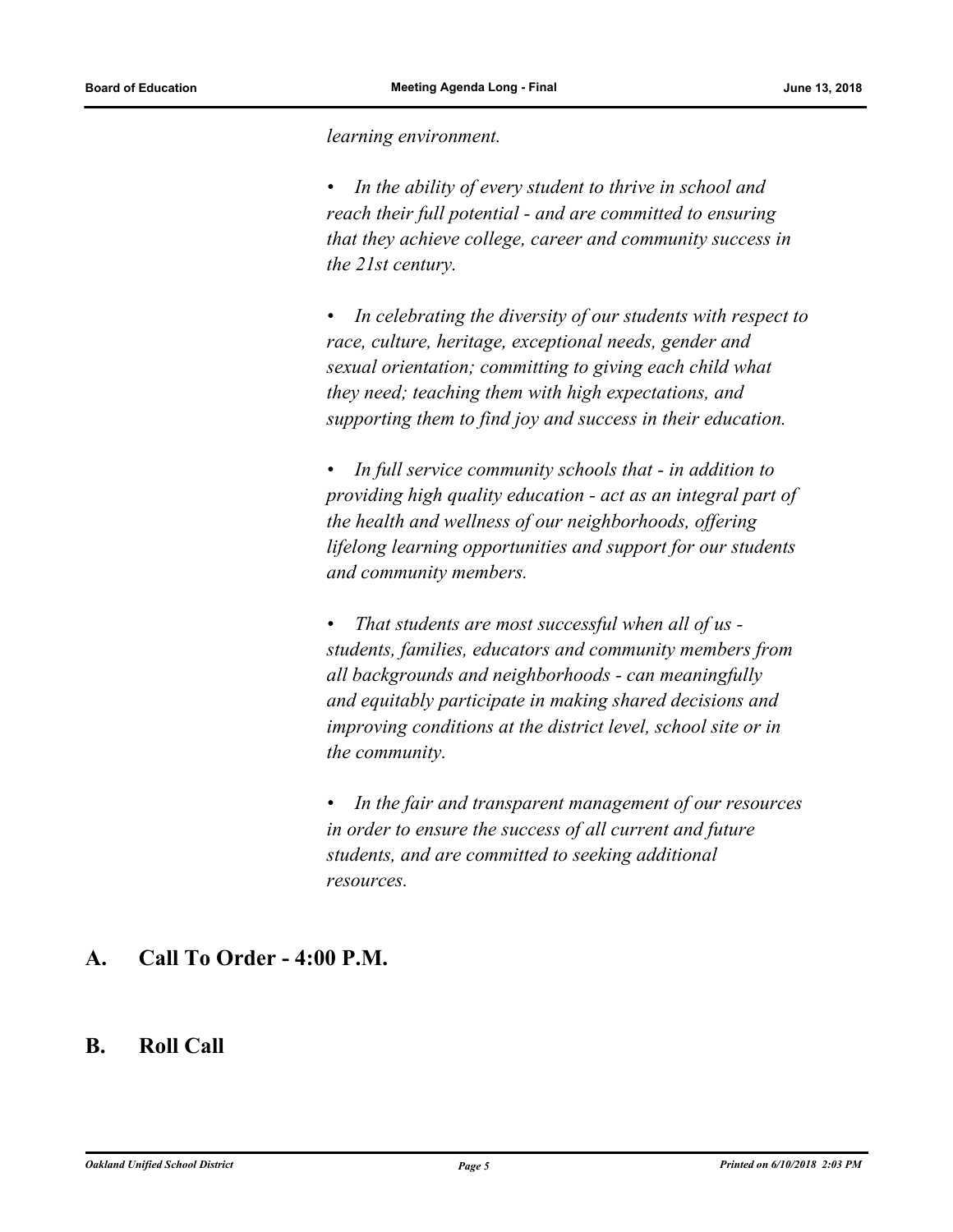## **C. President's Statement Disclosing Item(s) To Be Discussed In Closed Session Today**

**Closed Session Item(s):**

#### **Labor Matter(s)**

| $C - 1$ | 18-0203                | <b>Conference With Labor Negotiators</b>                                                                                                                                                                                                                                                                                                                                                                                                                                                                                                                                                                                                                                                                                                                       |
|---------|------------------------|----------------------------------------------------------------------------------------------------------------------------------------------------------------------------------------------------------------------------------------------------------------------------------------------------------------------------------------------------------------------------------------------------------------------------------------------------------------------------------------------------------------------------------------------------------------------------------------------------------------------------------------------------------------------------------------------------------------------------------------------------------------|
|         |                        | United Administrators of Oakland Schools (UAOS), Service<br>Employees International Union - Local 1021 (SEIU), Oakland<br>Education Association (OEA), Oakland Child Development<br>Paraprofessional Association (OCDPA), American<br>Federation of State, County and Municipal Employees-Local<br>257 (AFSCME), Brotherhood of Teamsters, Auto Truck<br>Drivers-Local 70 of Alameda County, Brotherhood of<br>Teamsters, Warehouse, Mail Order, Retail Employees-Local<br>853 of Alameda County, American Federation of<br>Teachers/CFT-Local 771 (AFT), Building and Construction<br>Trades Council of Alameda County, California School<br>Employees Association (CSEA).<br>Principal District Representative: Marion McWilliams,<br><b>General Counsel</b> |
|         | <b>Legal Matter(s)</b> |                                                                                                                                                                                                                                                                                                                                                                                                                                                                                                                                                                                                                                                                                                                                                                |
| $C.-2$  | 16-2463                | <b>Conference With Legal Counsel - Anticipated Litigation</b><br>Significant exposure to litigation pursuant to paragraph (2) or<br>(3) of subdivision (d) of Government Code Section 54956.9:<br>1 case.                                                                                                                                                                                                                                                                                                                                                                                                                                                                                                                                                      |
| $C.-3$  | 18-1421                | <b>Conference With Legal Counsel - Existing Litigation</b><br>JS v. Oakland Unified School District, OAH Case No.                                                                                                                                                                                                                                                                                                                                                                                                                                                                                                                                                                                                                                              |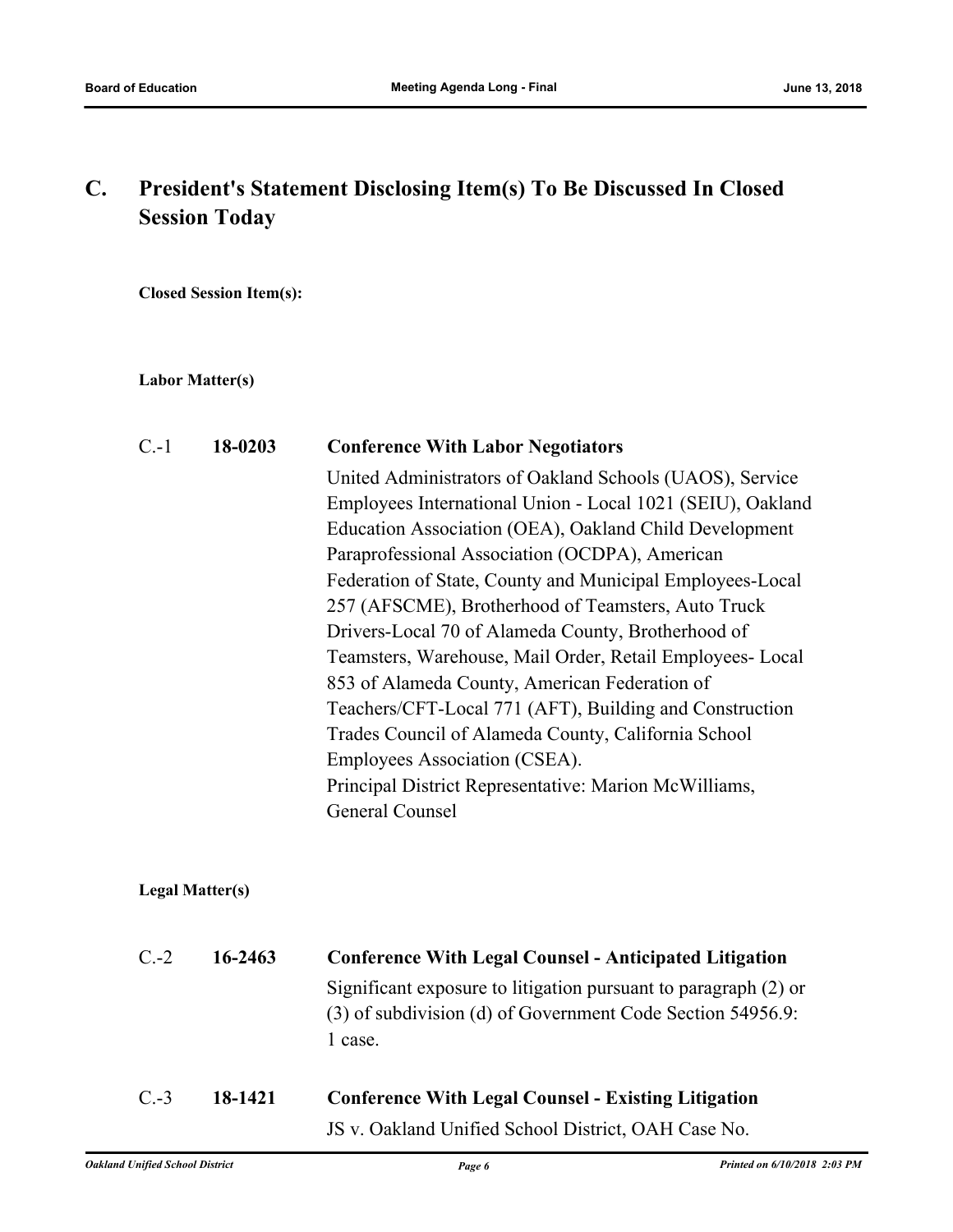## 2018050070

| $C.-4$                                                  | 18-1513                          | <b>Conference With Legal Counsel - Existing Litigation</b><br>EH v. Oakland Unified School District, OAH Case No.<br>20180507330                                                                         |
|---------------------------------------------------------|----------------------------------|----------------------------------------------------------------------------------------------------------------------------------------------------------------------------------------------------------|
| $C.-5$                                                  | 18-1495                          | <b>Conference With Legal Counsel - Anticipated Litigation</b><br>Significant exposure to litigation pursuant to paragraph (2) or<br>(3) of subdivision (d) of Government Code Section 54956.9:<br>1 case |
|                                                         | <b>Public Employee Matter(s)</b> |                                                                                                                                                                                                          |
| $C.-6$                                                  | 17-1524                          | <b>Public Employee Discipline/Dismissal/Release</b><br>Public Employee Discipline/Dismissal/Release                                                                                                      |
| <b>Public Employee Performance Evaluation Matter(s)</b> |                                  |                                                                                                                                                                                                          |
| $C.-7$                                                  | 17-1521                          | <b>Public Employee Performance Evaluation</b><br><b>General Counsel</b>                                                                                                                                  |
| $C.-8$                                                  | 17-1522                          | <b>Public Employee Performance Evaluation</b><br>Superintendent of Schools                                                                                                                               |
| <b>Pupil Matter(s)</b>                                  |                                  |                                                                                                                                                                                                          |
| $C.-9$                                                  | 17-1389                          | <b>Readmission Hearing - Student CCC</b><br>Readmission Hearing - Student CCC                                                                                                                            |
| $C.-10$                                                 | 17-2528                          | <b>Readmission Hearing - Student P</b><br>Readmission Hearing - Student P                                                                                                                                |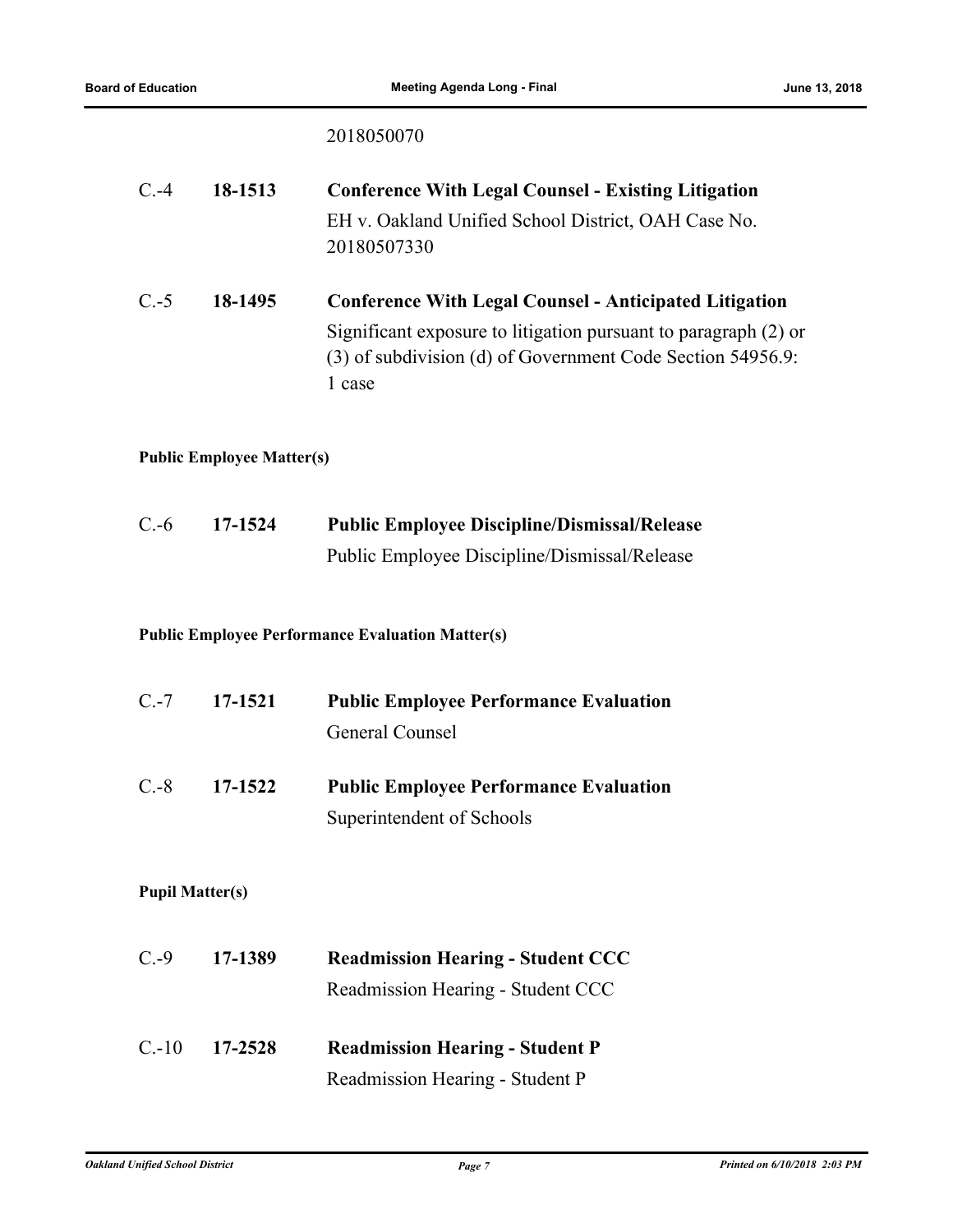| $C-11$   | 18-0345 | <b>Reinstatement Hearing - Student GG</b>     |
|----------|---------|-----------------------------------------------|
|          |         | Reinstatement Hearing - Student GG            |
| $C.-12$  | 18-1406 | <b>Expulsion Appeal Hearing - Student DDD</b> |
|          |         | <b>Expulsion Appeal Hearing - Student DDD</b> |
| $C.-13$  | 18-1409 | <b>Admission Hearing - Student EEE</b>        |
|          |         | <b>Admission Hearing - Student EEE</b>        |
| $C. -14$ | 18-1410 | <b>Admission Hearing - Student FFF</b>        |
|          |         | <b>Admission Hearing - Student FFF</b>        |
| $C.-15$  | 18-1445 | <b>Admission Hearing - Student GGG</b>        |
|          |         | Admission Hearing - Student GGG               |
| $C.-16$  | 18-1446 | <b>Expulsion Appeal Hearing - Student HHH</b> |
|          |         | <b>Expulsion Appeal Hearing - Student HHH</b> |
| $C. -17$ | 18-1447 | <b>Expulsion Appeal Hearing - Student III</b> |
|          |         | <b>Expulsion Appeal Hearing - Student III</b> |
| $C.-18$  | 18-1480 | <b>Expulsion Appeal Hearing - Student JJJ</b> |
|          |         | <b>Expulsion Appeal Hearing - Student JJJ</b> |
| $C.-19$  | 18-1481 | <b>Expulsion Appeal Hearing - Student KKK</b> |
|          |         | Expulsion Appeal Hearing - Student KKK        |

## **D. Recess To Closed Session**

## **E. Reconvene To Public Session - 5:30 P.M.**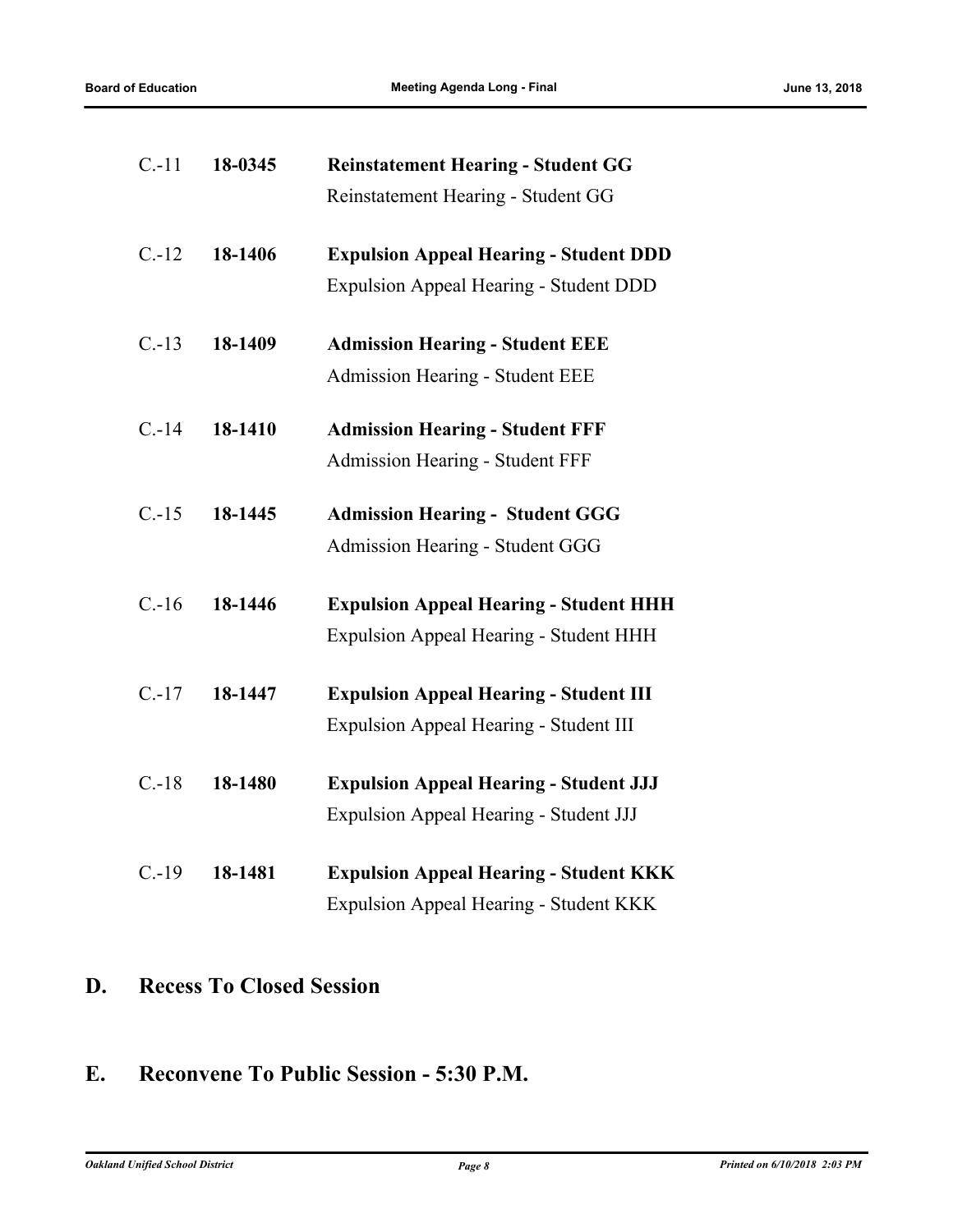## **F. Second Roll Call**

- **G. President's Statement of Reportable Action Taken In Closed Session and the Vote or Abstention of Members Present, If Any**
- **H. Pledge of Allegiance**

## **I. Special Orders of the Day**

|                    | 18-1527        | Tribute - Enasia Mc-Elvaine - Student Board Member -<br>2017-2018     |
|--------------------|----------------|-----------------------------------------------------------------------|
|                    |                | Adoption by the Board of Education of Resolution No.                  |
|                    |                | 1718-0204 - Tribute to Enasia Mc-Elvaine, Student Board               |
|                    |                | Member, September 14, 2017 through June 30, 2018.                     |
|                    |                | 18-1527 Tribute - Enasia Mc-Elvaine - Student<br>Attachments:         |
|                    |                | <b>Board Member - 2017-2018</b>                                       |
| <b>■ I.-2</b><br>⊠ | <u>18-1528</u> | Tribute - Gema Quetzal - Student Board Member -                       |
|                    |                | 2017-2018                                                             |
|                    |                | Adoption by the Board of Education of Resolution No.                  |
|                    |                | 1718-0205 - Tribute to Gema Quetzal, Student Board                    |
|                    |                | Member, July 1, 2017 through June 30, 2018.                           |
|                    |                | 18-1528 Tribute - Gema Quetzal - Student Board<br><b>Attachments:</b> |
|                    |                | Member - 2017-2018                                                    |
| <b>■ I.-3</b><br>⊠ | <u>18-0005</u> |                                                                       |
|                    |                | Designation/Selection/Recognition - Randy Porter - As                 |
|                    |                | Third Oakland Unified School District - 2016-2017                     |
|                    |                | <b>Teacher of the Year</b>                                            |
|                    |                | Adoption by the Board of Education of Resolution No.                  |
|                    |                | 1718-0015 - Designation/Selection/Recognition of Randy                |
|                    |                | Porter, as Third Oakland Unified School District 2016-2017            |
|                    |                | Teacher of the Year.                                                  |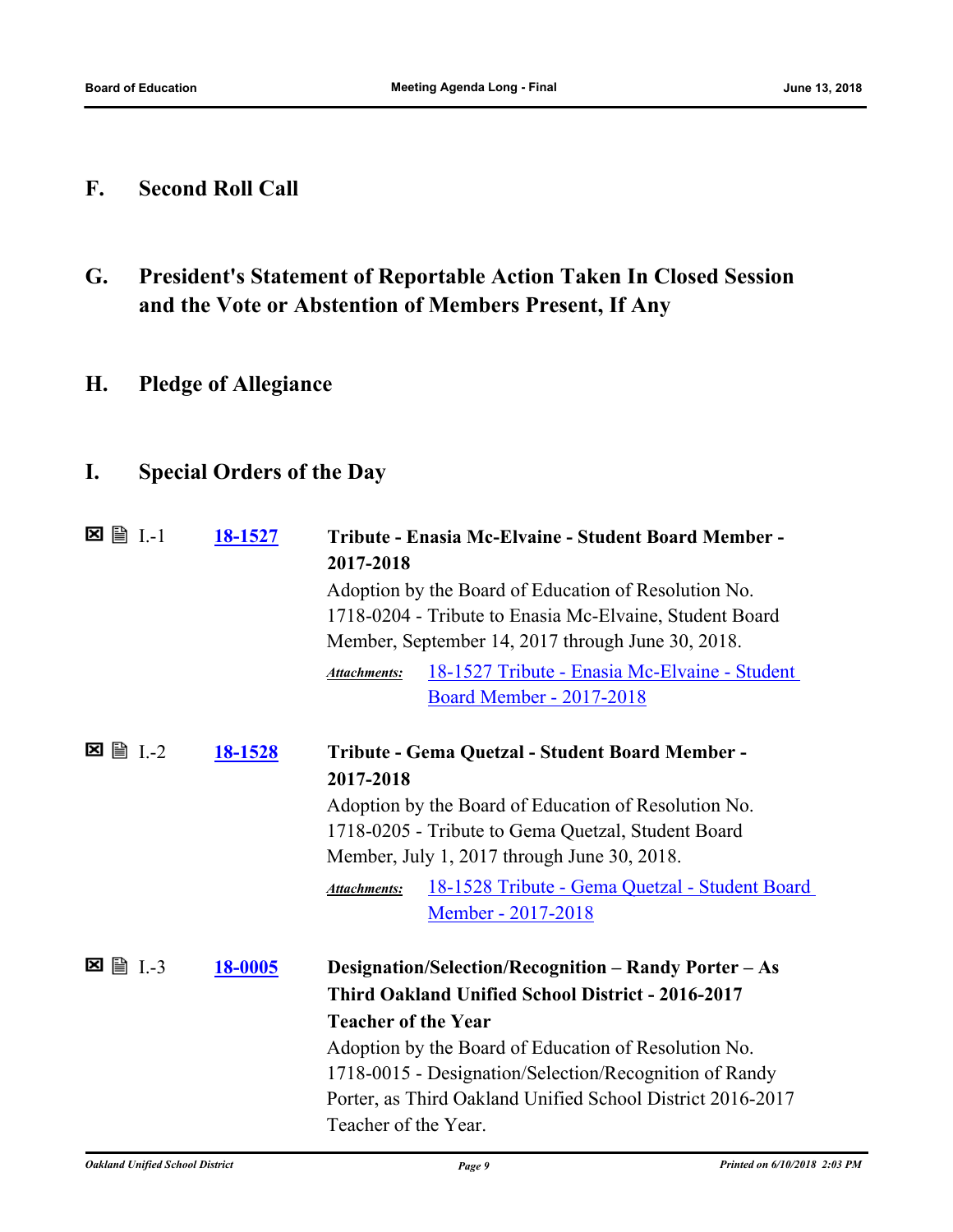18-0005 Designation/Selection/Recognition – Randy Porter – As Third Oakland Unified [School District - 2016-2017 Teacher of the Year](http://ousd.legistar.com/gateway.aspx?M=F&ID=87172.pdf) *Attachments:*

## **J. Submission of Speaker Card/Modification(s) To Agenda**

*A paper Request To Speak Card for the designated Agenda Item(s) shall have been submitted to the Secretary by this point in the Agenda, but not later than prior to the Item(s) being called by the Board President, in order to be invited to speak before or during consideration of the Item(s). (An electronic eComment - Register To Speak Card must have been received on line not later than 30 Minutes prior to meeting noticed time.) A Speaker may be allowed up to a maximum of 3 minutes or less to speak on designated Item(s), depending on the number of Registered Speakers, the number of Items and the time allocated for Item(s). Minutes, or lesser time, are not transferable from Speaker to Speaker.* 

*Modification(s) to the Agenda, by the Board, allows for any change in the printed Order of Business including, but not limited to, an announcement that an Item or Legislative File will be considered out of Agenda printed order, that consideration of an Item has been withdrawn, postponed, rescheduled or "pulled" or taken off of the General Consent Report for separate discussion and/or possible action.*

## **K. Adoption of the General Consent Report No. 1**

*"Adoption of the General Consent Report" means that all items appearing on the Agenda under this topic are approved in one motion unless a Board Member requests that an item be removed and voted on separately or otherwise acted upon. Generally, these items are routine in nature, and are acted upon in one motion to conserve time and permit focus on other‑than‑routine items on the Agenda. An item on the General Consent Report which a*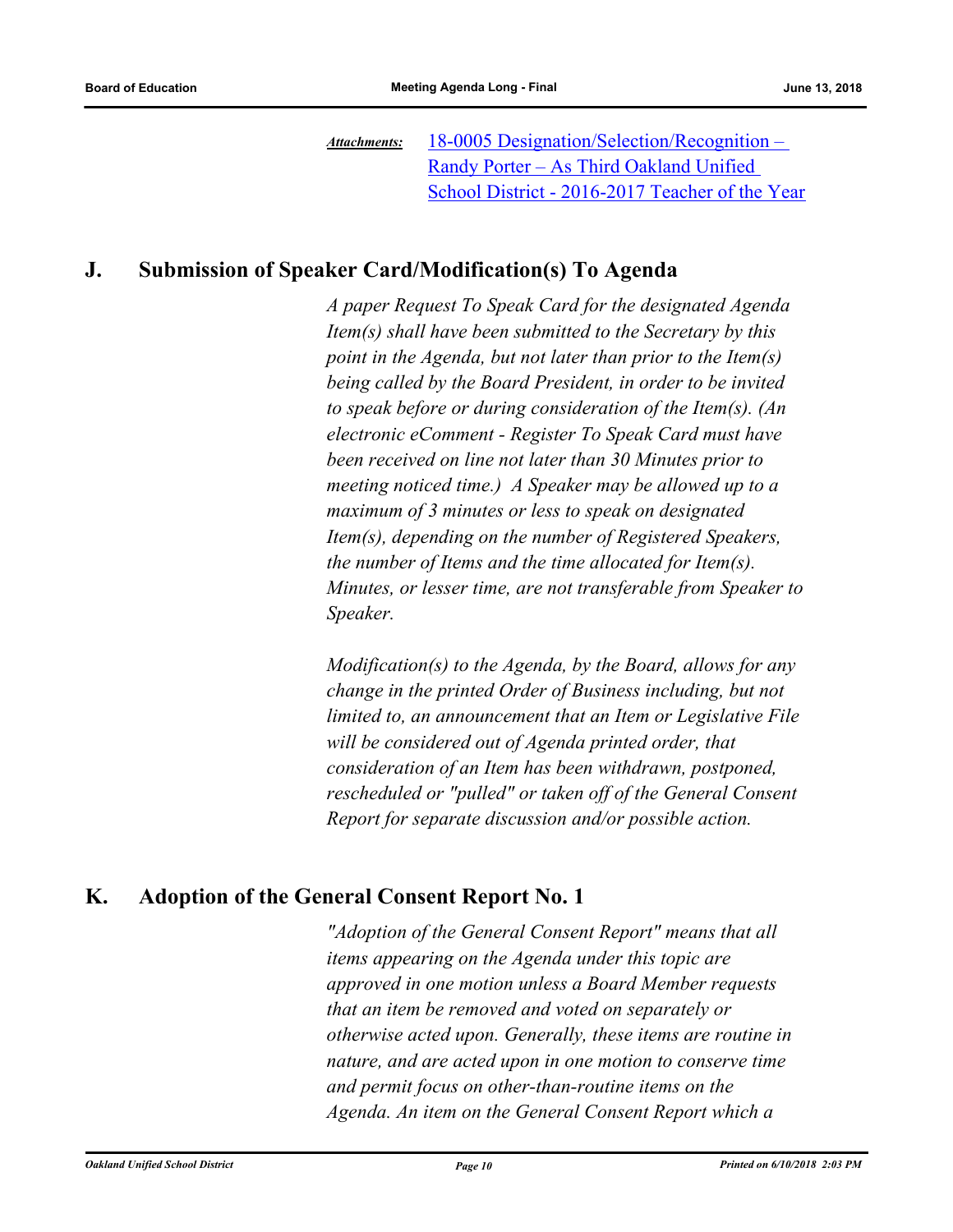*Member has requested be removed, shall be removed, without debate for separate consideration and vote or other disposition. All items remaining on the General Consent Report, thereafter, shall be adopted in a single motion.*

#### **Chief Business Officer**

## **[18-1036](http://ousd.legistar.com/gateway.aspx?m=l&id=/matter.aspx?key=43216) Independent Consultant Agreement Less Than \$90,200 - Terraphase Engineering - Bret Harte Middle School Turf Field Project** K.-1 Approval by the Board of Education of an Independent

Consultant Agreement Less Than \$90,200 between the District and Terraphase Engineering, Oakland, CA, for the latter to provide on site BMP and SWPPP training, in conjunction with the Bret Hart Turf Field Project, more specifically delineated in the Scope of Services in Exhibit "A", incorporated herein by reference as though fully set forth, commencing June 14, 2018 and concluding no later than March 23, 2019, in an amount not-to-exceed \$22,144.00. **Vendor No.: V061420**

#### **Resource Code-Site No.: 9799-206**

**Funding Source: Fund 21, Measure B**

[18-1036 Independent Consultant Agreement Less](http://ousd.legistar.com/gateway.aspx?M=F&ID=88716.pdf)  Than \$90,200 - Terraphase Engineering - Bret Harte Middle School Turf Field Project *Attachments:*

**[18-1170](http://ousd.legistar.com/gateway.aspx?m=l&id=/matter.aspx?key=43350) Independent Consultant Agreement for Professional Services Less Than \$90,200 - Urban Design Consulting Engineers - Madison Park Academy Expansion**  $\Sigma \cong K-2$ Approval by the Board of Education of an Independent Consultant Agreement for Professional Services Less Than \$90,200.00 between the District and Urban Design Consulting Engineers, Oakland, CA, for the latter to provide (1) preparation of SWPPP Report, File Notice of Intent, Notice of Termination on SMARTs; (2) owner's SWPPP support during construction - obtain from construction contractors the following for the project records: weekly reports and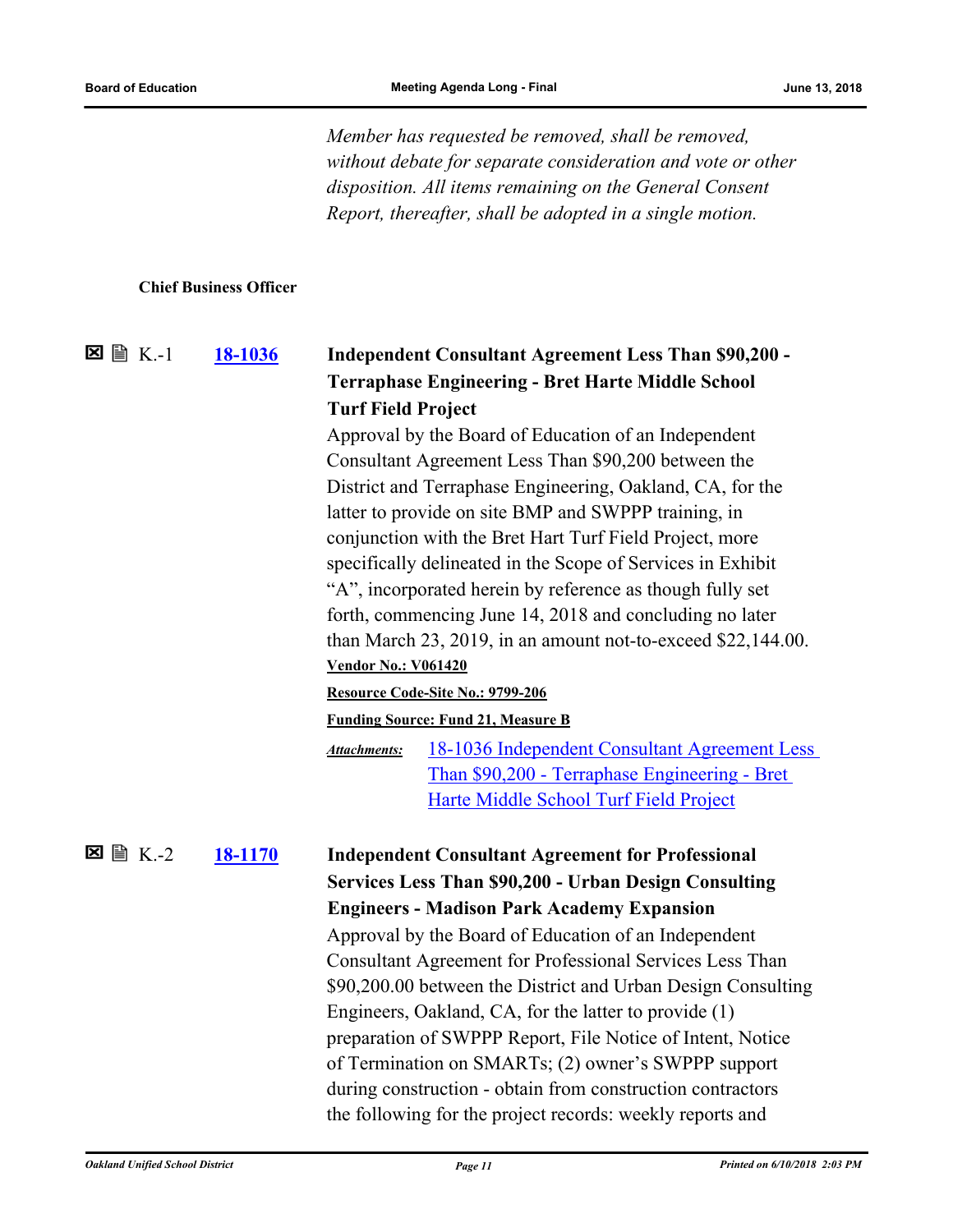pictures, Pre-storm Inspection, rain event, action plans; visit site at least once a month during construction to monitor compliance and suggest corrective action, if necessary; file annual reports, in conjunction with the Madison Park Academy Expansion Project, more specifically delineated in the Scope of Services in Exhibit "A", incorporated herein by reference as though fully set forth, commencing June 14, 2018 and concluding no later than March 30, 2020, in an amount not-to-exceed \$29,700.00.

**Vendor No.: V060277**

#### **Resource Code-Site No.: 9450-215**

#### **Funding Source: Fund 21, Measure J**

[18-1170 Independent Consultant Agreement for](http://ousd.legistar.com/gateway.aspx?M=F&ID=88717.pdf)  Professional Services Less Than \$90,200 - Urban Design Consulting Engineers - Madison Park Academy Expansion *Attachments:*

### **[18-1241](http://ousd.legistar.com/gateway.aspx?m=l&id=/matter.aspx?key=43421) Amendment No. 1, Independent Consultant Agreement (Award of Bid Agreement) - AEKO Consulting - Edna Brewer Middle School Fire & Intrusion Alarm Upgrade Project 区** ■ K.-3

Approval by the Board of Education of Amendment No. 1, Independent Consultant Agreement (Award of Bid Agreement) between the District and AEKO Consulting, Oakland, CA, for the latter to provide changes to the fire and intrusion alarm work, due to hazmat work and design changes required during installation, in conjunction with the Edna Brewer Middle School Fire & Intrusion Alarm Upgrade Project, in an additional amount of \$83,160.00, increasing the Agreement not-to-exceed amount from \$844,000.00 to \$927,160.00 and extending the term of the Agreement from June 15, 2017 through May 31, 2018 to June 29, 2018. All other terms and conditions of the Agreement remain in full force and effect. **Vendor No.: I011006**

**Resource Code-Site No.: 9599-210**

**Funding Source: Fund 21, Measure B**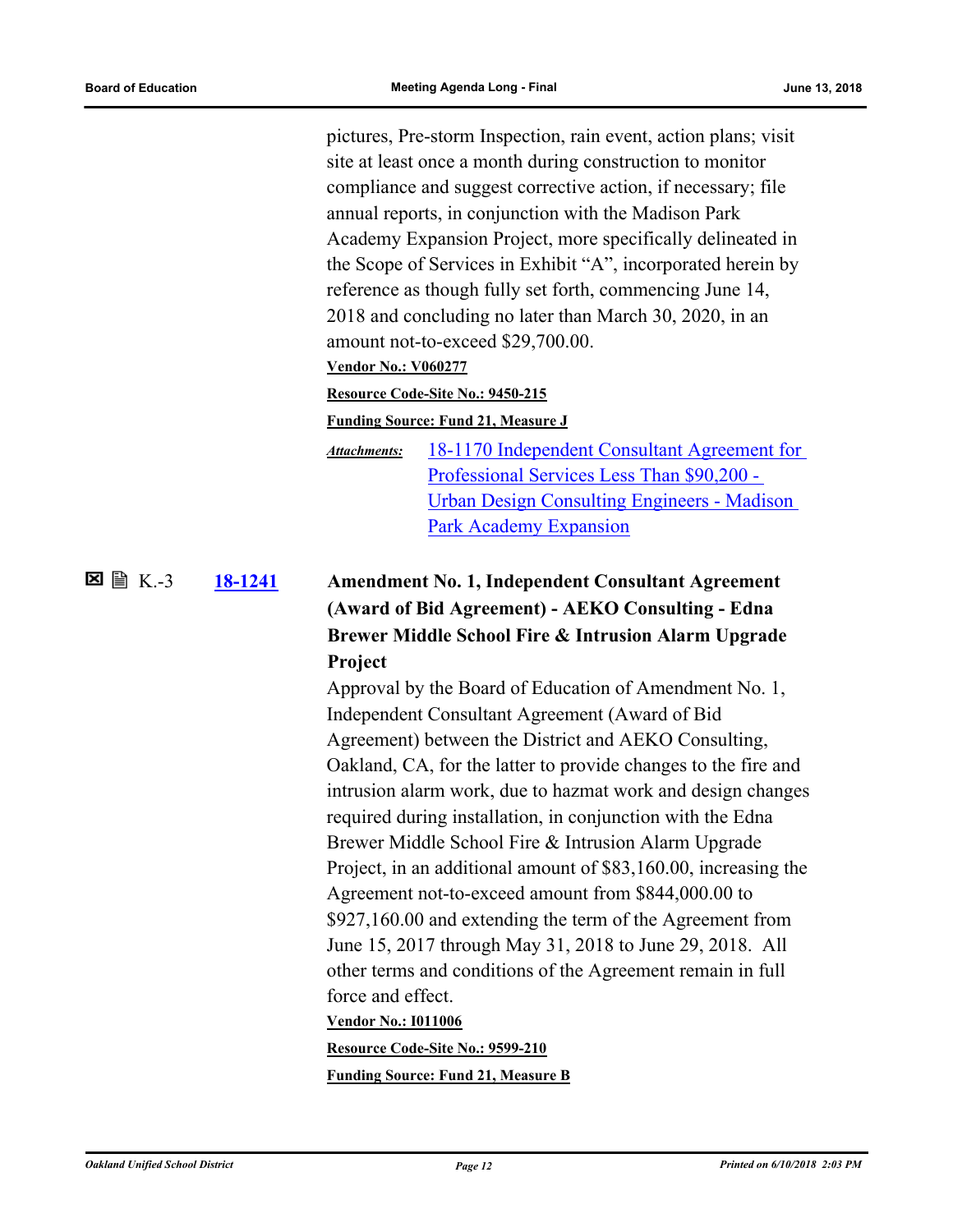| <b>Consultant Agreement (Award of Bid</b><br><b>Agreement) - AEKO Consulting - Edna Brewer</b><br>Middle School Fire & Intrusion Alarm Upgrade<br>Project<br>$\mathbb{B}$ K.-4<br>⊠<br>18-1242<br><b>Independent Consultant Agreement Greater Than</b><br>\$90,200 - Colland Jang Architecture - Facilities<br><b>Planning and Management Project</b><br>Approval by the Board of Education of an Independent<br>Consultant Agreement Greater than \$90,200 between the<br>District and Colland Jang Architecture, Oakland, CA, for the<br>latter to ensure compliance with regulatory agencies,<br>adherence to the District's requirements and consistency with<br>District's interests, in conjunction with the Facilities Planning<br>& Management Project, more specifically delineated in the<br>Scope of Services in Exhibit "A", incorporated herein by<br>reference as though fully set forth, commencing June 14,<br>2018 and concluding no later than May 31, 2019, in an<br>amount not to exceed \$223,560.00.<br><b>Vendor No.: V072157</b><br>Resource Code-Site No.: 9450-918<br><b>Funding Source: Fund 21, Measure J</b><br><u>18-1242 Independent Consultant Agreement</u><br><b>Attachments:</b><br>Greater Than \$90,200 - Colland Jang<br><b>Architecture - Facilities Planning and</b> |
|--------------------------------------------------------------------------------------------------------------------------------------------------------------------------------------------------------------------------------------------------------------------------------------------------------------------------------------------------------------------------------------------------------------------------------------------------------------------------------------------------------------------------------------------------------------------------------------------------------------------------------------------------------------------------------------------------------------------------------------------------------------------------------------------------------------------------------------------------------------------------------------------------------------------------------------------------------------------------------------------------------------------------------------------------------------------------------------------------------------------------------------------------------------------------------------------------------------------------------------------------------------------------------------------------------------|
|                                                                                                                                                                                                                                                                                                                                                                                                                                                                                                                                                                                                                                                                                                                                                                                                                                                                                                                                                                                                                                                                                                                                                                                                                                                                                                              |
|                                                                                                                                                                                                                                                                                                                                                                                                                                                                                                                                                                                                                                                                                                                                                                                                                                                                                                                                                                                                                                                                                                                                                                                                                                                                                                              |
|                                                                                                                                                                                                                                                                                                                                                                                                                                                                                                                                                                                                                                                                                                                                                                                                                                                                                                                                                                                                                                                                                                                                                                                                                                                                                                              |
|                                                                                                                                                                                                                                                                                                                                                                                                                                                                                                                                                                                                                                                                                                                                                                                                                                                                                                                                                                                                                                                                                                                                                                                                                                                                                                              |
|                                                                                                                                                                                                                                                                                                                                                                                                                                                                                                                                                                                                                                                                                                                                                                                                                                                                                                                                                                                                                                                                                                                                                                                                                                                                                                              |
|                                                                                                                                                                                                                                                                                                                                                                                                                                                                                                                                                                                                                                                                                                                                                                                                                                                                                                                                                                                                                                                                                                                                                                                                                                                                                                              |
|                                                                                                                                                                                                                                                                                                                                                                                                                                                                                                                                                                                                                                                                                                                                                                                                                                                                                                                                                                                                                                                                                                                                                                                                                                                                                                              |
|                                                                                                                                                                                                                                                                                                                                                                                                                                                                                                                                                                                                                                                                                                                                                                                                                                                                                                                                                                                                                                                                                                                                                                                                                                                                                                              |
|                                                                                                                                                                                                                                                                                                                                                                                                                                                                                                                                                                                                                                                                                                                                                                                                                                                                                                                                                                                                                                                                                                                                                                                                                                                                                                              |
|                                                                                                                                                                                                                                                                                                                                                                                                                                                                                                                                                                                                                                                                                                                                                                                                                                                                                                                                                                                                                                                                                                                                                                                                                                                                                                              |
|                                                                                                                                                                                                                                                                                                                                                                                                                                                                                                                                                                                                                                                                                                                                                                                                                                                                                                                                                                                                                                                                                                                                                                                                                                                                                                              |
|                                                                                                                                                                                                                                                                                                                                                                                                                                                                                                                                                                                                                                                                                                                                                                                                                                                                                                                                                                                                                                                                                                                                                                                                                                                                                                              |
|                                                                                                                                                                                                                                                                                                                                                                                                                                                                                                                                                                                                                                                                                                                                                                                                                                                                                                                                                                                                                                                                                                                                                                                                                                                                                                              |
|                                                                                                                                                                                                                                                                                                                                                                                                                                                                                                                                                                                                                                                                                                                                                                                                                                                                                                                                                                                                                                                                                                                                                                                                                                                                                                              |
|                                                                                                                                                                                                                                                                                                                                                                                                                                                                                                                                                                                                                                                                                                                                                                                                                                                                                                                                                                                                                                                                                                                                                                                                                                                                                                              |
|                                                                                                                                                                                                                                                                                                                                                                                                                                                                                                                                                                                                                                                                                                                                                                                                                                                                                                                                                                                                                                                                                                                                                                                                                                                                                                              |
|                                                                                                                                                                                                                                                                                                                                                                                                                                                                                                                                                                                                                                                                                                                                                                                                                                                                                                                                                                                                                                                                                                                                                                                                                                                                                                              |
|                                                                                                                                                                                                                                                                                                                                                                                                                                                                                                                                                                                                                                                                                                                                                                                                                                                                                                                                                                                                                                                                                                                                                                                                                                                                                                              |
|                                                                                                                                                                                                                                                                                                                                                                                                                                                                                                                                                                                                                                                                                                                                                                                                                                                                                                                                                                                                                                                                                                                                                                                                                                                                                                              |
|                                                                                                                                                                                                                                                                                                                                                                                                                                                                                                                                                                                                                                                                                                                                                                                                                                                                                                                                                                                                                                                                                                                                                                                                                                                                                                              |
|                                                                                                                                                                                                                                                                                                                                                                                                                                                                                                                                                                                                                                                                                                                                                                                                                                                                                                                                                                                                                                                                                                                                                                                                                                                                                                              |
|                                                                                                                                                                                                                                                                                                                                                                                                                                                                                                                                                                                                                                                                                                                                                                                                                                                                                                                                                                                                                                                                                                                                                                                                                                                                                                              |
|                                                                                                                                                                                                                                                                                                                                                                                                                                                                                                                                                                                                                                                                                                                                                                                                                                                                                                                                                                                                                                                                                                                                                                                                                                                                                                              |
|                                                                                                                                                                                                                                                                                                                                                                                                                                                                                                                                                                                                                                                                                                                                                                                                                                                                                                                                                                                                                                                                                                                                                                                                                                                                                                              |
| <b>Management Project</b>                                                                                                                                                                                                                                                                                                                                                                                                                                                                                                                                                                                                                                                                                                                                                                                                                                                                                                                                                                                                                                                                                                                                                                                                                                                                                    |
| $\equiv$ K.-5<br>×<br>18-1243<br><b>Amendment No. 2, Segal Consulting Agreement - Risk</b>                                                                                                                                                                                                                                                                                                                                                                                                                                                                                                                                                                                                                                                                                                                                                                                                                                                                                                                                                                                                                                                                                                                                                                                                                   |
| <b>Management Department</b>                                                                                                                                                                                                                                                                                                                                                                                                                                                                                                                                                                                                                                                                                                                                                                                                                                                                                                                                                                                                                                                                                                                                                                                                                                                                                 |
| Approval by the Board of Education of Amendment No. 2,                                                                                                                                                                                                                                                                                                                                                                                                                                                                                                                                                                                                                                                                                                                                                                                                                                                                                                                                                                                                                                                                                                                                                                                                                                                       |
| Segal Consulting Agreement between District and Segal                                                                                                                                                                                                                                                                                                                                                                                                                                                                                                                                                                                                                                                                                                                                                                                                                                                                                                                                                                                                                                                                                                                                                                                                                                                        |
| Company, San Francisco, CA, an Employee Benefits                                                                                                                                                                                                                                                                                                                                                                                                                                                                                                                                                                                                                                                                                                                                                                                                                                                                                                                                                                                                                                                                                                                                                                                                                                                             |
| Consulting Service, for the latter to continue to provide                                                                                                                                                                                                                                                                                                                                                                                                                                                                                                                                                                                                                                                                                                                                                                                                                                                                                                                                                                                                                                                                                                                                                                                                                                                    |
| District the services described, in the Proposal to the Health                                                                                                                                                                                                                                                                                                                                                                                                                                                                                                                                                                                                                                                                                                                                                                                                                                                                                                                                                                                                                                                                                                                                                                                                                                               |
| Benefits Insurance Committee, dated May 16, 2014, and                                                                                                                                                                                                                                                                                                                                                                                                                                                                                                                                                                                                                                                                                                                                                                                                                                                                                                                                                                                                                                                                                                                                                                                                                                                        |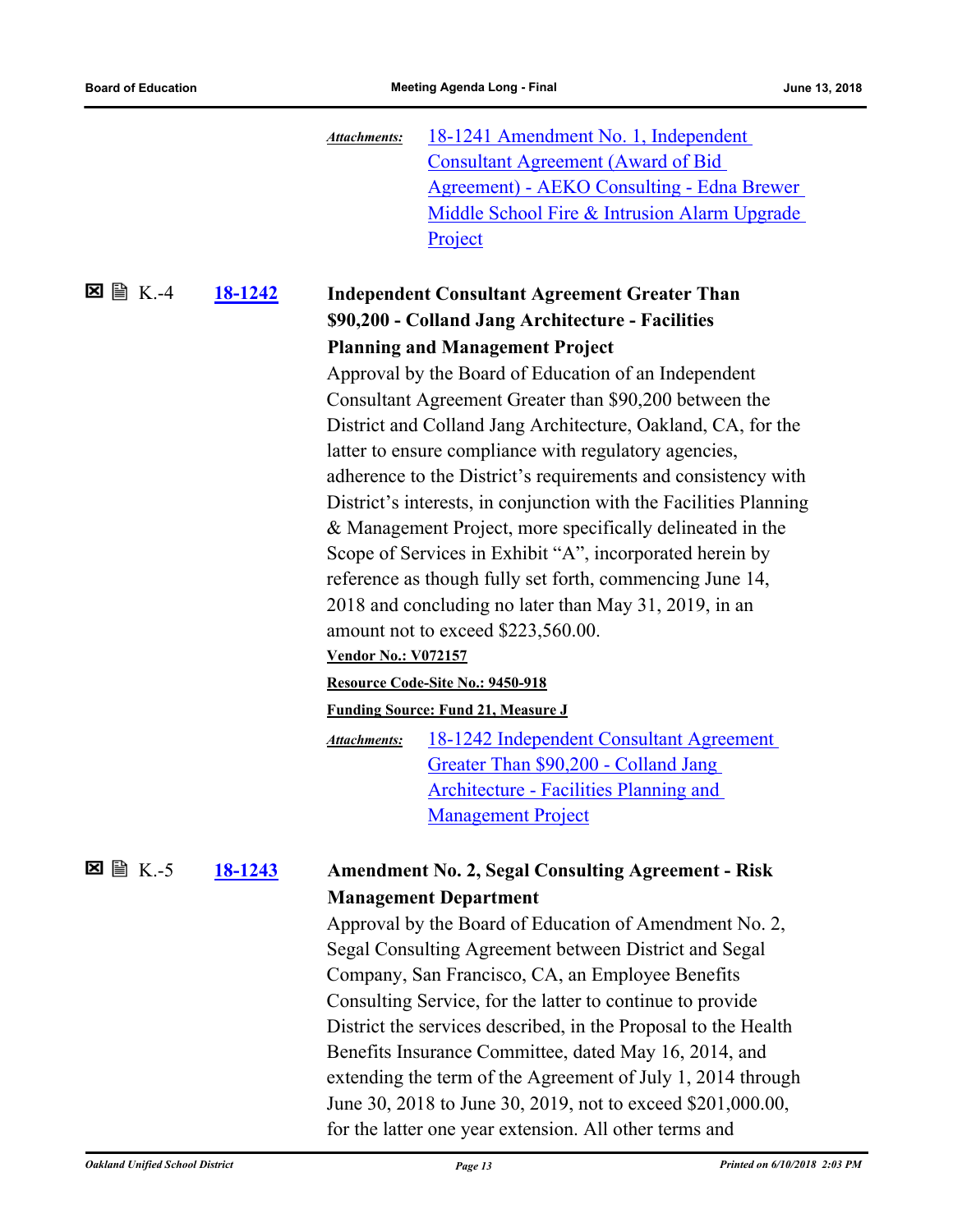|             |                | condition embodied in the original Agreement and                     |
|-------------|----------------|----------------------------------------------------------------------|
|             |                | Amendment No.1, are extended by incorporation herein.                |
|             |                | 18-1243 Amendment No. 2, Segal Consulting<br><b>Attachments:</b>     |
|             |                | <b>Agreement - Risk Management Department</b>                        |
| ⊠<br>圖 K.-6 | <u>18-1256</u> | Independent Consultant Agreement Less than \$90,200 -                |
|             |                | Jensen Hughes - Edna Brewer Middle School Alarm                      |
|             |                | Project                                                              |
|             |                | Approval by the Board of Education of an Independent                 |
|             |                | Consultant Agreement Less than \$90,200 between the District         |
|             |                | and Jensen Hughes, Walnut Creek, CA, for the latter to               |
|             |                | provide design and inspection of the new installation of the         |
|             |                | fire and intrusion alarm systems, in conjunction with the Edna       |
|             |                | Brewer Fire Alarm Project, more specifically delineated in the       |
|             |                | Scope of Services in Exhibit "A", incorporated herein by             |
|             |                | reference as though fully set forth, commencing June 14,             |
|             |                | 2018 and concluding no later than November 23, 2018, in an           |
|             |                | amount not-to-exceed \$5,875.00.                                     |
|             |                | <b>Vendor No.: V053604</b>                                           |
|             |                | Resource Code-Site No.: 9699-210                                     |
|             |                | <b>Funding Source: Fund 21, Measure B</b>                            |
|             |                | 18-1256 Independent Consultant Agreement Less<br><b>Attachments:</b> |
|             |                | Than \$90,200 - Jensen Hughes - Edna Brewer                          |
|             |                | <b>Middle School Alarm Project</b>                                   |
|             | 18-1309        | <b>Agreement for Architectural Services - Byrens Kim</b>             |
|             |                | Design Works - Zero Net Energy (ZNE) Project -                       |
|             |                | <b>Cleveland Elementary School</b>                                   |
|             |                | Approval by the Board of Education of an Agreement for               |
|             |                | Architectural Services between the District and Byrens Kim           |
|             |                | Design Works, Oakland, CA, for the latter to provide site            |
|             |                | analysis, schematic design, design, agency review, bidding,          |
|             |                | construction administration and project closeout, perform            |
|             |                | installation and construction administration to various              |
|             |                | classrooms, in conjunction with the Cleveland Elementary             |
|             |                | School Zero Net Energy (ZNE) Project, more specifically              |
|             |                | delineated in the Scope of Services in Exhibit "A",                  |
|             |                | incorporated herein by reference as though fully set forth,          |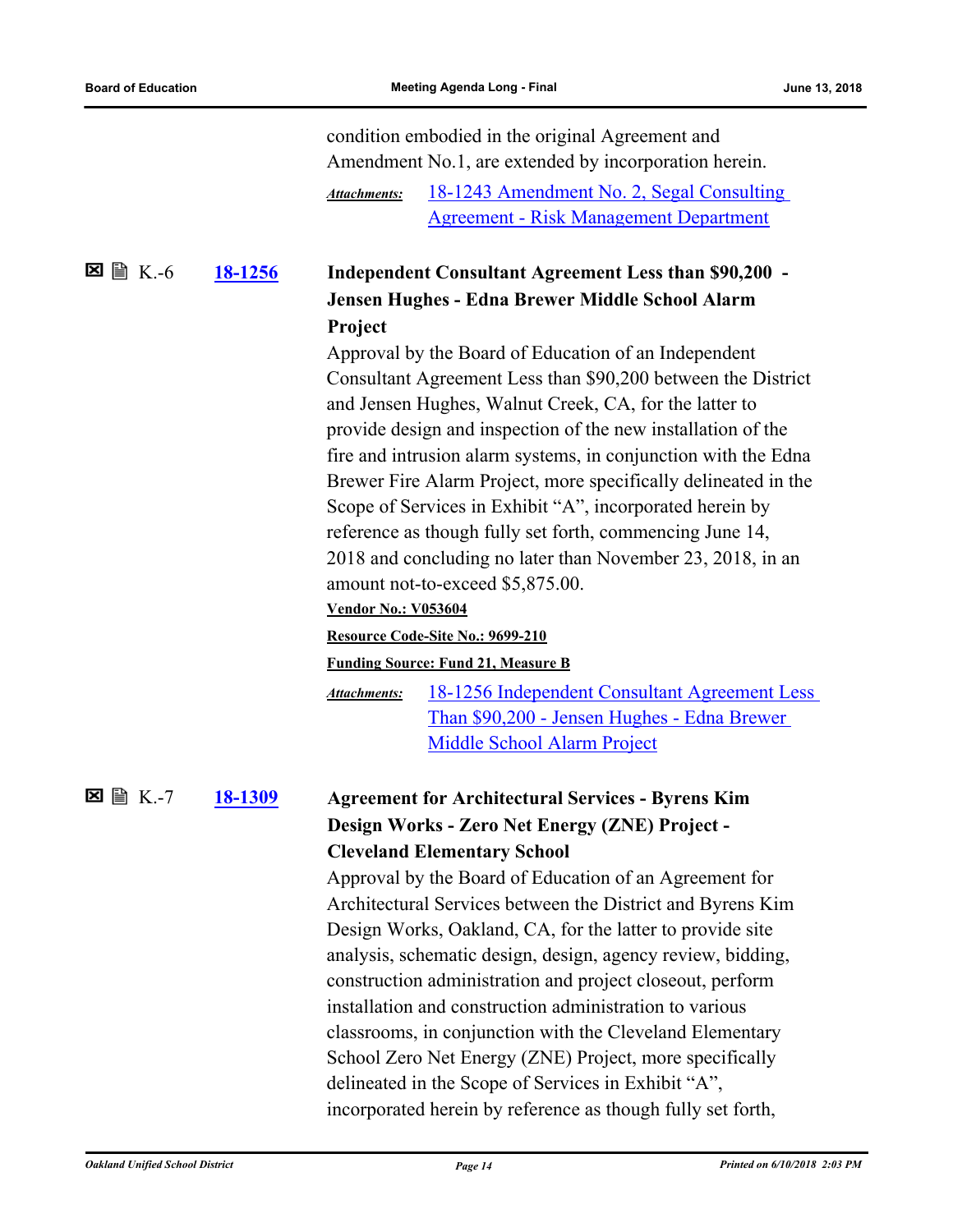commencing June 14, 2018 and concluding no later than December 31, 2019, in an amount not-to-exceed \$120,000.00. **Vendor No.: i009281 Resource Code-Site No.: 9450-108 Funding Source: Fund 21, Measure J** [18-1309 Agreement for Architectural Services -](http://ousd.legistar.com/gateway.aspx?M=F&ID=88722.pdf)  Byrens Kim Design Works - Zero Net Energy (ZNE) Project - Cleveland Elementary School *Attachments:* **[18-1400](http://ousd.legistar.com/gateway.aspx?m=l&id=/matter.aspx?key=43580) 2018-2019 School Meals - Price Increase - Nutrition Services 冈** 图 K.-8 Approval by the Board of Education of Resolution No. 1718-0202 - 2018-2019 Full Price Meal Charge Increase, effective July 1, 2018, as follows: \$2.75 Elementary; and \$3.50 Secondary. [18-1400 2018-2019 School Meals - Price](http://ousd.legistar.com/gateway.aspx?M=F&ID=88949.pdf)  Increase - Nutrition Services *Attachments:*

**Senior Deputy Chief, Continuous School Improvement (CSI)**

**[18-0870](http://ousd.legistar.com/gateway.aspx?m=l&id=/matter.aspx?key=43050) Agreement - San Francisco Bay Area Rapid Transit District (BART) - Vocational Internship Program - Office of Post-Secondary Education - High School Linked Learning Department**  $\Sigma \cong K-9$ Approval by the Board of Education of an Agreement

between the District and San Francisco Bay Area Rapid Transit District (BART), Oakland, CA, for the latter to provide a five-week paid summer internship program for up to twelve (12) high school students, from Fremont, Skyline, Oakland, Castle amount, and McClymonds High Schools, in internships, spending part of their time with BART Rolling Stock and Shop Engineering staff and a portion of time shadowing Transit Vehicle Electronic Technicians and Transit Vehicle Mechanics engaged in component repair work, including receiving training in tool identification; basic job skills such as email etiquette, memo writing and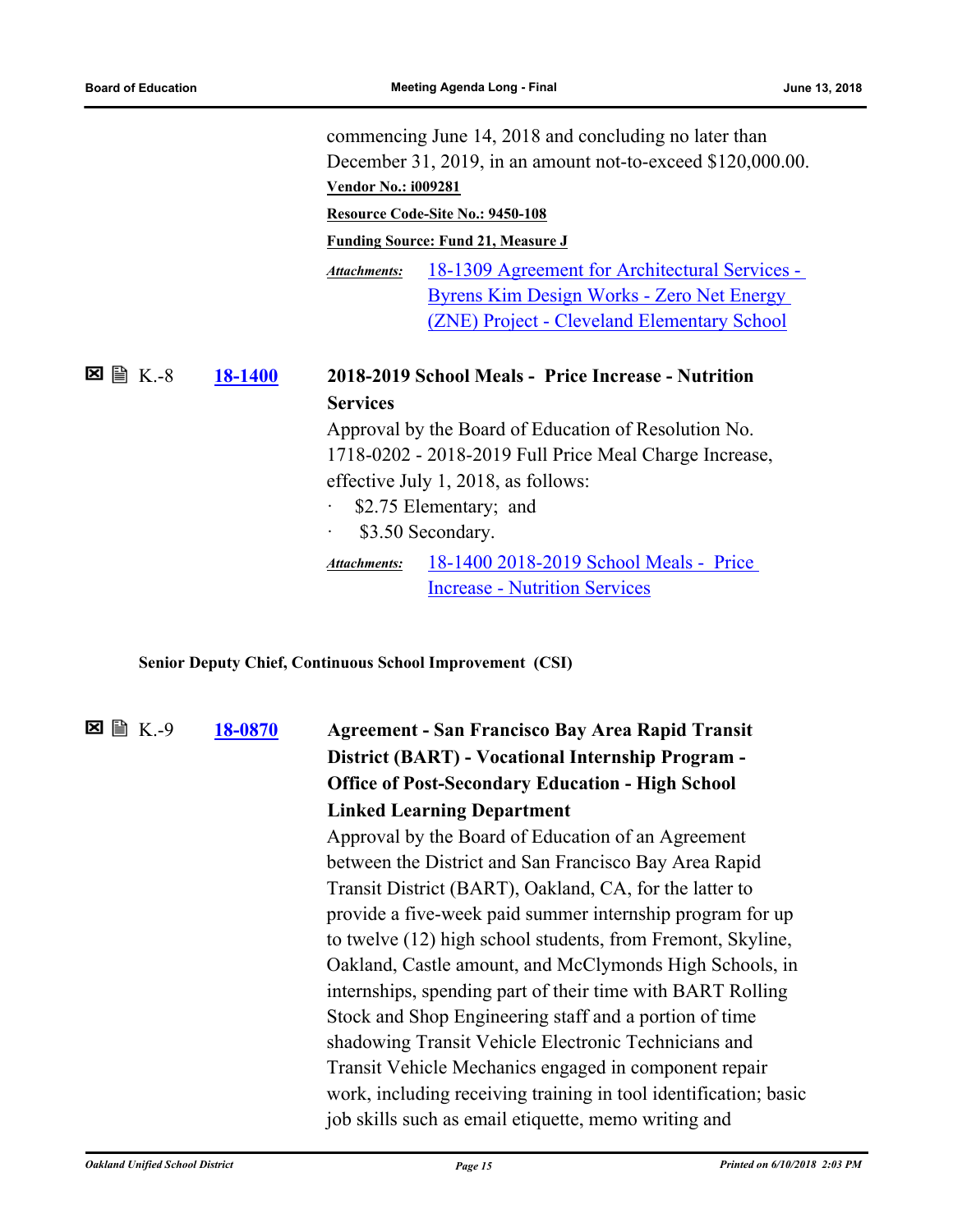presentation skills, for the term June 1, 2018 through August 1, 2018, at no cost to the District.

#### **Funding Source: No Fiscal Impact**

18-0870 Agreement - San Francisco Bay Area Rapid Transit District (BART) - Vocational [Internship Program - Office of Post-Secondary](http://ousd.legistar.com/gateway.aspx?M=F&ID=88820.pdf)  Education - High School Linked Learning Department *Attachments:*

#### **[18-0877](http://ousd.legistar.com/gateway.aspx?m=l&id=/matter.aspx?key=43057) Amendment No. 1, Professional Services Contract - California Youth Outreach-Oakland, Inc. - High School Network**  $\boxtimes$  A K .-10

Approval by the Board of Education of Amendment No. 1, Professional Services Contract between the District and California Youth Outreach-Oakland, Inc. (CYO), Oakland, CA, for the latter to provide 580 hours of additional service as part of the Measure Z Juvenile Justice Wraparound Grant; facilitate the Re-Entry Welcome Circles for justice-involved youth at Alternative Schools using Restorative Justice principals; have life coaches create a customized Life Map and corresponding documentation for each active client, including submitting supporting documentation; have CYO Life Coaches provide intensive case management for justice-involved youth including home visits, individual meetings, phone calls, crisis intervention and referral services; per support groups facilitated by Life Coaches at CYO; provide leadership diversion activities for clients, participate in monthly case management conference meetings and Juvenile Justice Center employment meetings, for the period of July 3, 2017 through June 29, 2018, in the additional amount of \$29,000.00, increasing the Contract not to exceed amount from \$138,500.00 to \$167,500.00. All other terms and conditions of the Contract remain in full force and effect. **Vendor No.: v060290**

#### **Requisition No.: R0184029**

**Resource Code-Site No.: 9180-964**

**Funding Source: Measure Z Case Management Violence Prevention**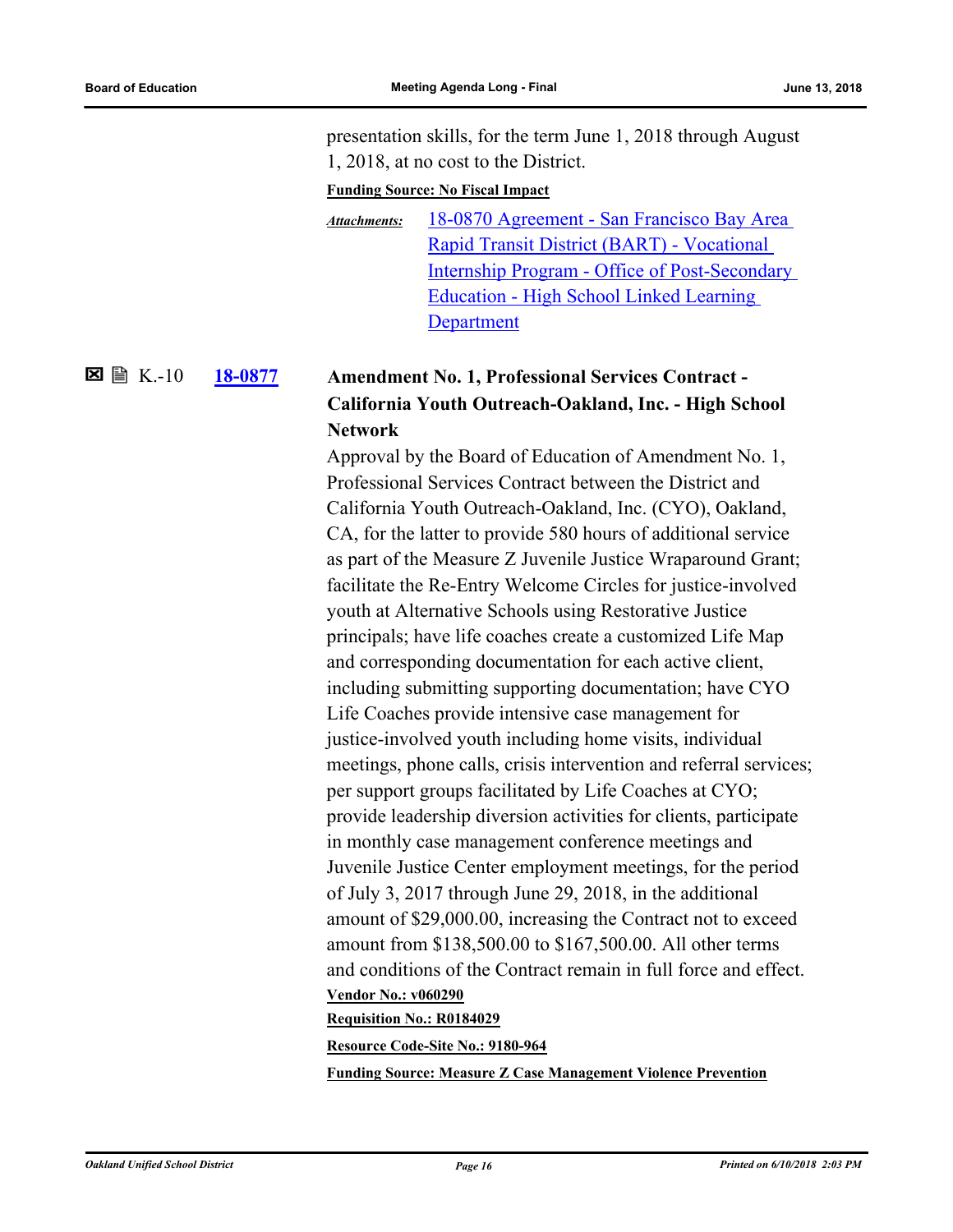18-0877 Amendment No. 1, Professional Services Contract - California Youth [Outreach-Oakland, Inc. - High School Network](http://ousd.legistar.com/gateway.aspx?M=F&ID=88821.pdf) *Attachments:*

#### **[18-0927](http://ousd.legistar.com/gateway.aspx?m=l&id=/matter.aspx?key=43107) Amendment No. 2, Memorandum of Understanding - Oakland Leaf Foundation - Summer Learning Programs - Bret Harte Middle School** K.-11

Approval by the Board of Education of Amendment No. 2, Memorandum of Understanding between the District and Oakland Leaf Foundation, Oakland, CA, for the latter to provide 6 hours of daily summer academic support and enrichment to District students who are in need of summer services to counter summer learning loss; program activities based on youth development quality standards; work collaboratively with the District Summer and After School Programs Offices to ensure that students in need receive at least 6 hours of daily summer learning, enrichment, physical activity, and support services in summer; conduct outreach for summer student recruitment, communicate with families regularly over the summer, fulfill District grant reporting requirements including submission of summer attendance records, and maintain communication with the District Summer and After School Offices to review progress on summer program goals for the Summer Learning Program at Bret Harte Middle School, for the period of July 1, 2017 through August 17, 2018, in the amount of \$24,700.00, increasing the MOU not to exceed amount from \$200,010.00 to \$224,710.00. All other terms and conditions of the MOU remain in full force and effect.

#### **Resource Code-Site No.: 4124-922**

#### **Funding Source: 21st Century Community Learning Center (21st CCLC) Grant**

18-0927 Amendment No. 2, Memorandum of Understanding - Oakland Leaf Foundation - [Summer Learning Programs - Bret Harte Middle](http://ousd.legistar.com/gateway.aspx?M=F&ID=88622.pdf)  School *Attachments:*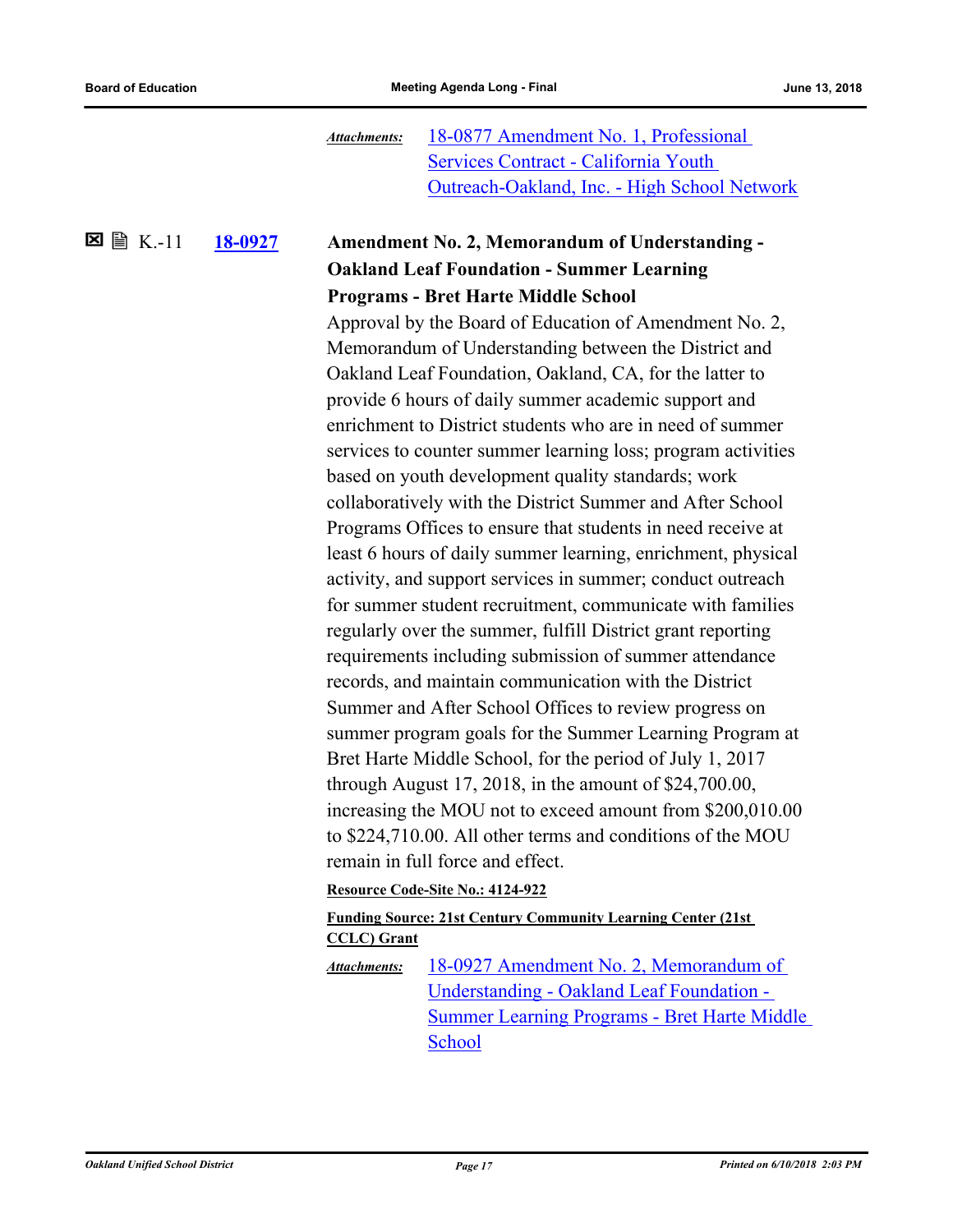#### **[18-0953](http://ousd.legistar.com/gateway.aspx?m=l&id=/matter.aspx?key=43133) Amendment No. 2, Memorandum of Understanding - Safe Passages - Summer Learning Programs - Coliseum College Preparatory Academy**  $\Sigma \cong K - 12$ Approval by the Board of Education of Amendment No. 2,

Memorandum of Understanding between the District and Safe Passages, Oakland, CA, for the latter to work in partnership with the regular summer school program to expand and enhance summer enrichment and support services for students; collaborate with the summer school site to provide afternoon enrichment, physical activity, and support services, enabling students to participate in a full six hour, daily summer learning program; program activities be based on youth development quality standards; work collaboratively with the District Summer and After School Programs Offices; conduct outreach for summer student recruitment, communicate with families regularly over the summer, fulfill District grant reporting requirements including submission of summer attendance records, and maintain communication with the District's Summer and After School Offices to review progress on summer program goals for the Summer Learning Program at Coliseum College Preparatory Academy, for the period of July 1, 2017 through August 17, 2018, in the additional amount of \$14,820.00, increasing the MOU not to exceed amount from \$245,798.00 to \$260,618.00. All other terms and conditions of the MOU remain in full force and effect.

**Resource Code-Site No.: 4124-922**

#### **Funding Source: 21st Century Community Learning Centers (21st CCLC) Grants**

[18-0953 Amendment No. 2, Memorandum of](http://ousd.legistar.com/gateway.aspx?M=F&ID=88943.pdf)  Understanding - Safe Passages - Summer Learning Programs - Coliseum College Preparatory Academy *Attachments:*

K.-13

## **[18-0954](http://ousd.legistar.com/gateway.aspx?m=l&id=/matter.aspx?key=43134) Amendment No. 2, Memorandum of Understanding - Safe Passages - Summer Learning Programs - Futures Elementary School**

Approval by the Board of Education of Amendment No. 2, Memorandum of Understanding between the District and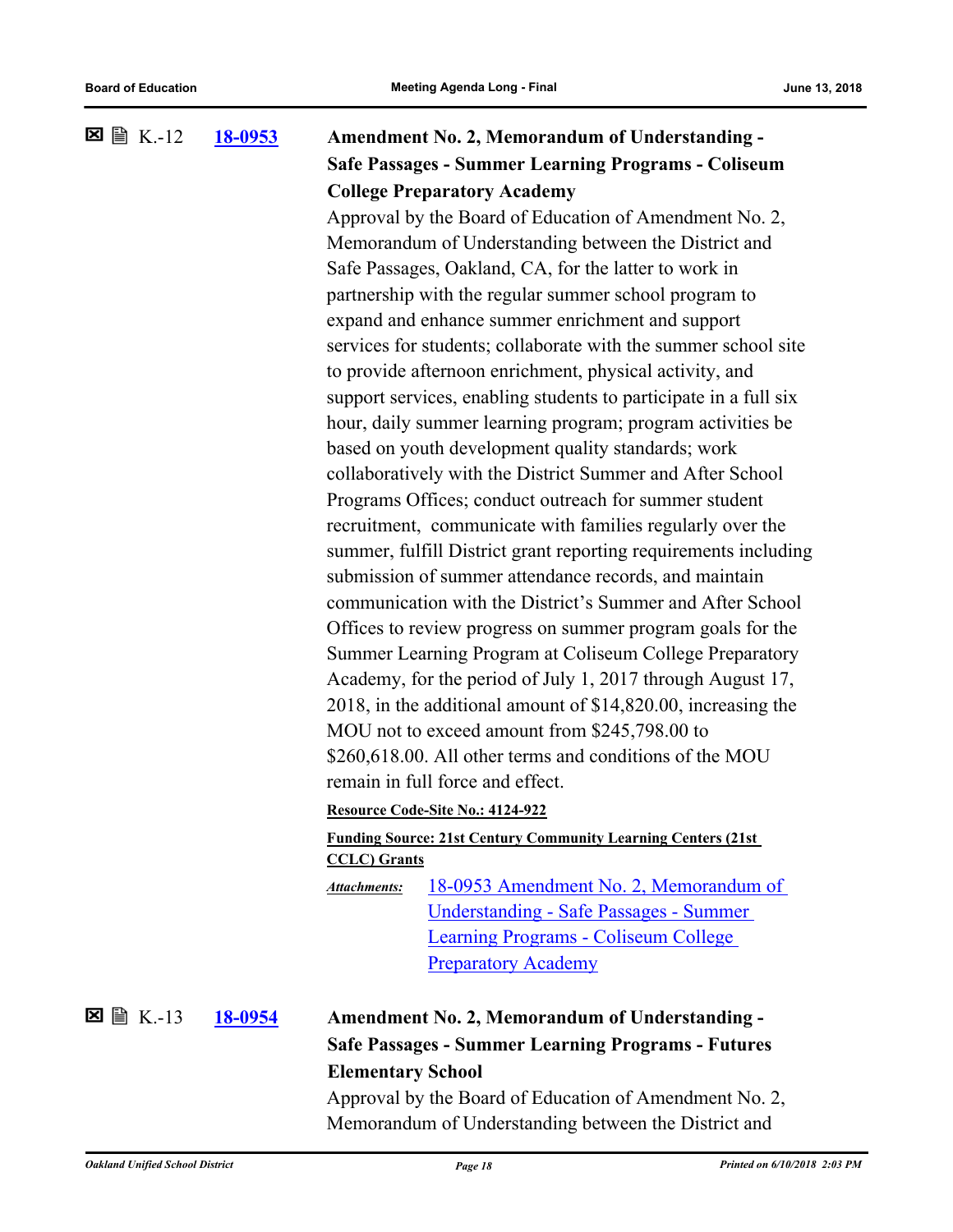Safe Passages, Oakland, CA, for the latter to work in partnership with the regular summer school program to expand and enhance summer enrichment and support services for students; collaborate with the summer school site to provide afternoon enrichment, physical activity, and support services, enabling students to participate in a full six hour, daily summer learning program, with activities based on youth development quality standards; work collaboratively with the District Summer and After School Programs Offices; conduct outreach for summer student recruitment, communicate with families regularly over the summer, fulfill District grant reporting requirements including submission of summer attendance records, and maintain communication with the District Summer and After School Offices to review progress on summer program goals for the Summer Learning Program at Futures Elementary School, for the period of July 1, 2017 through August 17, 2018, in the additional amount of \$29,640.00, increasing the MOU not to exceed amount from \$98,059.00 to \$127,699.00. All other terms and conditions of the MOU remain in full force and effect.

#### **Resource Code-Site No.: 4124-922**

#### **Funding Source: 21st Century Community Learning Centers (21st CCLC) Grants**

18-0954 Amendment No. 2, Memorandum of Understanding - Safe Passages - Summer [Learning Programs - Futures Elementary School](http://ousd.legistar.com/gateway.aspx?M=F&ID=88623.pdf) *Attachments:*

 $\Sigma \cong K - 14$ 

## **[18-0956](http://ousd.legistar.com/gateway.aspx?m=l&id=/matter.aspx?key=43136) Amendment No. 2, Memorandum of Understanding - Love, Learn, Success - Summer Learning Programs - Global Family Elementary School**

Approval by the Board of Education of Amendment No. 2, Memorandum of Understanding between the District and Learn, Love, Success, Oakland, CA, for the latter to work in partnership with the regular summer school program to expand and enhance summer enrichment and support services for students; collaborate with the summer school site to provide afternoon enrichment, physical activity, and support services, enabling students to participate in a full six hour, daily summer learning program, based on youth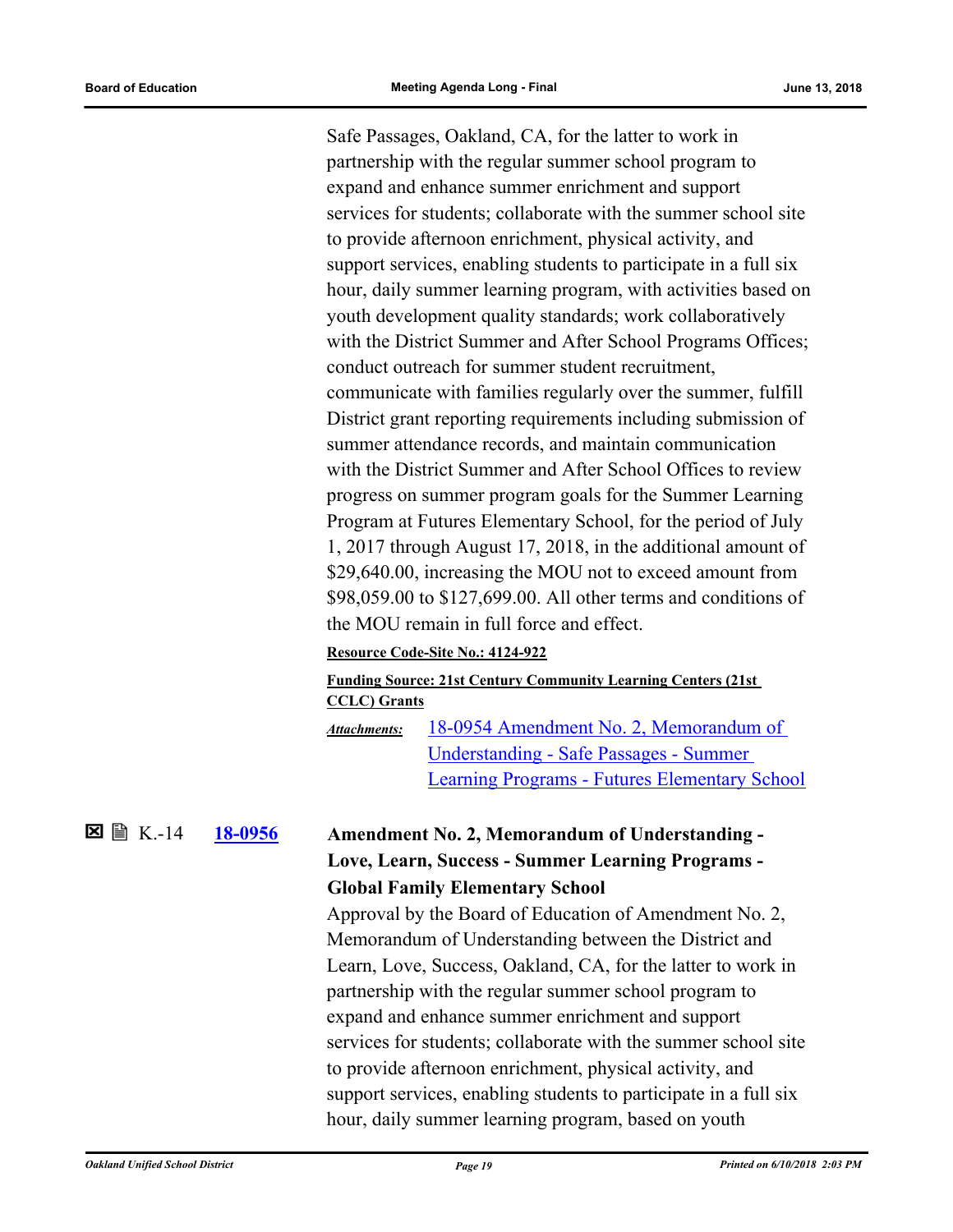development quality standards; work collaboratively with the District Summer and After School Programs Offices; conduct outreach for summer student recruitment, communicate with families regularly over the summer; fulfill District grant reporting requirements including submission of summer attendance records, and maintain communication with the District Summer and After School Offices to review progress on summer program goals for the Summer Learning Program at Global Family Elementary School, for the period of July 1, 2017 through August 17, 2018, in the additional amount of \$29,640.00, increasing the MOU not to exceed amount from \$103,458.00 to \$133,098.00. All other terms and conditions of the MOU remain in full force and effect.

#### **Resource Code-Site No.: 4124-922**

**Funding Source: 21st Century Community Learning Centers (21st CCLC) Grants**

18-0956 Amendment No. 2, Memorandum of [Understanding - Love, Learn, Success - Summer](http://ousd.legistar.com/gateway.aspx?M=F&ID=88624.pdf)  Learning Programs - Global Family Elementary School *Attachments:*

#### **[18-0970](http://ousd.legistar.com/gateway.aspx?m=l&id=/matter.aspx?key=43150) Amendment No. 2, Memorandum of Understanding - Safe Passages - Summer Learning Programs - United for Success Academy 区** 图 K-15

Approval by the Board of Education of Amendment No. 2, Memorandum of Understanding between the District and East Bay Asian Youth Center, Oakland, CA, for the latter to work in partnership with the regular summer school program to expand and enhance summer enrichment and support services for students; collaborate with the summer school site to provide afternoon enrichment, physical activity, and support services, enabling students to participate in a full six hour, daily summer learning program; program activities based on youth development quality standards; work collaboratively with the District Summer and After School Programs Office; conduct outreach for summer student recruitment, communicate with families regularly over the summer, fulfill District grant reporting requirements including submission of summer attendance records, and maintain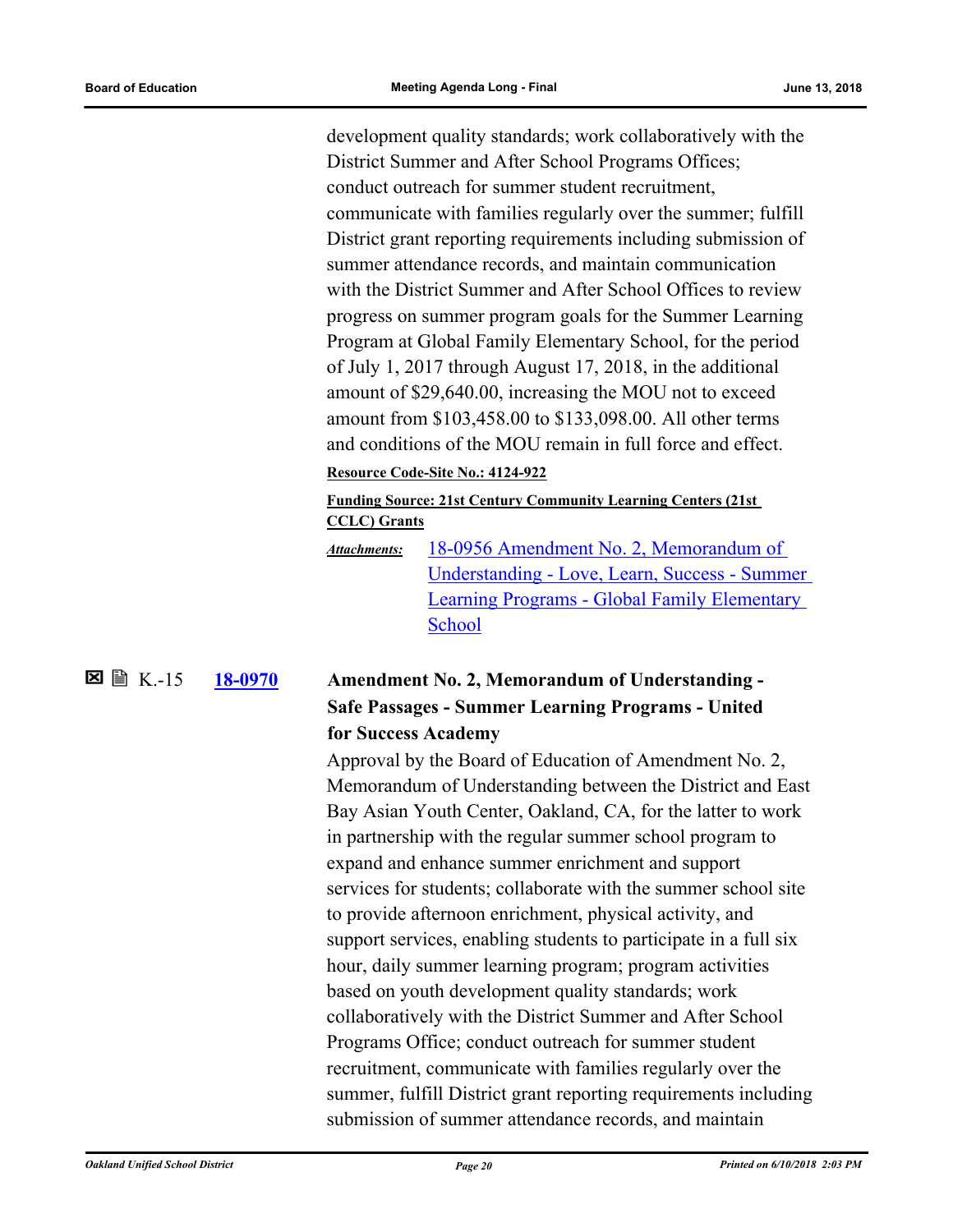communication with the District Summer and After School Offices to review progress on summer program goals for the Summer Learning Program at United for Success Academy, for the period of July 1, 2017 through August 17, 2018, in the amount of \$9,880.00, increasing the MOU not to exceed amount from \$234,848.00 to \$244,728.00. All other terms and conditions of the MOU remain in full force and effect.

### **Resource Code-Site No.: 4124-922**

**Funding Source: 21st Century Community Learning Centers (21st CCLC) Grants**

[18-0970 Amendment No. 2, Memorandum of](http://ousd.legistar.com/gateway.aspx?M=F&ID=88625.pdf)  Understanding - Safe Passages - Summer Learning Programs - United for Success Academy *Attachments:*

#### **[18-1189](http://ousd.legistar.com/gateway.aspx?m=l&id=/matter.aspx?key=43369) Professional Services Contract - Nexplore USA - Summer Learning Program - Rise Community School**  $\Sigma \cong K.-16$

Ratification by the Board of Education of a Professional Services Contract between the District and Nexplore USA, Aventura, FL, for the latter to work in partnership with the regular summer school program to expand and enhance summer enrichment and support services for students; collaborate with the summer school to provide afternoon enrichment, physical activity, and support services, enabling students to participate in a full six hour, daily summer learning program, at Rise Community School, for the period of June 1, 2018 through August 10, 2018, in an amount not to exceed \$19,760.00.

#### **Resource Code-Site No.: 4124-922**

#### **Funding Source: 21st Century Community Learning Centers (21st CCLC) Grant**

18-1189 Professional Services Contract - [Nexplore USA - Summer Learning Program -](http://ousd.legistar.com/gateway.aspx?M=F&ID=88626.pdf)  Rise Community School *Attachments:*

 $\Sigma \cong K-17$ 

## **[18-1197](http://ousd.legistar.com/gateway.aspx?m=l&id=/matter.aspx?key=43377) Professional Services Contract - Aim High - Summer Learning Program - Madison Park Business and Art Academy, Upper Campus**

Ratification by the Board of Education of a Professional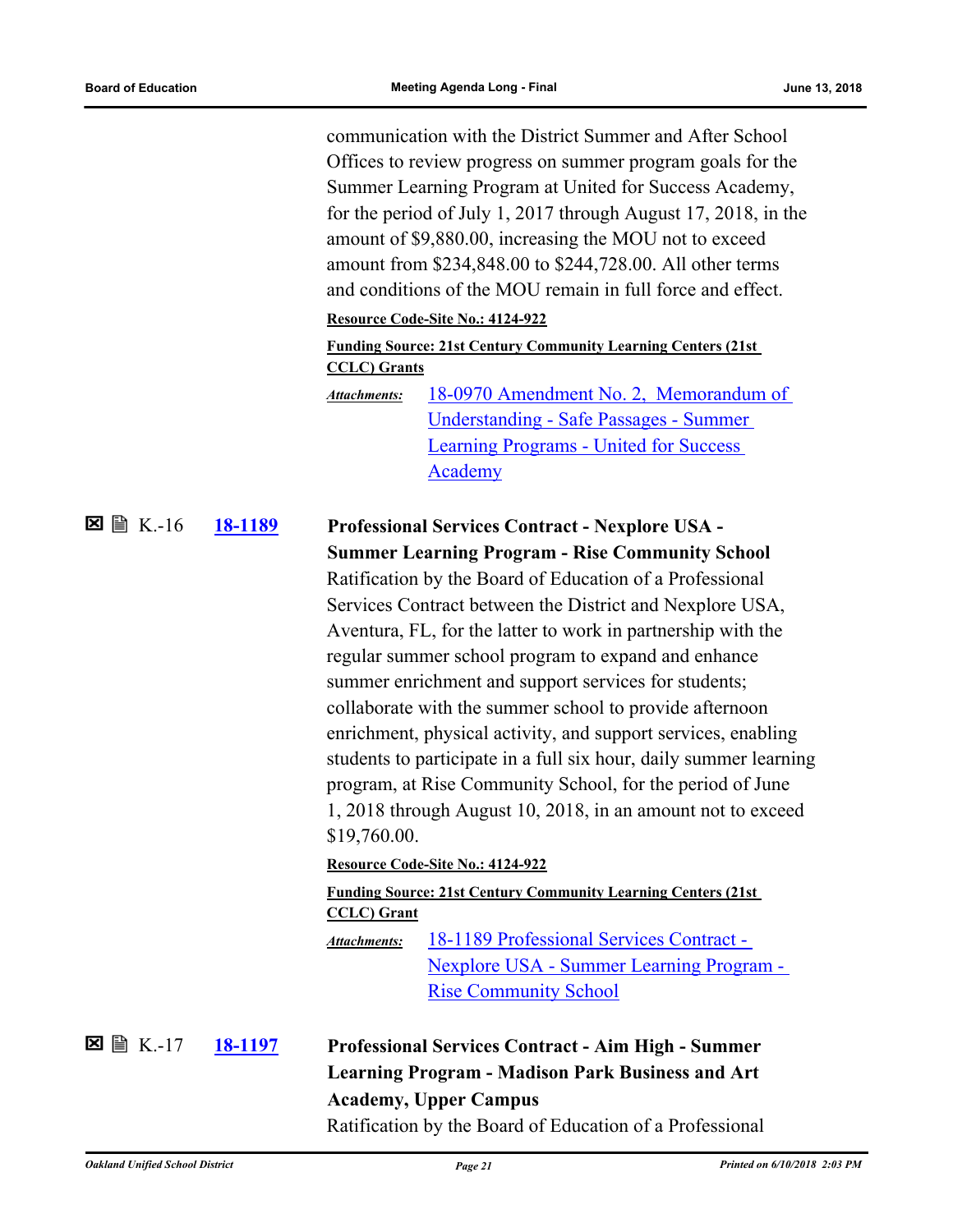Services Contract between the District and Aim High for High School, San Francisco, CA, for the latter to provide six hours of daily summer academic support and enrichment to District students who are in need of summer services to counter summer learning loss; provide activities based on youth development quality standards; work collaboratively with the Summer and After School Programs Offices to ensure that students in need receive at least 6 hours of daily summer learning, enrichment, physical activity, and support services; conduct outreach for summer student recruitment, communicate with families regularly, fulfill District grant reporting requirements including submission of summer attendance records, and maintain communication with the District Summer and After School Offices to review progress on summer program goals; comply with 21st CCLC grant requirements at Madison Park Business and Art Academy - Upper Campus, for the period of June 1, 2018 through August 10, 2018, in an amount not to exceed \$12,480.00.

#### **Resource Code-Site No.: 4124-922**

#### **Funding Source: 21st Century Community Learning Centers (21st CCLC) Grant**

18-1197 Professional Services Contract - Aim High - Summer Learning Program - Madison [Park Business and Art Academy, Upper Campus](http://ousd.legistar.com/gateway.aspx?M=F&ID=88627.pdf) *Attachments:*

#### **[18-1198](http://ousd.legistar.com/gateway.aspx?m=l&id=/matter.aspx?key=43378) Professional Services Contract - Aim High for High School - Summer Learning Program - Urban Promise Academy**  $\Sigma \cong K - 18$

Ratification by the Board of Education of a Professional Services Contract between the District and Aim High for High School, San Francisco, CA, for the latter to provide six hours of daily summer academic support and enrichment to District students who are in need of summer services to counter summer learning loss; provide activities based on youth development quality standards; work collaboratively with the Summer and After School Programs Offices to ensure that students in need receive at least 6 hours of daily summer learning, enrichment, physical activity, and support services; conduct outreach for summer student recruitment,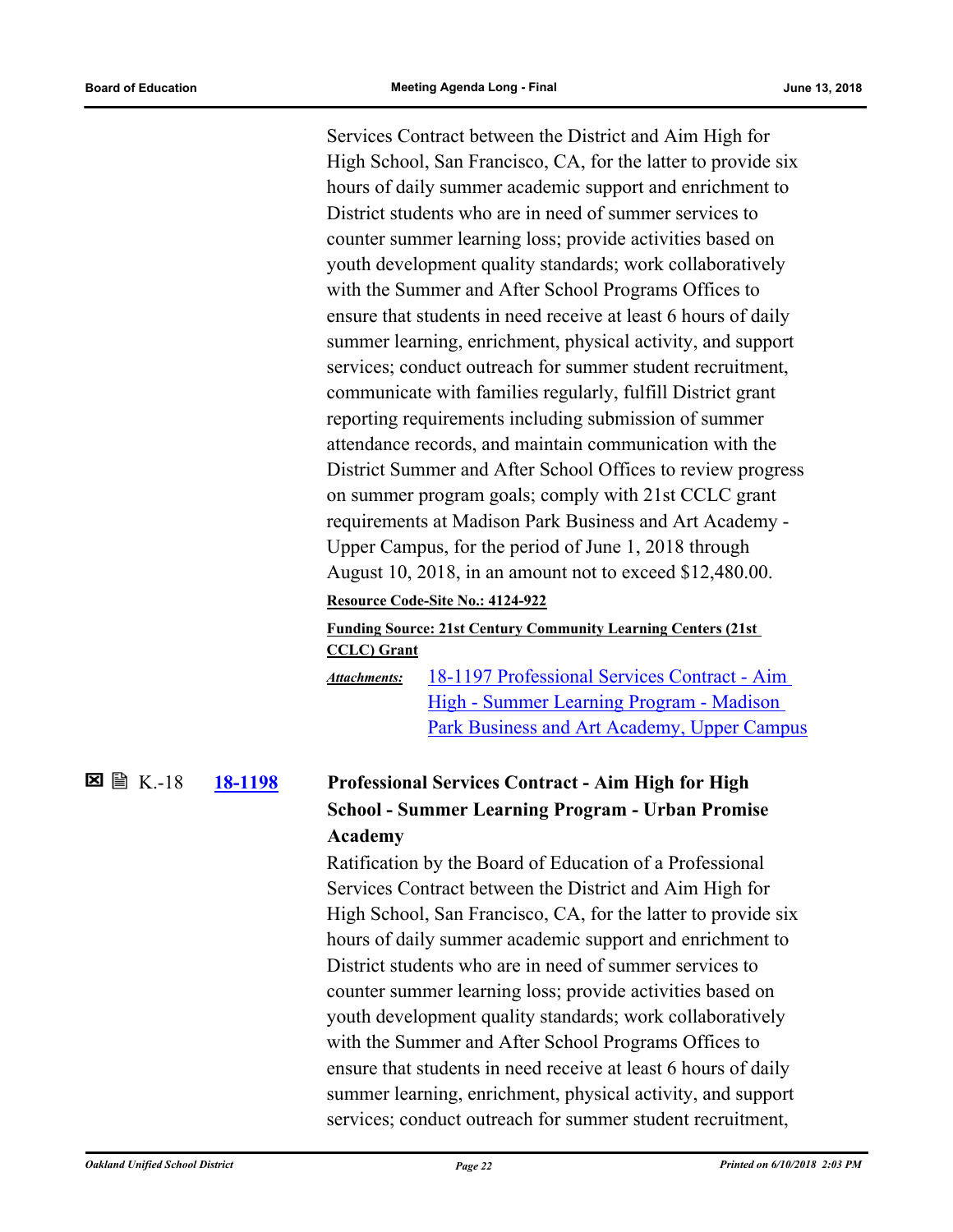communicate with families regularly, fulfill District grant reporting requirements including submission of summer attendance records, and maintain communication with the District Summer and After School Offices to review progress on summer program goals; comply with 21st CCLC grant requirements at Urban Promise Academy, for the period of June 1, 2018 through August 10, 2018, in an amount not to exceed \$12,480.00.

#### **Resource Code-Site No.: 4124-922**

### **Funding Source: 21st Century Community Learning Centers (21st CCLC) Grant**

[18-1198 Professional Services Contract - Aim](http://ousd.legistar.com/gateway.aspx?M=F&ID=88628.pdf)  High for High School - Summer Learning Program - Urban Promise Academy *Attachments:*

#### **[18-1199](http://ousd.legistar.com/gateway.aspx?m=l&id=/matter.aspx?key=43379) Amendment No. 2, Memorandum of Understanding - Bay Area Community Resources - Alliance Academy 図 圖 K.-19**

Approval by the Board of Education of Amendment No. 2, Memorandum of Understanding between the District and Bay Area Community Resources, San Rafael, CA, for the latter to work in partnership with the regular summer school program to expand and enhance summer enrichment and support services for students; collaborate with the summer school site to provide afternoon enrichment, physical activity, and support services, enabling students to participate in a full six hour, daily summer learning program; program activities based on youth development quality standards; work collaboratively with the District Summer and After School Programs Offices; conduct outreach for summer student recruitment, communicate with families regularly over the summer, fulfill District grant reporting requirements including submission of summer attendance records, and maintain communication with the District Summer and After School Offices to review progress on summer program goals for the Summer Learning Program at Alliance Academy for the period of July 1, 2017 through August 17, 2018, in the amount of \$29,640.00, increasing the MOU not to exceed amount from \$93,040.00 to \$122,680.00. All other terms and conditions of the MOU remain in full force and effect.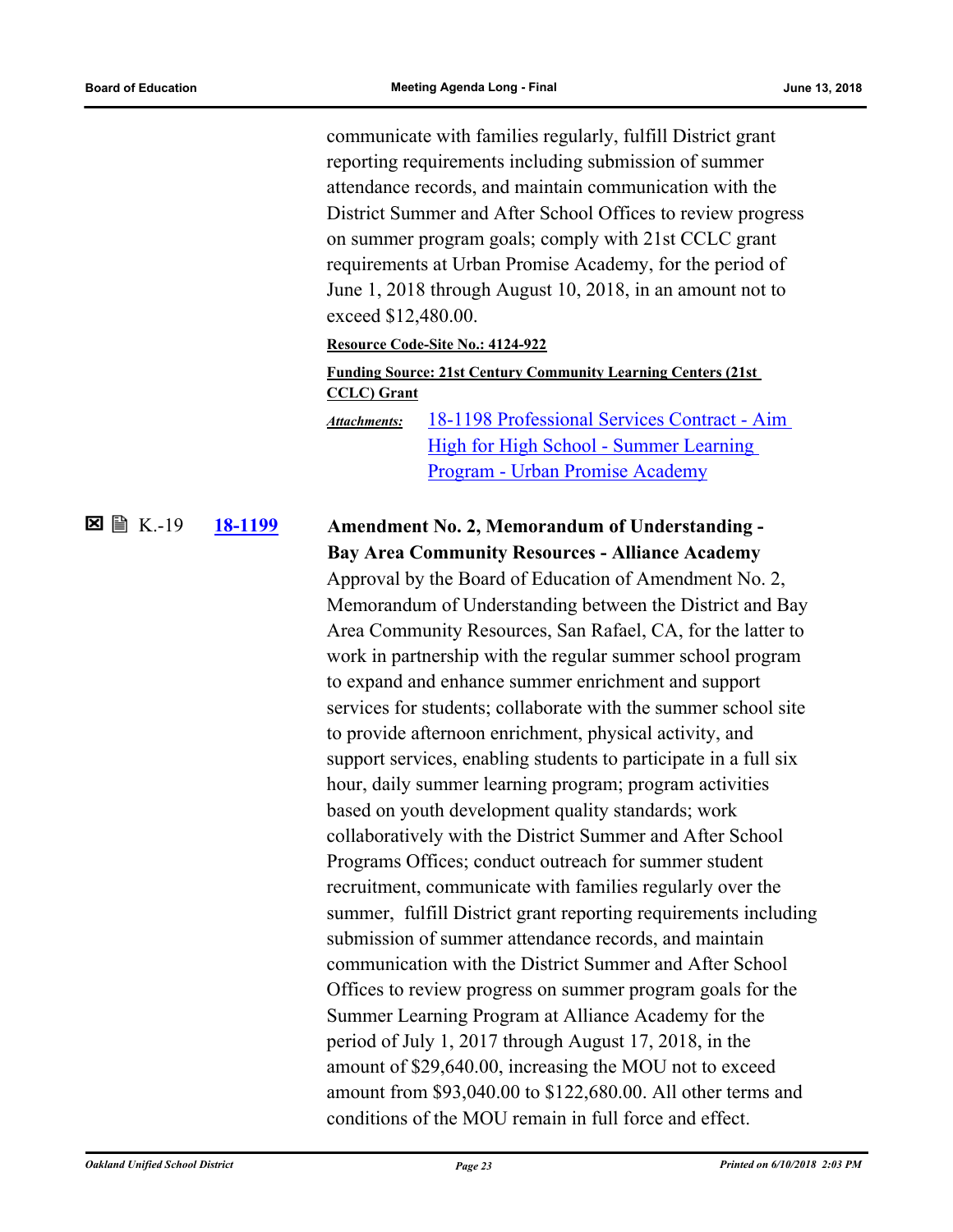#### **Resource Code-Site No.: 4124-922**

| <b>Funding Source: 21st Century Community Learning Centers (21st)</b> |                                        |  |
|-----------------------------------------------------------------------|----------------------------------------|--|
| <b>CCLC</b> ) Grant                                                   |                                        |  |
| Attachments:                                                          | 18-1199 Amendment No. 2, Memorandum of |  |
|                                                                       | Understanding - Bay Area Community     |  |
|                                                                       | <b>Resources - Alliance Academy</b>    |  |

#### **[18-1200](http://ousd.legistar.com/gateway.aspx?m=l&id=/matter.aspx?key=43380) Amendment No. 2, Memorandum of Understanding - East Bay Asian Youth Center - Summer Learning Program - Roosevelt Middle School**  $\Sigma \cong K.-20$

Approval by the Board of Education of Amendment No. 2, Memorandum of Understanding between the District and East Bay Asian Youth Center, Oakland, CA, for the latter to work in partnership with the regular summer school program to expand and enhance summer enrichment and support services for students; collaborate with the summer school site to provide afternoon enrichment, physical activity, and support services, enabling students to participate in a full six hour, daily summer learning program; program activities based on youth development quality standards; work collaboratively with the District Summer and After School Programs Offices; conduct outreach for summer student recruitment, communicate with families regularly over the summer, fulfill District grant reporting requirements including submission of summer attendance records, and maintain communication with the District Summer and After School Offices to review progress on summer program goals for the Summer Learning Program at Roosevelt Middle School, for the period of July 1, 2017 through August 17, 2018, in the amount of \$24,700.00, increasing the MOU not to exceed amount from \$389,571.00 to \$414,271.00. All other terms and conditions of the MOU remain in full force and effect.

#### **Resource Code-Site No.: 4124-922**

### **Funding Source: 21st Century Community Learning Centers (21st CCLC) Grant**

18-1200 Amendment No. 2, Memorandum of [Understanding - East Bay Asian Youth Center -](http://ousd.legistar.com/gateway.aspx?M=F&ID=88630.pdf)  Summer Learning Program - Roosevelt Middle School *Attachments:*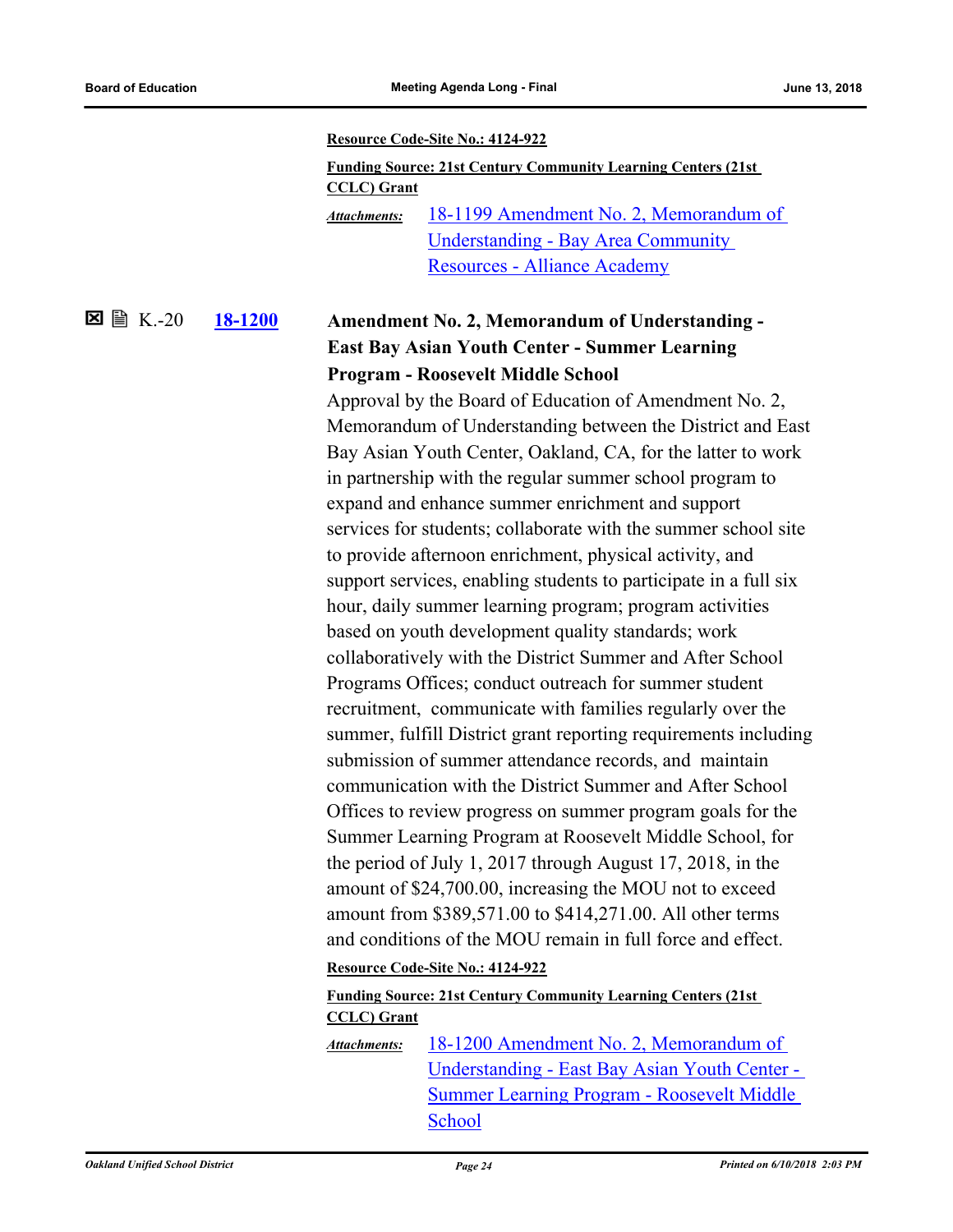## **[18-1201](http://ousd.legistar.com/gateway.aspx?m=l&id=/matter.aspx?key=43381) Amendment No. 2, Memorandum of Understanding - East Bay Asian Youth Center - Summer Learning Program - Manzanita Community School**  $\Sigma \cong K-21$

Approval by the Board of Education of Amendment No. 2, Memorandum of Understanding between the District and East Bay Asian Youth Center, Oakland, CA, for the latter to work in partnership with the regular summer school program to expand and enhance summer enrichment and support services for students; collaborate with the summer school site to provide afternoon enrichment, physical activity, and support services, enabling students to participate in a full six hour, daily summer learning program; program activities based on youth development quality standards; work collaboratively with the District Summer and After School Programs Offices; conduct outreach for summer student recruitment, communicate with families regularly over the summer, fulfill District grant reporting requirements including submission of summer attendance records, and maintain communication with the District Summer and After School Offices to review progress on summer program goals for the Summer Learning Program at Manzanita Community School, for the period of July 1, 2017 through August 17, 2018, in the amount of \$24,700.00, increasing the MOU not to exceed amount from \$102,518.00 to \$127,218.00. All other terms and conditions of the MOU remain in full force and effect. **Resource Code-Site No.: 4124-922**

### **Funding Source: 21st Century Community Learning Centers (21st CCLC) Grant**

18-1201 Amendment No. 2, Memorandum of [Understanding - East Bay Asian Youth Center -](http://ousd.legistar.com/gateway.aspx?M=F&ID=88631.pdf)  Summer Learning Program - Manzanita Community School *Attachments:*

K.-22

## **[18-1202](http://ousd.legistar.com/gateway.aspx?m=l&id=/matter.aspx?key=43382) Amendment No. 2, Memorandum of Understanding - East Bay Asian Youth Center - Summer Learning Program - Franklin Elementary School** Approval by the Board of Education of Amendment No. 2,

Memorandum of Understanding between the District and East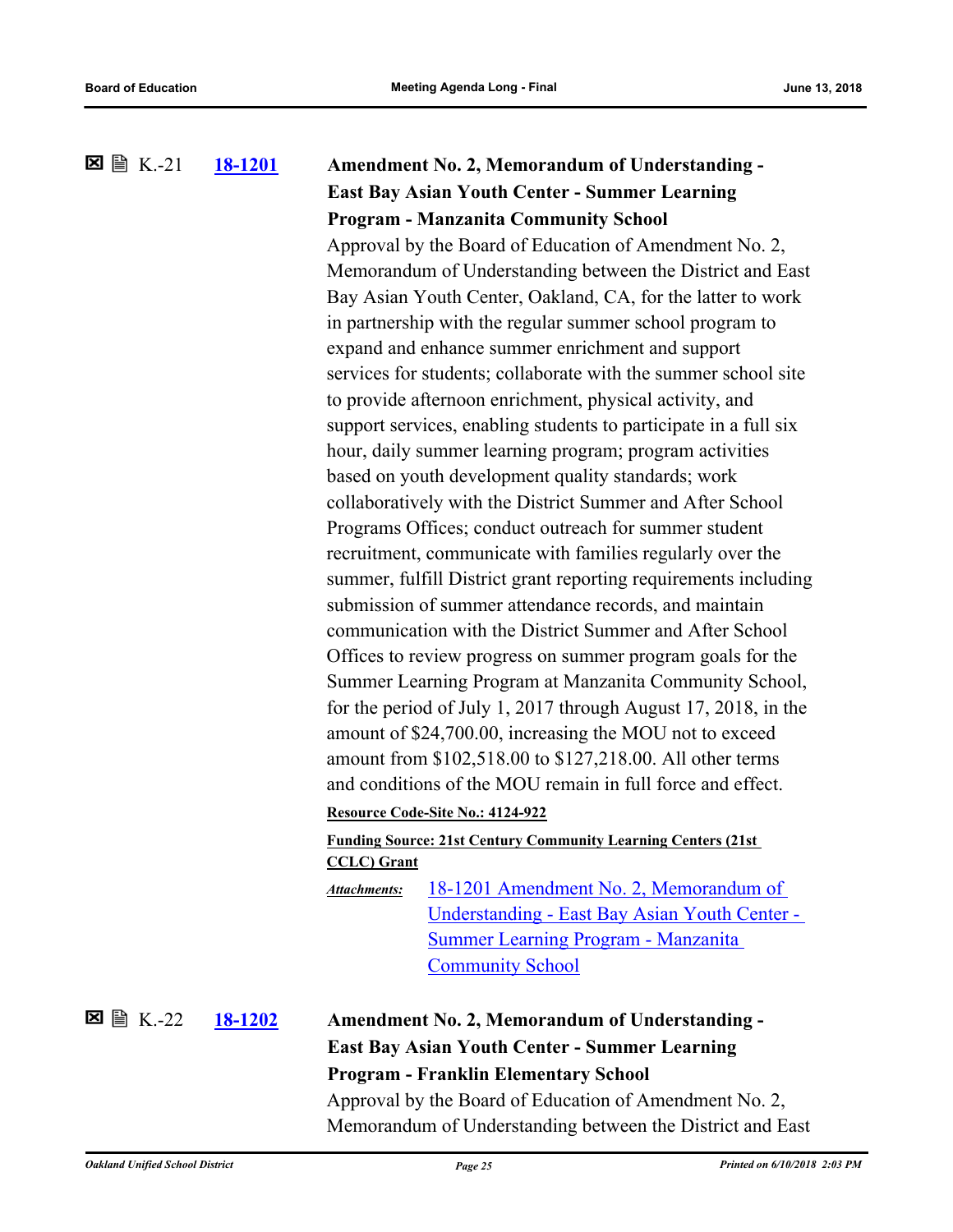Bay Asian Youth Center, Oakland, CA, for the latter to work in partnership with the regular summer school program to expand and enhance summer enrichment and support services for students; collaborate with the summer school site to provide afternoon enrichment, physical activity, and support services, enabling students to participate in a full six hour, daily summer learning program; program activities based on youth development quality standards; work collaboratively with the District Summer and After School Programs Offices; conduct outreach for summer student recruitment, communicate with families regularly over the summer, fulfill District grant reporting requirements including submission of summer attendance records, and will maintain communication with the District Summer and After School Offices to review progress on summer program goals for the Summer Learning Program at Franklin Elementary School, for the period of July 1, 2017 through August 17, 2018, in the amount of \$29,640.00, increasing the MOU not to exceed amount from \$145,570.00 to \$175,210.00. All other terms and conditions of the MOU remain in full force and effect.

#### **Resource Code-Site No.: 4124-922**

#### **Funding Source: 21st Century Community Learning Centers (21st CCLC) Grant**

18-1202 Amendment No. 2, Memorandum of Understanding - East Bay Asian Youth Center - [Summer Learning Program - Franklin Elementary](http://ousd.legistar.com/gateway.aspx?M=F&ID=88632.pdf)  School *Attachments:*

#### **[18-1203](http://ousd.legistar.com/gateway.aspx?m=l&id=/matter.aspx?key=43383) Amendment No. 2, Memorandum of Understanding - East Bay Asian Youth Center - Summer Learning Program - Garfield Elementary School 区** 图 K-23

Approval by the Board of Education of Amendment No. 2, Memorandum of Understanding between the District and East Bay Asian Youth Center, Oakland, CA, for the latter to work in partnership with the regular summer school program to expand and enhance summer enrichment and support services for students; collaborate with the summer school site to provide afternoon enrichment, physical activity, and support services, enabling students to participate in a full six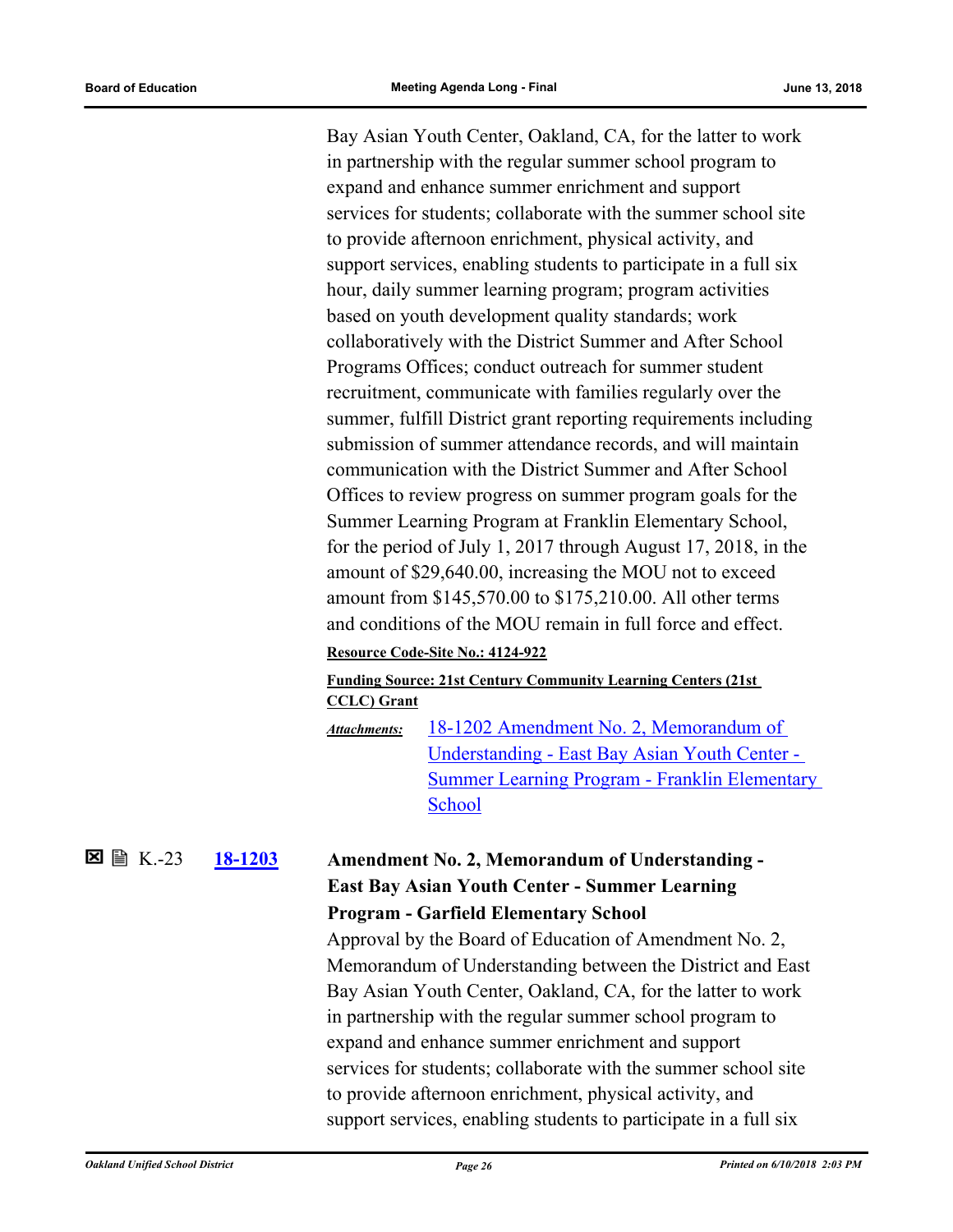hour, daily summer learning program; program activities will be based on youth development quality standards; work collaboratively with the District Summer and After School Programs Offices conduct outreach for summer student recruitment, communicate with families regularly over the summer, fulfill District grant reporting requirements including submission of summer attendance records, and will maintain communication with the District Summer and After School Offices to review progress on summer program goals for the Summer Learning Program at Garfield Elementary School, for the period of July 1, 2017 through August 17, 2018, in the amount of \$19,760.00, increasing the MOU not to exceed amount from \$207,826.00 to \$227,586.00. All other terms and conditions of the MOU remain in full force and effect.

#### **Resource Code-Site No.: 4124-922**

**Funding Source: 21st Century Community Learning Centers (21st CCLC) Grant**

18-1203 Amendment No. 2, Memorandum of Understanding - East Bay Asian Youth Center - [Summer Learning Program - Garfield Elementary](http://ousd.legistar.com/gateway.aspx?M=F&ID=88633.pdf)  School *Attachments:*

#### **[18-1204](http://ousd.legistar.com/gateway.aspx?m=l&id=/matter.aspx?key=43384) Amendment No. 1, Memorandum of Understanding - East Bay Asian Youth Center - Summer Learning Program - Frick Impact Academy**  $\Sigma \cong K-24$

Approval by the Board of Education of Amendment No. 1, Memorandum of Understanding between the District and East Bay Asian Youth Center, Oakland, CA, for the latter to work in partnership with the regular summer school program to expand and enhance summer enrichment and support services for students; collaborate with the summer school site to provide afternoon enrichment, physical activity, and support services, enabling students to participate in a full six hour, daily summer learning program; program activities based on youth development quality standards; work collaboratively with the District Summer and After School Programs Offices; conduct outreach for summer student recruitment, communicate with families regularly over the summer, fulfill District grant reporting requirements including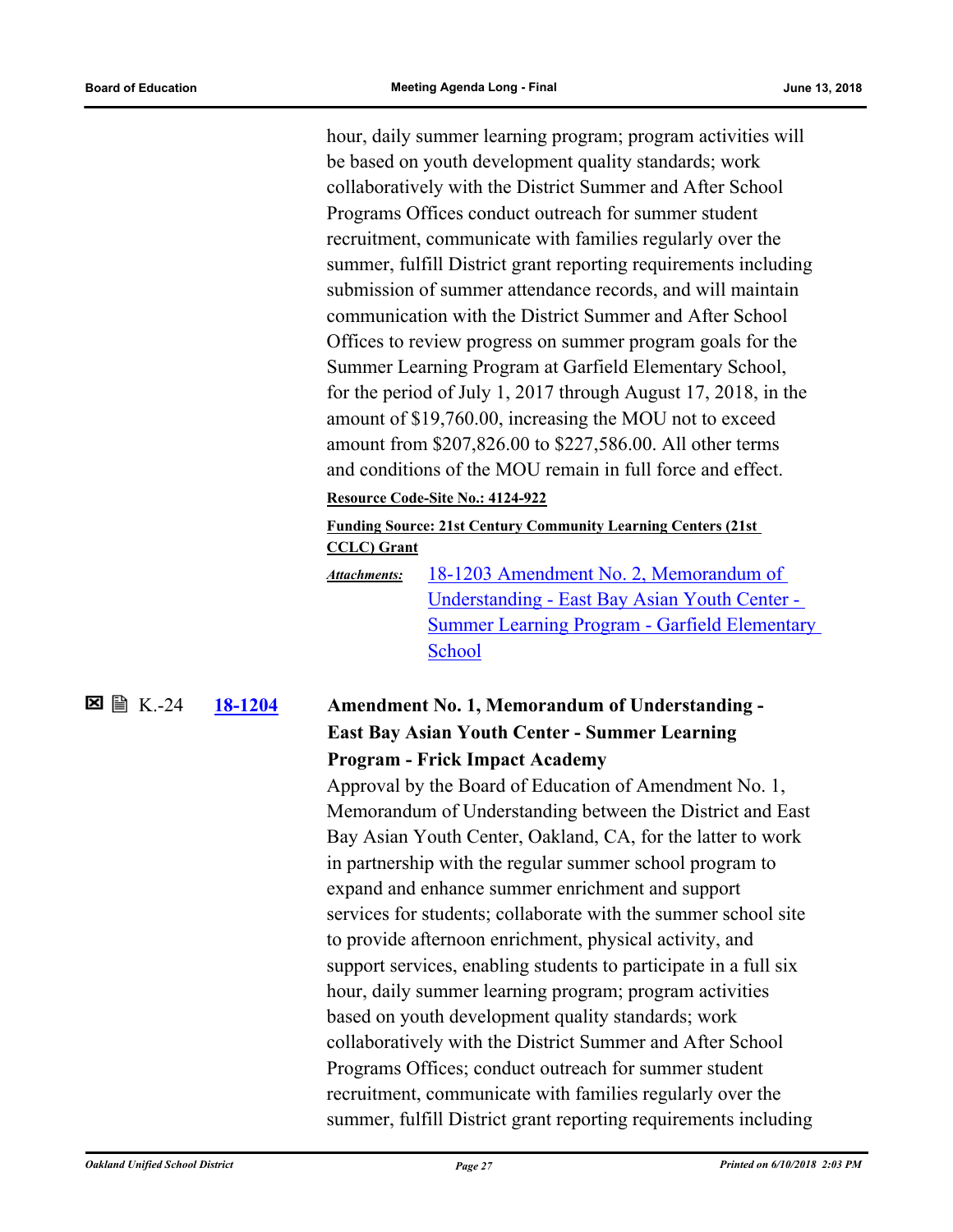submission of summer attendance records, and maintain communication with the District Summer and After School Offices to review progress on summer program goals for the Summer Learning Program at Frick Impact Academy, for the period of July 1, 2017 through August 17, 2018, in the amount of \$14,820.00, increasing the MOU not to exceed amount from \$102,923.00 to \$117,743.00. All other terms and conditions of the MOU remain in full force and effect.

#### **Resource Code-Site No.: 4124-922**

## **Funding Source: 21st Century Community Learning Centers (21st CCLC) Grant**

18-1204 Amendment No. 1, Memorandum of [Understanding - East Bay Asian Youth Center -](http://ousd.legistar.com/gateway.aspx?M=F&ID=88634.pdf)  Summer Learning Program - Frick Impact Academy *Attachments:*

#### **[18-1205](http://ousd.legistar.com/gateway.aspx?m=l&id=/matter.aspx?key=43385) Professional Services Contract - Camp Phoenix - Summer Learning Program - Greenleaf Elementary School** K.-25

Ratification by the Board of Education of a Professional Services Contract between the District and Camp Phoenix, Vallejo, CA, for the latter to provide six hours of daily summer academic support and enrichment to District students who are in need of summer services to counter summer learning loss; program activities based on youth development quality standards; work collaboratively with the District Summer Learning Office and After School Programs Office to ensure that students in need receive at least 6 hours of daily summer learning, enrichment, physical activity, and support services; conduct outreach for summer student recruitment, communicate with families regularly, fulfill District grant reporting requirements including submission of summer attendance records, and maintain communication with the District Summer Office and After School Office to review progress on summer program goals; comply with 21st CCLC grant requirements for the summer program at Greenleaf Elementary School for the period of June 1, 2018 through August 10, 2018, in an amount not to exceed \$5,850.00.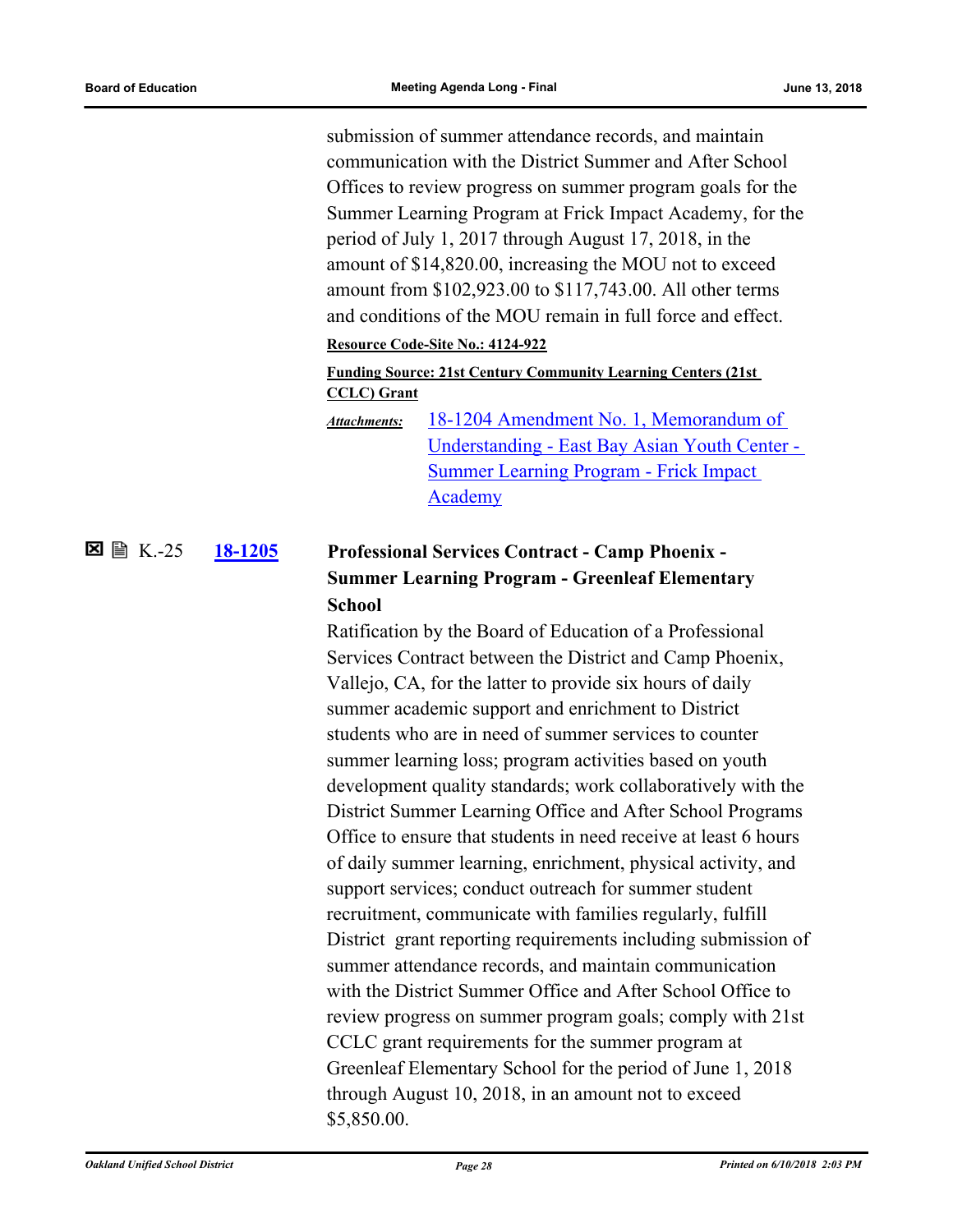#### **Resource Code-Site No.: 4124-922**

| <b>Funding Source: 21st Century Community Learning Centers (21st)</b> |                                               |  |  |
|-----------------------------------------------------------------------|-----------------------------------------------|--|--|
| <b>CCLC</b> ) Grant                                                   |                                               |  |  |
| <b>Attachments:</b>                                                   | 18-1205 Professional Services Contract - Camp |  |  |
|                                                                       | Phoenix - Summer Learning Program - Greenleaf |  |  |
|                                                                       | <b>Elementary School</b>                      |  |  |

#### **[18-1206](http://ousd.legistar.com/gateway.aspx?m=l&id=/matter.aspx?key=43386) Professional Services Contract - Edventure More - Summer Learning Program - Allendale Elementary School**  $\Sigma \cong K.-26$

Approval by the Board of Education of a Professional Services Contract between the District and Edventure More, San Francisco, CA, for the latter to work in partnership with the regular summer school program to expand and enhance summer enrichment and support services for students; collaborate with the summer school to provide afternoon enrichment, physical activity, and support services, enabling students to participate in a full six hour, daily summer learning program, at Allendale Elementary School for the period of June 1, 2018 through August 10, 2018, in an amount not to exceed \$19,760.00.

#### **Resource Code-Site No.: 4124-922**

#### **Funding Source: 21st Century Community Learning Centers (21st CCLC) Grant** 18-1206 Professional Services Contract - *Attachments:*

[Edventure More - Summer Learning Program -](http://ousd.legistar.com/gateway.aspx?M=F&ID=88636.pdf)  Allendale Elementary School

#### **[18-1208](http://ousd.legistar.com/gateway.aspx?m=l&id=/matter.aspx?key=43388) Professional Services Contract - Lincoln - Summer Learning Program - West Oakland Middle School**  $\Sigma \cong K.-27$

Approval by the Board of Education of a Professional Services Contract between the District and Lincoln, Oakland, CA, for the latter to provide six hours of daily summer academic support and enrichment to District students who are in need of summer services to counter summer learning loss; program activities based on youth development quality standards; work collaboratively with the Summer and After School Programs Offices to ensure that students in need receive at least 6 hours of daily summer learning, enrichment,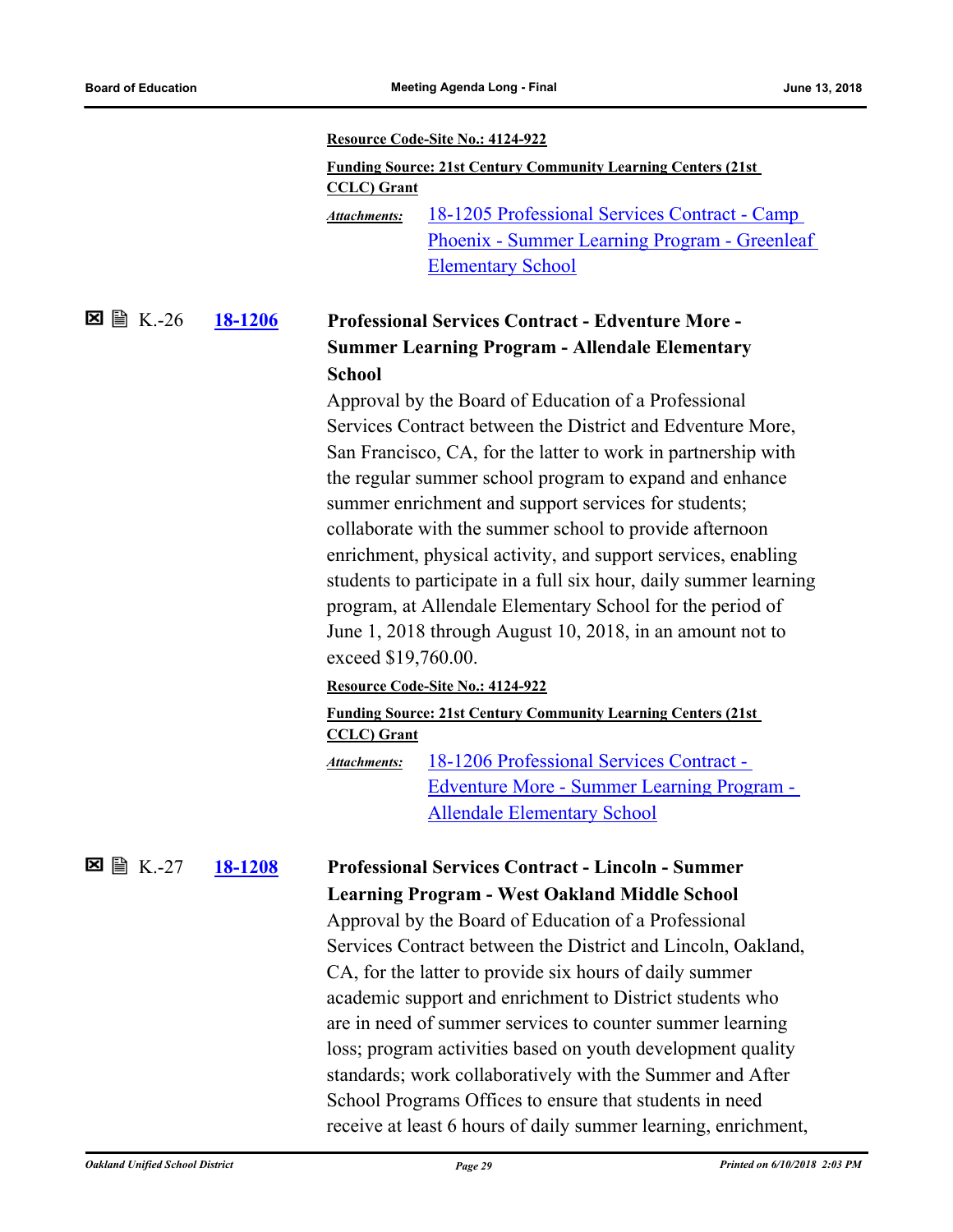physical activity, and support services; conduct outreach for summer student recruitment, communicate with families regularly, fulfill District grant reporting requirements including submission of summer attendance records, and maintain communication with the District Summer and After School Offices to review progress on summer program goals; comply with 21st CCLC grant requirements at West Oakland Middle School, for the period of June 1, 2018 through August 10, 2018, in an amount not to exceed \$18,850.00.

**Resource Code-Site No.: 4124-922**

#### **Funding Source: 21st Century Community Learning Centers (21st CCLC) Grant**

[18-1208 Professional Services Contract - Lincoln](http://ousd.legistar.com/gateway.aspx?M=F&ID=88637.pdf)  - Summer Learning Program - West Oakland Middle School *Attachments:*

#### **General Counsel**

 $\Sigma \cong K - 28$ 

## **[18-1213](http://ousd.legistar.com/gateway.aspx?m=l&id=/matter.aspx?key=43393) Amendment No.1, Memorandum of Understanding and Engagement Policy - Davis & Young - Legal Services - General Counsel**

Approval by the Board of Education of Amendment No. 1, Memorandum of Understanding and Engagement Policy (MOUEP) between the District and Davis & Young, San Jose, CA, for the latter to represent employees in the event a potential conflict of interest arises from litigation involving the District and an employee acting in the course and scope of employment, with services on an as needed basis, in an amount not to exceed \$100,000.00 per fiscal year (no change in cost), extending term of July 1, 2015 through June 30, 2018 to June 30, 2020. All other terms and conditions of the MOUEP remain in full force and effect. **Vendor No.: I005174 Resource Code-Site No.: 0000-946**

**Funding Source: General Purpose**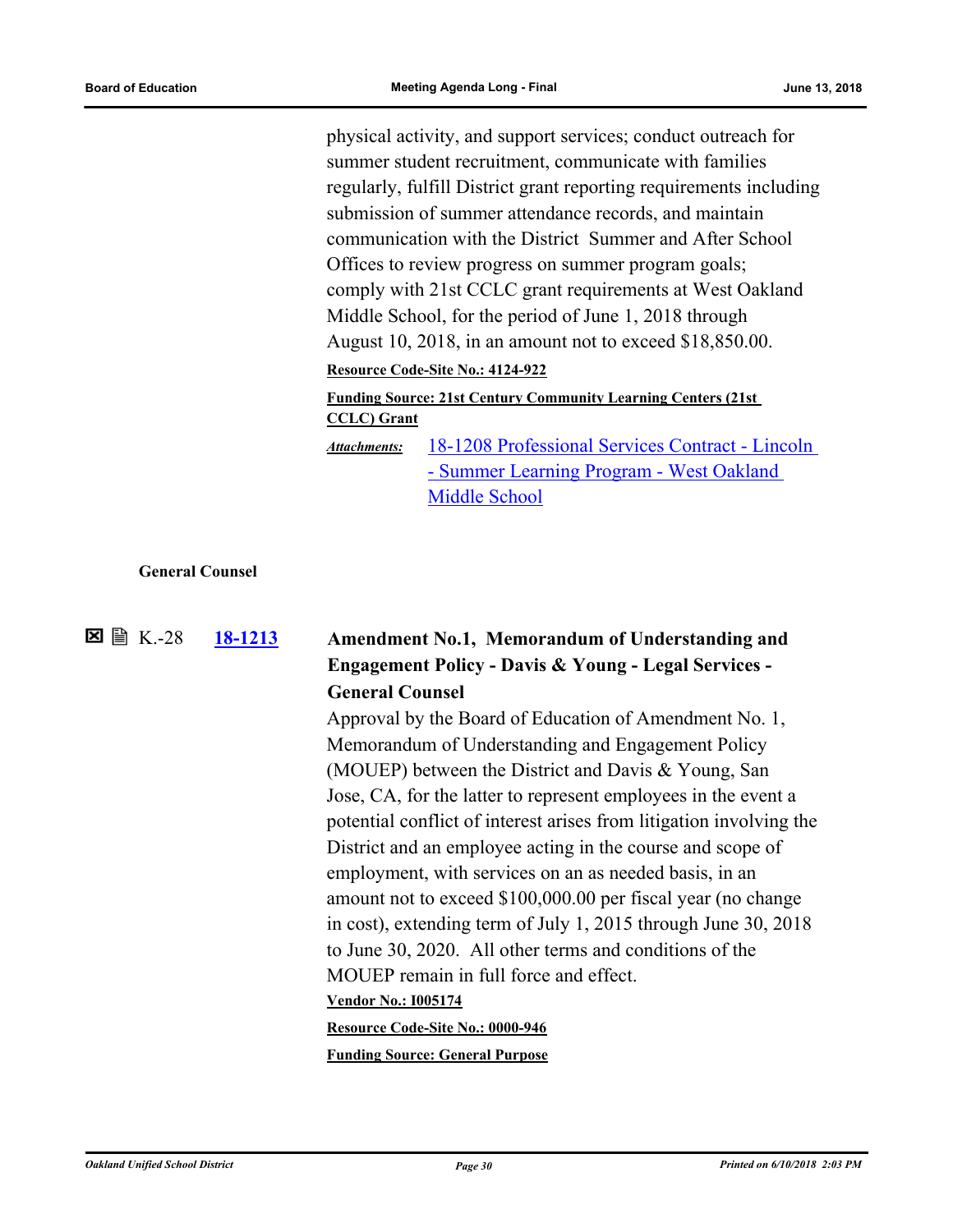|                        |                | <b>Attachments:</b>        | 18-1213 Amendment No.1, Memorandum of<br>Understanding and Engagement Policy - Davis & |
|------------------------|----------------|----------------------------|----------------------------------------------------------------------------------------|
|                        |                |                            | Young - Legal Services - General Counsel                                               |
|                        |                |                            |                                                                                        |
| <b>■ K.-29</b><br>⊠    | <u>18-1363</u> |                            | <b>Memorandum of Understanding and Engagement Policy</b>                               |
|                        |                |                            | - Olson, Hagel & Fishburn - Legal Services - General                                   |
|                        |                | <b>Counsel</b>             |                                                                                        |
|                        |                |                            | Approval by the Board of Education of Memorandum of                                    |
|                        |                |                            | Understanding and Engagement Policy between the District                               |
|                        |                |                            | and Olson, Hagel and Fishburn, Sacamento, CA, for the                                  |
|                        |                |                            | latter to provide legal services to the District in connection                         |
|                        |                |                            | with audit findings by the State Controller's Office, including                        |
|                        |                |                            | compliance waivers and appeals to the Education Audit                                  |
|                        |                |                            | Appeals Panel, pursuant to Education Code Sections 41344                               |
|                        |                |                            | and 41344.1, for the period of July 1, 2018 to June 30, 2021,                          |
|                        |                |                            | in an amount not to exceed \$100,000.00 per fiscal year.                               |
|                        |                | <b>Vendor No.: 1000528</b> |                                                                                        |
|                        |                |                            | <b>Funding Source: General Purpose</b>                                                 |
|                        |                | <b>Attachments:</b>        | 18-1363 Memorandum of Understanding and                                                |
|                        |                |                            | <u> Engagement Policy - Olson, Hagel &amp; Fishburn -</u>                              |
|                        |                |                            | <b>Legal Services - General Counsel</b>                                                |
| $\boxtimes \cong K.30$ | 18-1389        |                            | <b>Amendment No. 2, Agreement for Professional Services</b>                            |
|                        |                |                            | - John Cooke - Pupil Disciplinary Hearing Panel                                        |
|                        |                |                            | Approval by the Board of Education of Amendment No. 2,                                 |
|                        |                |                            | Agreement for Professional Services between District and                               |
|                        |                |                            | John Cooke, services to be primarily provided to Pupil                                 |
|                        |                |                            | Disciplinary Hearing Panel, extending the term of July 1, 2014                         |
|                        |                |                            | through June 30, 2018 to June 30, 2019, in an amount not to                            |
|                        |                |                            | exceed \$100 per case. All other terms and conditions of the                           |
|                        |                |                            | Agreement remain in full force and effect.                                             |
|                        |                | <b>Vendor No.: 1005532</b> |                                                                                        |
|                        |                |                            | Resource Code-Site No.: 0000-922                                                       |
|                        |                |                            | <b>Funding Source: General Purpose</b>                                                 |
|                        |                | <b>Attachments:</b>        | 18-1389 Amendment No. 2, Agreement for                                                 |
|                        |                |                            | Professional Services - John Cooke - Pupil                                             |
|                        |                |                            | <b>Disciplinary Hearing Panel</b>                                                      |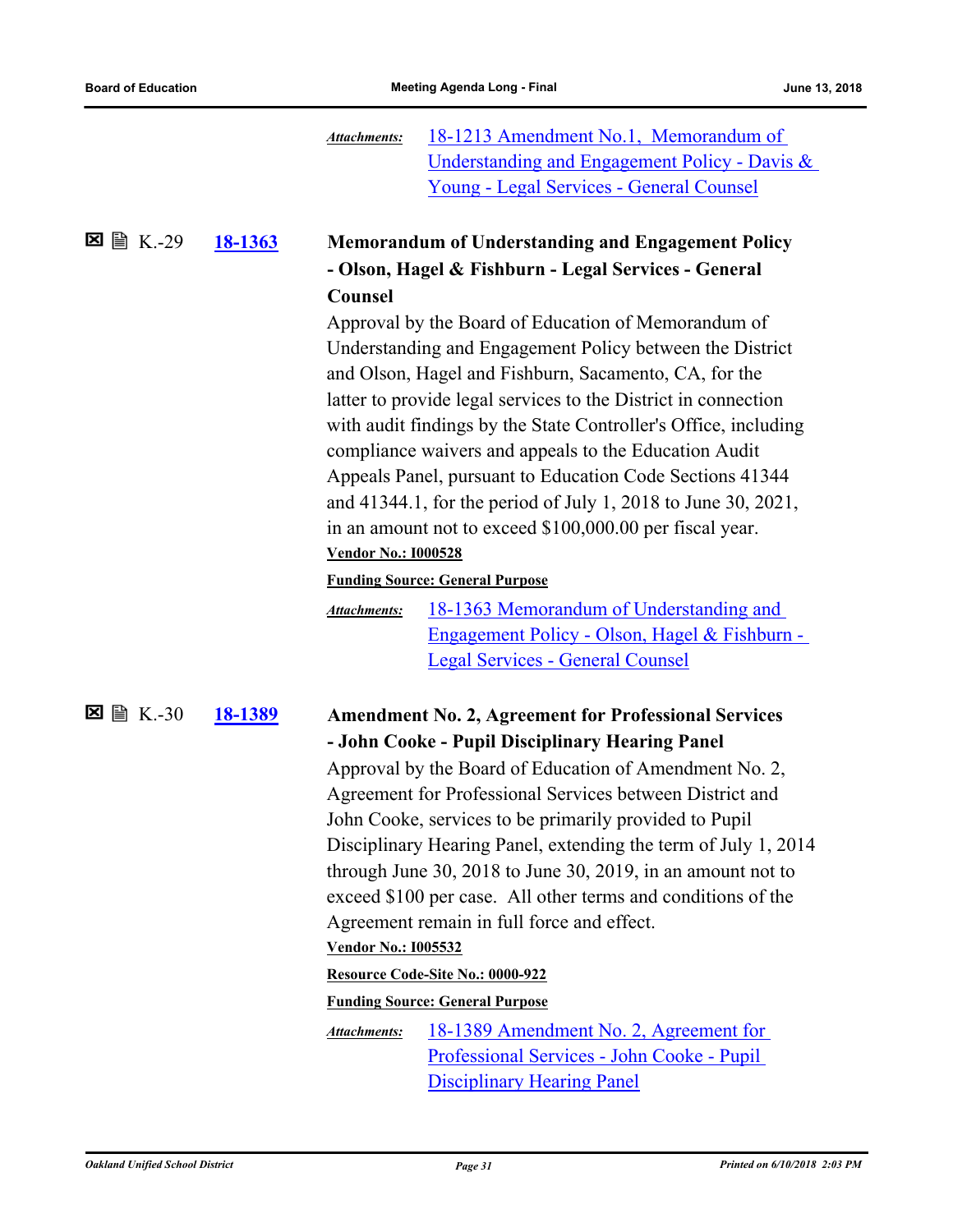| $\boxtimes \cong K.-31$   | <u>18-1393</u> | <b>Amendment No. 2, Agreement for Professional Services</b><br>- William Riley - Pupil Disciplinary Hearing Panel<br>Approval by the Board of Education of Amendment No. 2,<br>Agreement for Professional Services between District and Dr.<br>William Riley, services to be primarily provided to Pupil<br>Disciplinary Hearing Panel, extending the term of July 1, 2014<br>through June 30, 2018 to June 30, 2019, in an amount not to<br>exceed \$100 per case. All other terms and conditions of the<br>Agreement remain in full force and effect.<br><b>Vendor No.: 1005808</b>                                                                                                                                                                                                                                    |  |
|---------------------------|----------------|--------------------------------------------------------------------------------------------------------------------------------------------------------------------------------------------------------------------------------------------------------------------------------------------------------------------------------------------------------------------------------------------------------------------------------------------------------------------------------------------------------------------------------------------------------------------------------------------------------------------------------------------------------------------------------------------------------------------------------------------------------------------------------------------------------------------------|--|
|                           |                | Resource Code-Site No.: 0000-922                                                                                                                                                                                                                                                                                                                                                                                                                                                                                                                                                                                                                                                                                                                                                                                         |  |
|                           |                | <b>Funding Source: General Purpose</b><br><u>18-1393 Amendment No. 2, Agreement for</u><br><b>Attachments:</b><br>Professional Services - William Riley - Pupil<br><b>Disciplinary Hearing Panel</b>                                                                                                                                                                                                                                                                                                                                                                                                                                                                                                                                                                                                                     |  |
| $\boxtimes$ $\cong$ K.-32 | 18-1394        | <b>Amendment No. 2, Agreement for Professional Services</b><br>- Cheryl Rodby - Pupil Disciplinary Hearing Panel<br>Approval by the Board of Education of Amendment No. 2,<br>Agreement for Professional Services between District and<br>Cheryl Rodby, services to be primarily provided to Pupil<br>Disciplinary Hearing Panel, extending the term of July 1, 2014<br>through June 30, $2018$ to June 30, $2019$ , in an amount not to<br>exceed \$100 per case. All other terms and conditions of the<br>Agreement remain in full force and effect.<br><b>Vendor No.: 1005805</b><br>Resource Code-Site No.: 0000-922<br><b>Funding Source: General Purpose</b><br>18-1394 Amendment No. 2, Agreement for<br><b>Attachments:</b><br>Professional Services - Cheryl Rodby - Pupil<br><b>Disciplinary Hearing Panel</b> |  |
|                           | <u>18-1395</u> | <b>Amendment No. 2, Agreement for Professional Services</b><br>- Halima Dotson-Franklin - Pupil Disciplinary Hearing<br>Panel<br>Approval by the Board of Education of Amendment No. 2,<br>Agreement for Professional Services between District and                                                                                                                                                                                                                                                                                                                                                                                                                                                                                                                                                                      |  |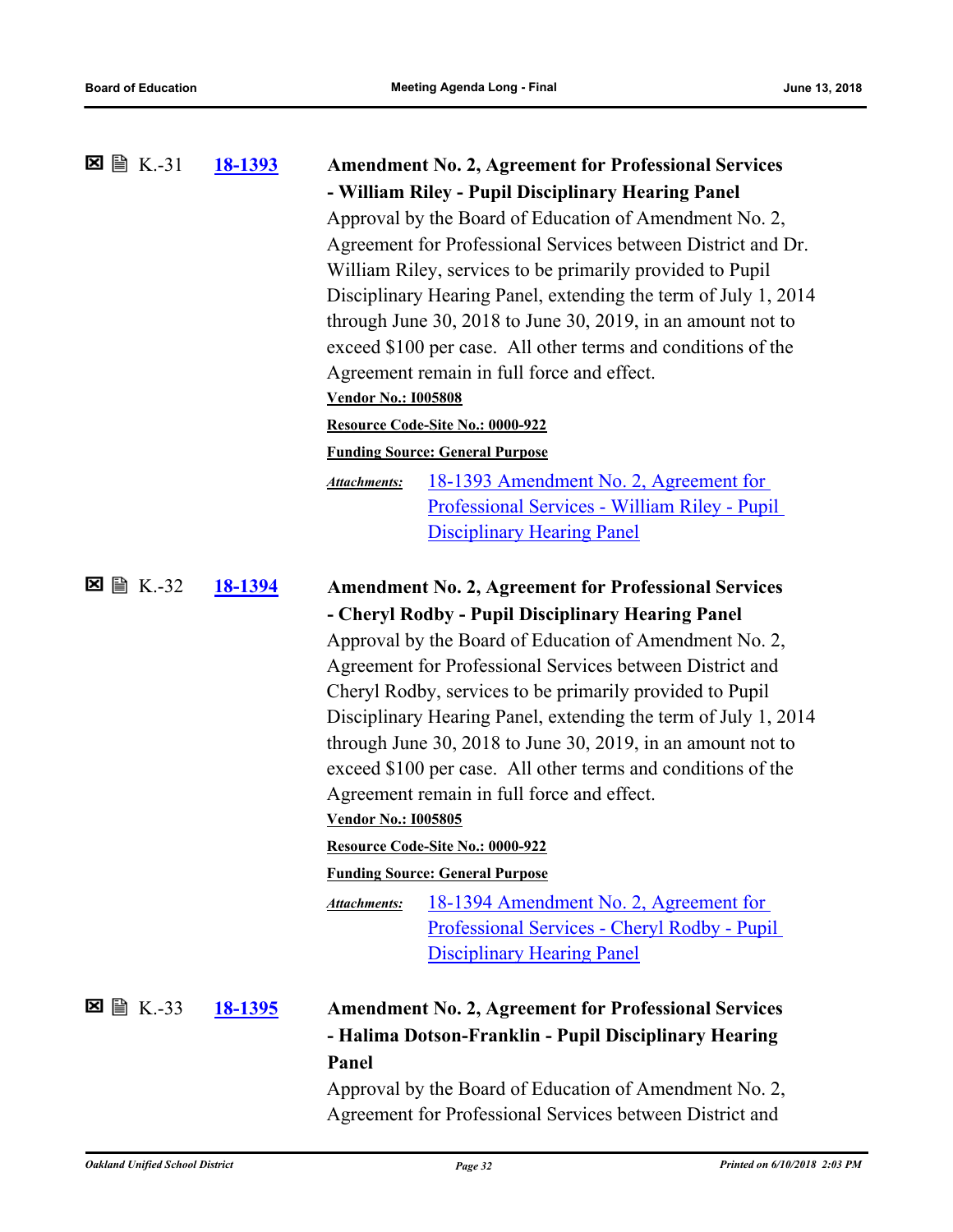図

図

|                |         | Halima Dotson-Franklin, services to be primarily provided to<br>Pupil Disciplinary Hearing Panel, extending the term of July 1,<br>2014 through June 30, 2018 to June 30, 2019, in an amount<br>not to exceed \$100 per case. All other terms and conditions<br>of the Agreement remain in full force and effect.<br><b>Vendor No.: I005646</b><br>Resource Code-Site No.: 0000-922<br><b>Funding Source: General Purpose</b><br><u>18-1395 Amendment No. 2, Agreement for</u><br><b>Attachments:</b><br>Professional Services - Halima Dotson-Franklin -<br><b>Pupil Disciplinary Hearing Panel</b> |
|----------------|---------|------------------------------------------------------------------------------------------------------------------------------------------------------------------------------------------------------------------------------------------------------------------------------------------------------------------------------------------------------------------------------------------------------------------------------------------------------------------------------------------------------------------------------------------------------------------------------------------------------|
| <b>■ K.-34</b> | 18-1396 | <b>Amendment No. 2, Agreement for Professional Services</b>                                                                                                                                                                                                                                                                                                                                                                                                                                                                                                                                          |
|                |         | - Johnny Lorigo - Pupil Disciplinary Hearing Panel                                                                                                                                                                                                                                                                                                                                                                                                                                                                                                                                                   |
|                |         | Approval by the Board of Education of Amendment No. 2,                                                                                                                                                                                                                                                                                                                                                                                                                                                                                                                                               |
|                |         | Agreement for Professional Services between District and                                                                                                                                                                                                                                                                                                                                                                                                                                                                                                                                             |
|                |         | Johnny Lorigo, services to be primarily provided to Pupil                                                                                                                                                                                                                                                                                                                                                                                                                                                                                                                                            |
|                |         | Disciplinary Hearing Panel, extending the term of July 1, 2014                                                                                                                                                                                                                                                                                                                                                                                                                                                                                                                                       |
|                |         | through June 30, 2018 to June 30, 2019, in an amount not to                                                                                                                                                                                                                                                                                                                                                                                                                                                                                                                                          |
|                |         | exceed \$100 per case. All other terms and conditions of the                                                                                                                                                                                                                                                                                                                                                                                                                                                                                                                                         |
|                |         | Agreement remain in full force and effect.                                                                                                                                                                                                                                                                                                                                                                                                                                                                                                                                                           |
|                |         | <b>Vendor No.: 1004393</b>                                                                                                                                                                                                                                                                                                                                                                                                                                                                                                                                                                           |
|                |         | Resource Code-Site No.: 0000-922                                                                                                                                                                                                                                                                                                                                                                                                                                                                                                                                                                     |
|                |         | <b>Funding Source: General Purpose</b>                                                                                                                                                                                                                                                                                                                                                                                                                                                                                                                                                               |
|                |         | 18-1396 Amendment No. 2, Agreement for<br><b>Attachments:</b>                                                                                                                                                                                                                                                                                                                                                                                                                                                                                                                                        |
|                |         | Professional Services - Johnny Lorigo - Pupil                                                                                                                                                                                                                                                                                                                                                                                                                                                                                                                                                        |
|                |         | <b>Disciplinary Hearing Panel</b>                                                                                                                                                                                                                                                                                                                                                                                                                                                                                                                                                                    |
|                |         |                                                                                                                                                                                                                                                                                                                                                                                                                                                                                                                                                                                                      |
| <b>■ K.-35</b> | 18-1397 | <b>Amendment No. 2, Agreement for Professional Services</b>                                                                                                                                                                                                                                                                                                                                                                                                                                                                                                                                          |
|                |         | - Linda Lu - Pupil Disciplinary Hearing Panel                                                                                                                                                                                                                                                                                                                                                                                                                                                                                                                                                        |
|                |         | Approval by the Board of Education of Amendment No. 2,                                                                                                                                                                                                                                                                                                                                                                                                                                                                                                                                               |
|                |         | Agreement for Professional Services between District and                                                                                                                                                                                                                                                                                                                                                                                                                                                                                                                                             |
|                |         | Linda Lu, services to be primarily provided to Pupil                                                                                                                                                                                                                                                                                                                                                                                                                                                                                                                                                 |
|                |         | Disciplinary Hearing Panel, extending the term of July 1, 2014                                                                                                                                                                                                                                                                                                                                                                                                                                                                                                                                       |
|                |         | through June 30, 2018 to June 30, 2019, in an amount not to                                                                                                                                                                                                                                                                                                                                                                                                                                                                                                                                          |
|                |         | exceed \$100 per case. All other terms and conditions of the                                                                                                                                                                                                                                                                                                                                                                                                                                                                                                                                         |
|                |         | Agreement remain in full force and effect.                                                                                                                                                                                                                                                                                                                                                                                                                                                                                                                                                           |
|                |         | <b>Vendor No.: V058645</b>                                                                                                                                                                                                                                                                                                                                                                                                                                                                                                                                                                           |
|                |         | $0.000$ $0.25$                                                                                                                                                                                                                                                                                                                                                                                                                                                                                                                                                                                       |

**Resource Code-Site No.: 0000-922**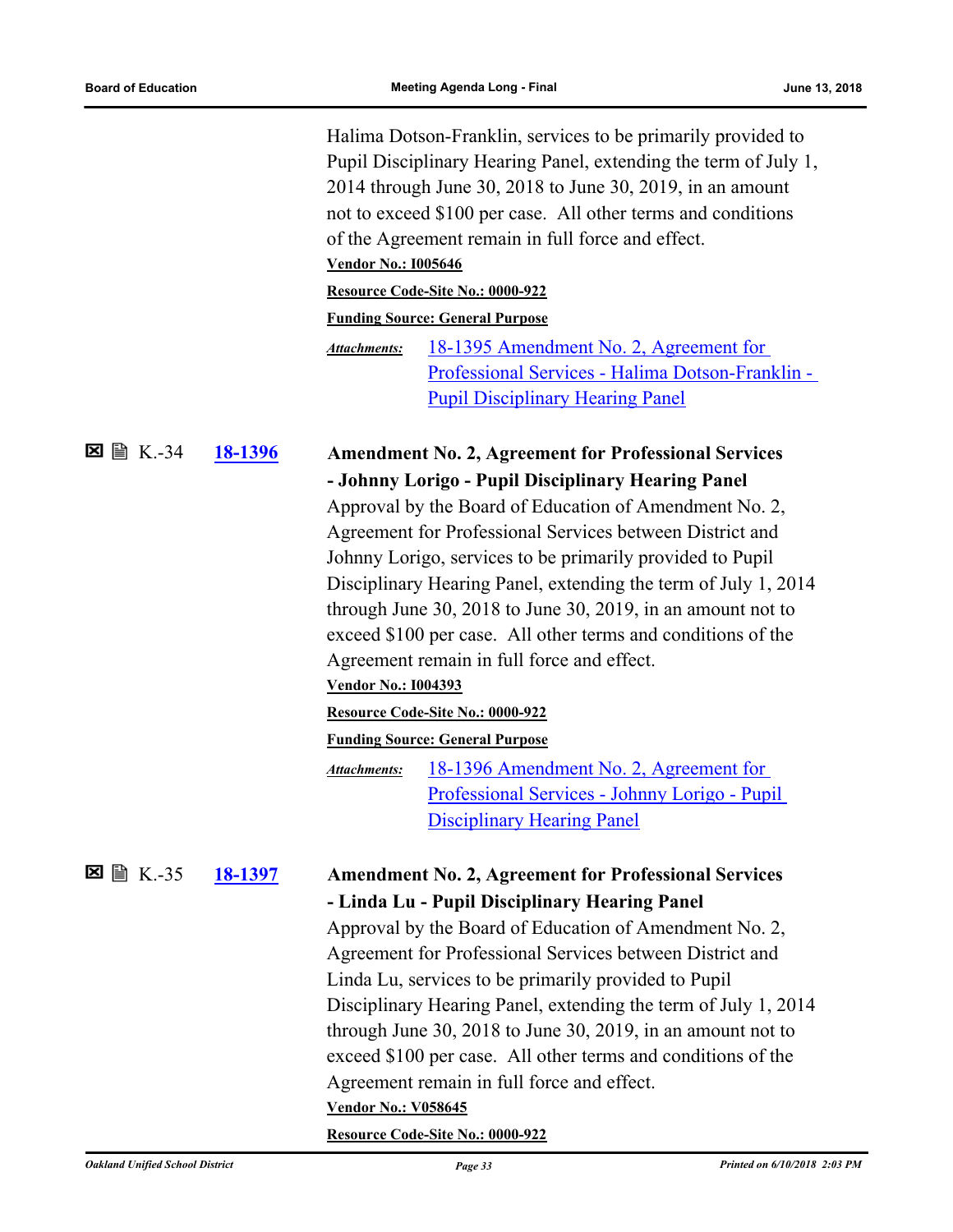|                             |                |                            | <b>Funding Source: General Purpose</b>                         |
|-----------------------------|----------------|----------------------------|----------------------------------------------------------------|
|                             |                | <b>Attachments:</b>        | 18-1397 Amendment No. 2, Agreement for                         |
|                             |                |                            | Professional Services - Linda Lu - Pupil                       |
|                             |                |                            | <b>Disciplinary Hearing Panel</b>                              |
| $\triangleright$ K.-36<br>⊠ |                |                            |                                                                |
|                             | <u>18-1398</u> |                            | <b>Amendment No. 2, Agreement for Professional Services</b>    |
|                             |                |                            | - Lillie Jenkins - Pupil Disciplinary Hearing Panel            |
|                             |                |                            | Approval by the Board of Education of Amendment No. 2,         |
|                             |                |                            | Agreement for Professional Services between District and       |
|                             |                |                            | Lillie Jenkins, services to be primarily provided to Pupil     |
|                             |                |                            | Disciplinary Hearing Panel, extending the term of July 1, 2014 |
|                             |                |                            | through June 30, 2018 to June 30, 2019, in an amount not to    |
|                             |                |                            | exceed \$100 per case. All other terms and conditions of the   |
|                             |                |                            | Agreement remain in full force and effect.                     |
|                             |                | <b>Vendor No.: I005533</b> |                                                                |
|                             |                |                            | Resource Code-Site No.: 0000-922                               |
|                             |                |                            | <b>Funding Source: General Purpose</b>                         |
|                             |                | <b>Attachments:</b>        | 18-1398 Amendment No. 2, Agreement for                         |
|                             |                |                            | Professional Services - Lillie Jenkins - Pupil                 |
|                             |                |                            | <b>Disciplinary Hearing Panel</b>                              |
| $\boxtimes$ $\cong$ K.-37   | <u>18-1399</u> |                            | <b>Amendment No. 1, Agreement for Professional Services</b>    |
|                             |                |                            | - William Ovid - Pupil Disciplinary Hearing Panel              |
|                             |                |                            | Approval by the Board of Education of Amendment No. 1,         |
|                             |                |                            | Agreement for Professional Services between District and       |
|                             |                |                            | William Ovid, services to be primarily provided to Pupil       |
|                             |                |                            | Disciplinary Hearing Panel, extending the term of November     |
|                             |                |                            | 1, 2016 through June 30, 2018 to June 30, 2019, in an amount   |
|                             |                |                            | not to exceed \$100 per case. All other terms and conditions   |
|                             |                |                            | of the Agreement remain in full force and effect.              |
|                             |                | <b>Vendor No.: V063353</b> |                                                                |
|                             |                |                            | Resource Code-Site No.: 0000-922                               |
|                             |                |                            | <b>Funding Source: General Purpose</b>                         |
|                             |                | Attachments:               | 18-1399 Amendment No. 1, Agreement for                         |
|                             |                |                            | Professional Services - William Ovid - Pupil                   |
|                             |                |                            | <b>Disciplinary Hearing Panel</b>                              |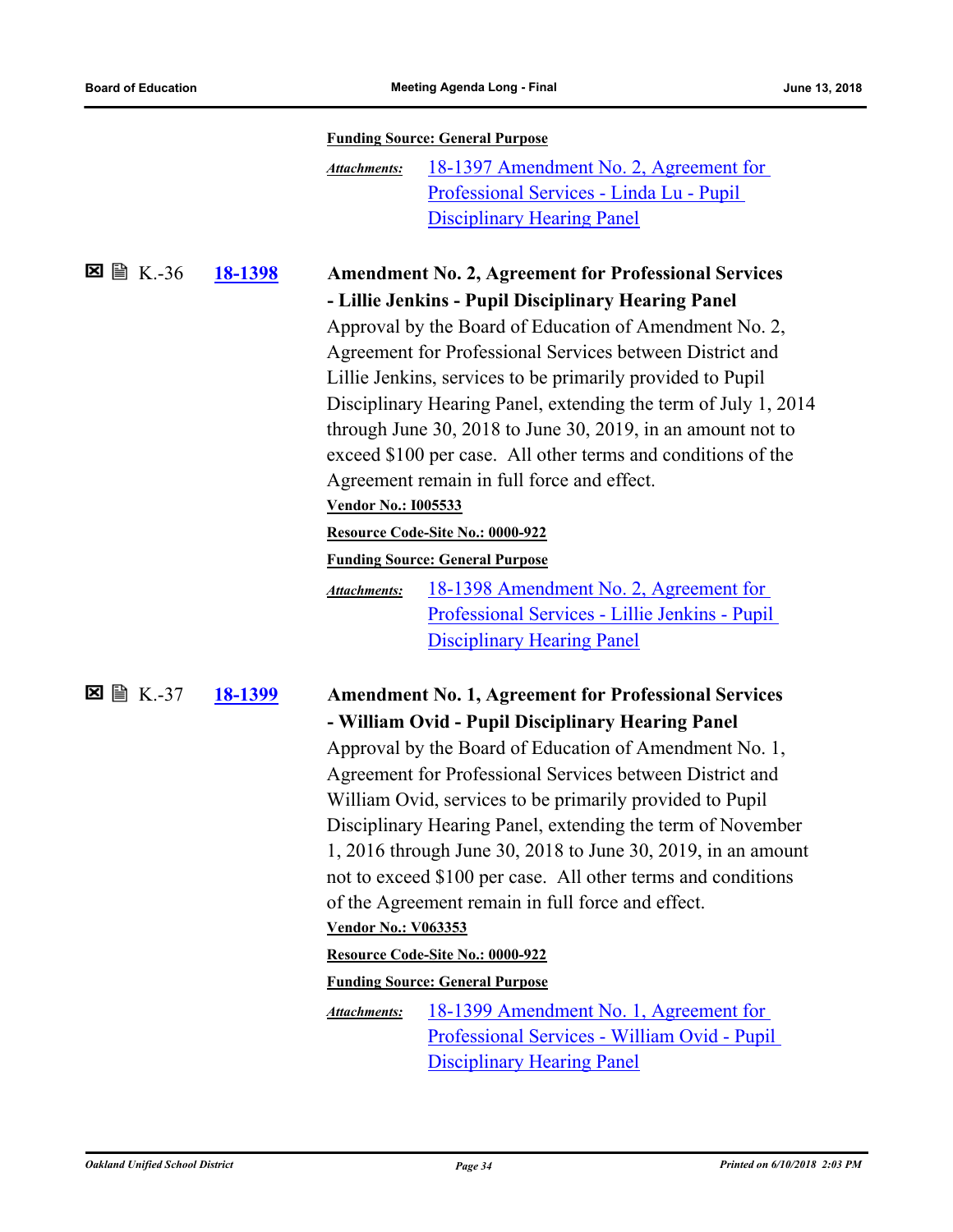|   |         | 18-1499                          |                                                      | <b>Exemption to the Separation - From-Service</b>                                                                         |  |
|---|---------|----------------------------------|------------------------------------------------------|---------------------------------------------------------------------------------------------------------------------------|--|
|   |         |                                  |                                                      | <b>Requirement - Retired Teachers - California State</b>                                                                  |  |
|   |         |                                  |                                                      | <b>Teachers Retirement System (CalSTRS)</b>                                                                               |  |
|   |         |                                  |                                                      | Approval by the Board of Education of Resolution No.                                                                      |  |
|   |         |                                  | 1718-0047 - Exemption To the Separation-From-Service |                                                                                                                           |  |
|   |         |                                  |                                                      | Requirement on behalf of teachers who retired from the                                                                    |  |
|   |         |                                  |                                                      | District and are members of the California State Teachers                                                                 |  |
|   |         |                                  |                                                      | Retirement System (CalSTRS).                                                                                              |  |
|   |         |                                  | <b>Attachments:</b>                                  | 18-1499 Exemption to the                                                                                                  |  |
|   |         |                                  |                                                      | Separation-From-Service Requirement for retired                                                                           |  |
|   |         |                                  |                                                      | members of the California State Teachers                                                                                  |  |
|   |         |                                  |                                                      | <b>Retirement System (CalSTRS)</b>                                                                                        |  |
|   |         |                                  |                                                      |                                                                                                                           |  |
|   |         |                                  |                                                      |                                                                                                                           |  |
|   |         | <b>Superintendent of Schools</b> |                                                      |                                                                                                                           |  |
|   |         |                                  |                                                      |                                                                                                                           |  |
| ⊠ | A K.-39 | <u>18-1179</u>                   |                                                      | <b>Special Education Transportation Agreement - First</b>                                                                 |  |
|   |         |                                  |                                                      | <b>American, Inc. - Transporation Department</b>                                                                          |  |
|   |         |                                  |                                                      | Approval by the Board of Education of the Special                                                                         |  |
|   |         |                                  |                                                      | <b>Education Transportation Services Agreement between</b>                                                                |  |
|   |         |                                  |                                                      |                                                                                                                           |  |
|   |         |                                  |                                                      |                                                                                                                           |  |
|   |         |                                  |                                                      | District and First American, Inc., Alameda, CA, for the latter<br>to provide transportation services to special education |  |

students as provided in the student's IEP or alternative arrangements with the family, for the period of July 1, 2018 through June 30, 2020, in an amount not to exceed \$90,200.00.

#### **Vendor No.: I013707**

#### **Resource Code-Site No.: 6500-975**

#### **Funding Source: Special Education**

18-1179 Special Education Transportation [Agreement - First American, Inc. - Transporation](http://ousd.legistar.com/gateway.aspx?M=F&ID=88711.pdf)  **Department** *Attachments:*

#### **[18-1257](http://ousd.legistar.com/gateway.aspx?m=l&id=/matter.aspx?key=43437) Special Education Transportation Services Agreement - RIDS Brother Company, Inc. - Transportation Department**  $\boxtimes$  a  $K.-40$

Approval by the Board of Education the Special Education Transportation Services Agreement between District and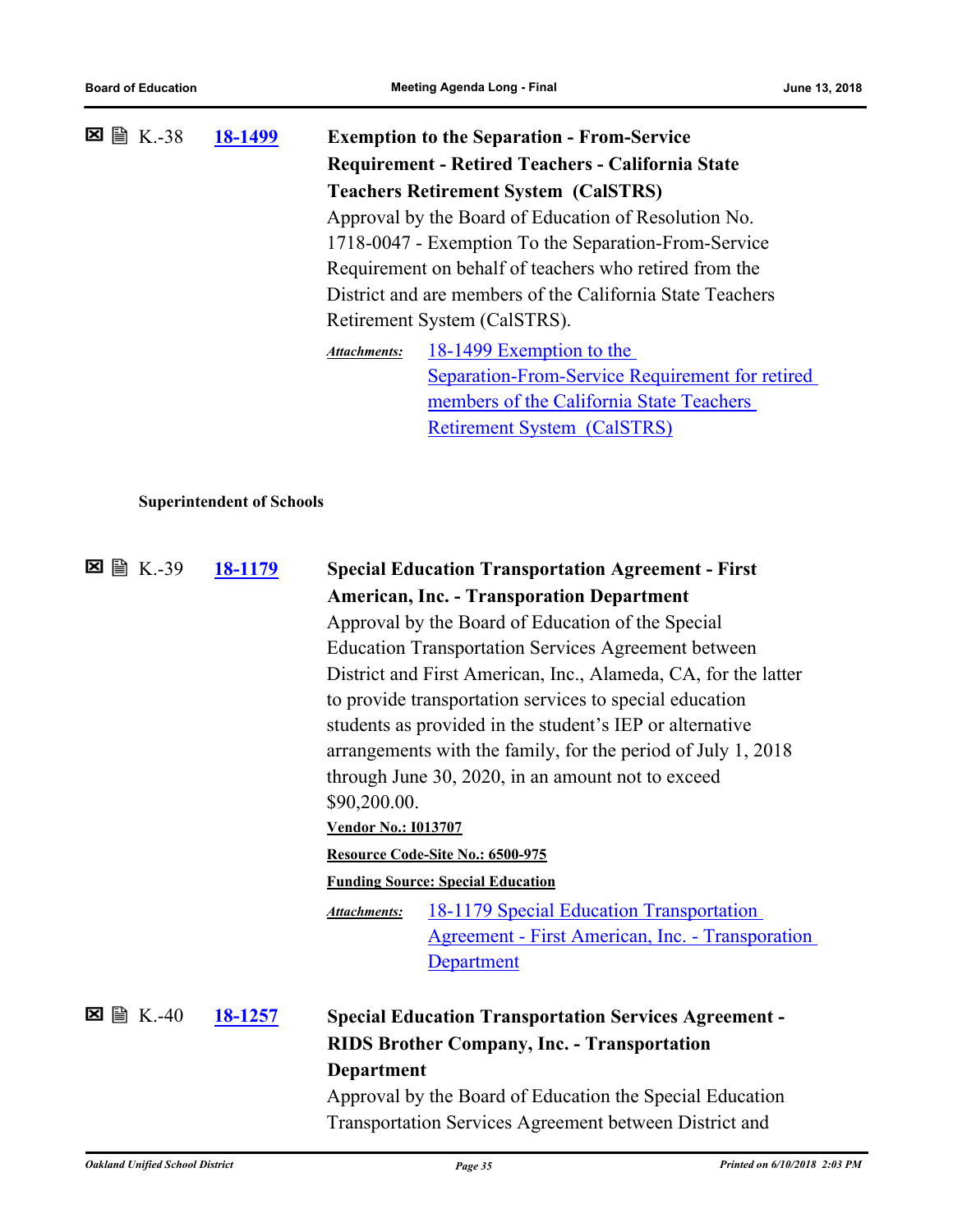RIDS Brother Company, Inc., El Cerrito, CA, for the latter to provide transportation services to special education students as provided in the student's IEP or alternative arrangements with the family, for the period of July 1, 2018 through June 30, 2020, in an amount not to exceed \$90,200.00. **Vendor No.: V072199 Resource Code-Site No.: 6500-975 Funding Source: Special Education** 18-1257 Special Education Transportation [Services Agreement - RIDS Brother Company,](http://ousd.legistar.com/gateway.aspx?M=F&ID=88900.pdf)  Inc. - Transportation Department *Attachments:*

#### **Board of Education**

| $\Sigma \cong K.-41$ | 18-1238 | <b>Minutes - Board of Education - Regular Meeting - May</b><br>23, 2018<br>Ratification by the Board of Education of its Regular Meeting<br>Minutes of May 23, 2018, prepared by Staff shortly after said<br>Meeting.                                                                                                                                                                                 |
|----------------------|---------|-------------------------------------------------------------------------------------------------------------------------------------------------------------------------------------------------------------------------------------------------------------------------------------------------------------------------------------------------------------------------------------------------------|
|                      |         | 18-1238 Minutes - Board of Education - Regular<br><b>Attachments:</b><br><u>Meeting - May 23, 2018</u>                                                                                                                                                                                                                                                                                                |
| ■ K.-42<br>⊠         | 18-1269 | <b>Minutes - Board of Education - Regular Meeting - June</b><br>6,2018<br>Ratification by the Board of Education of its Regular Meeting<br>Minutes of June 6, 2018, prepared by Staff shortly after said<br>Meeting<br>18-1269 Minutes - Board of Education - Regular<br><b>Attachments:</b><br><u>Meeting - June 6, 2018</u>                                                                         |
| <b>■ K.-43</b><br>×  | 18-1449 | <b>Amendment No. 1, Professional Services Contract -</b><br><b>Suashun Harlan - Board of Education District 5</b><br><b>Director - Roseann Torres</b><br>Ratification by the Board of Education of Amendment No. 1,<br>Professional Services Contract between the District and<br>Suashunn Harlan, Berkeley, CA, for services to Director<br>Roseann Torres (original Enactment No. 17-1820, approved |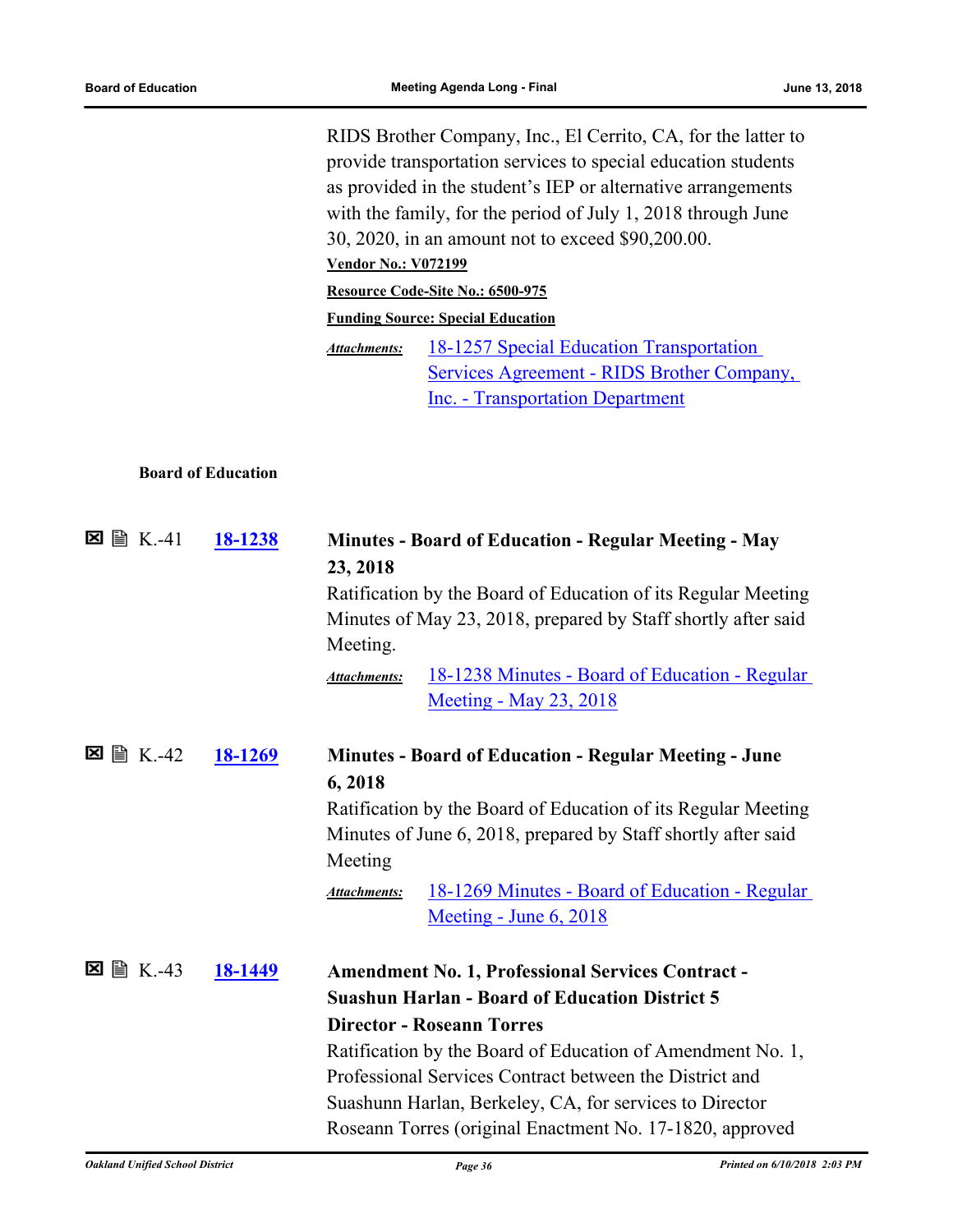December 13, 2017), for an additional 3.5 hour of service, by \$70.00 increasing the not to exceed amount of the Contract from \$750.00 to \$820.00, for the term December 14, 2017 through June 30, 2018. All other terms and conditions of the Contact remain in full force and effect. **Vendor No.: I007396 Requisition No.: R0182558 Resource Code-Site No.: 0000-940** 18-1449 Amendment No. 1, Professional [Services Contract - Suashun Harlan - Board of](http://ousd.legistar.com/gateway.aspx?M=F&ID=88819.pdf)  Education District 5 Director - Roseann Torres *Attachments:*

## **K1. Adoption of the General Consent Report No. 2**

**Late Submissions**

#### **Chief Business Officer**

| ⊠<br>$\exists$ K1.-1                   | 18-1251 | <b>Independent Consultant Agreement Less Than 92,200 -</b>      |                              |
|----------------------------------------|---------|-----------------------------------------------------------------|------------------------------|
|                                        |         | <b>Johnson Controls Fire Protection, LP - Manzanita CDC</b>     |                              |
|                                        |         | <b>Fire &amp; Intrusion Alarm Project</b>                       |                              |
|                                        |         | Approval by the Board of Education of an Independent            |                              |
|                                        |         | Consultant Agreement Less than \$90,200 between the District    |                              |
|                                        |         | and Johnson Control Fire Prevention, LP, Livermore, CA,         |                              |
|                                        |         | for the latter to provide mechanical installation of one (1) WF |                              |
|                                        |         | device and one (1) tamper at the gate valve, in conjunction     |                              |
|                                        |         | with the Manzanita CDC Fire & Intrusion Alarm Project,          |                              |
|                                        |         | more specifically delineated in the Scope of Services in        |                              |
|                                        |         | Exhibit "A", incorporated herein by reference as though fully   |                              |
|                                        |         | set forth, commencing April 12, 2018 and concluding no later    |                              |
|                                        |         | than December 30, 2018, in an amount not-to-exceed              |                              |
|                                        |         | \$1,790.00                                                      |                              |
|                                        |         | <b>Vendor No.: V072105</b>                                      |                              |
|                                        |         | Resource Code-Site No.: 9399-829                                |                              |
|                                        |         | <b>Funding Source: Fund 21, Measure B</b>                       |                              |
| <b>Oakland Unified School District</b> |         | Page 37                                                         | Printed on 6/10/2018 2:03 PM |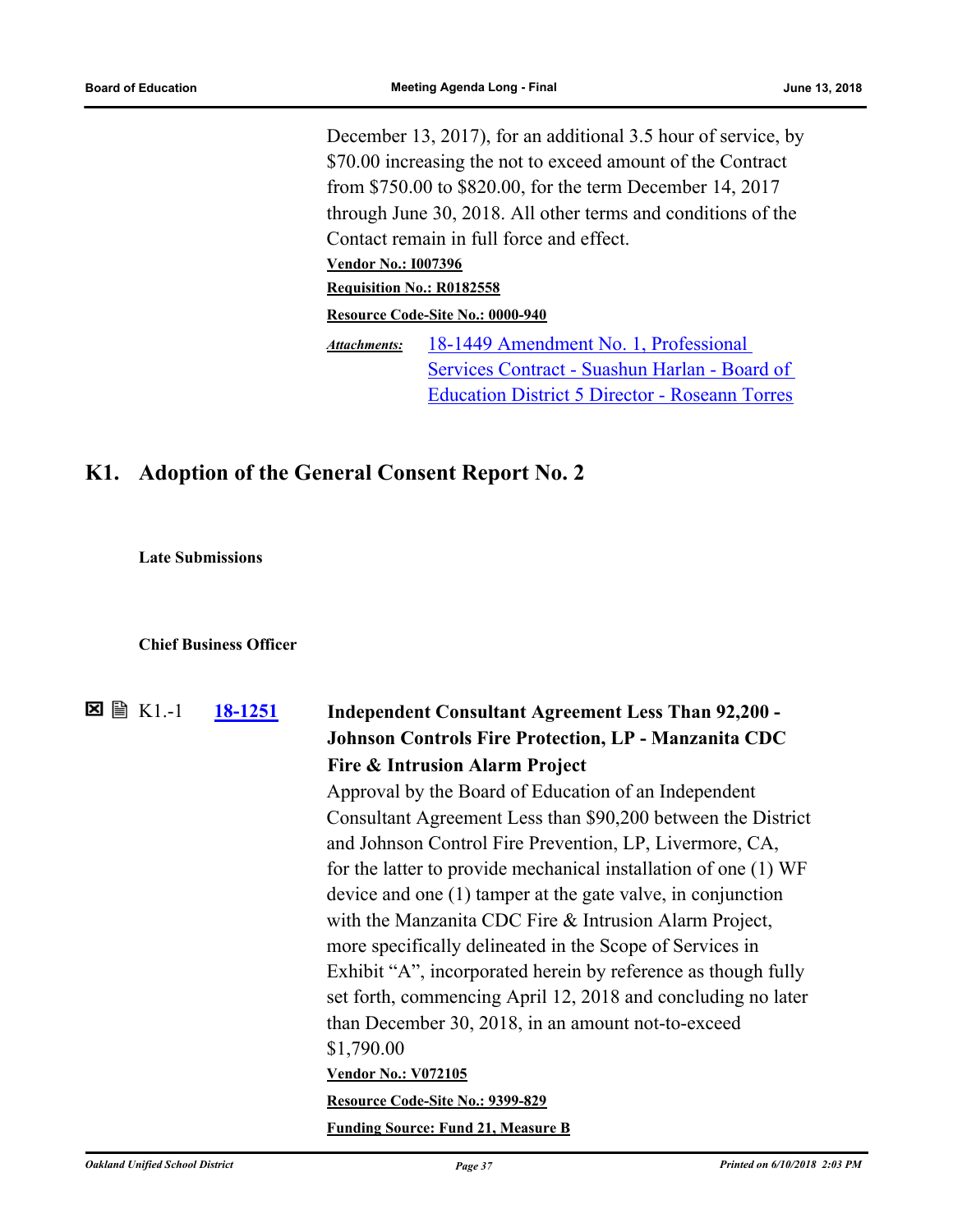[18-1251 Independent Consultant Agreement Less](http://ousd.legistar.com/gateway.aspx?M=F&ID=88720.pdf)  Than 92,200 - Johnson Controls Fire Protection, LP - Manzanita CDC Fire & Intrusion Alarm Project *Attachments:*

#### **Senior Deputy Chief, Continuous School Improvement (CSI)**

#### **[18-0343](http://ousd.legistar.com/gateway.aspx?m=l&id=/matter.aspx?key=42523) Contract - The College Board - High School Linked Learning Department** K1.-2

Approval by the Board of Education of a College Readiness and Success Contract, No. CB-00021484, between the District and The College Board, New York, NY, for the latter to provide SAT test materials (SAT booklets); Student Online Score Report (….); Access to Official SAT Practice on Khan Academy; School online access to individual student score reports and aggregate score reports, and downloadable student data file; and materials to support test administration (copies sent to schools), as described therein, via the High School Linked Learning Department, for the term January 18, 2018 through June 30, 2018, in an amount not to exceed \$66,225.00. **Vendor No.: i018593**

#### **Requisition No.: R0183206**

**Resource Code-Site No.: 9333-912**

#### **Funding Source: Measure N Fund**

[18-0343 Contract - The College Board - High](http://ousd.legistar.com/gateway.aspx?M=F&ID=88641.pdf)  School Linked Learning Department *Attachments:*

#### **[18-1175](http://ousd.legistar.com/gateway.aspx?m=l&id=/matter.aspx?key=43355) Professional Services Contract - Street Academy Foundation - Emiliano Zapata Street Academy - High School Network** K1.-3

Approval by the Board of Education of a Professional Services Contract between the District and Street Academy Foundation, Piedmont, CA, for the latter to support high quality pathway development through: leading and coordinating Work-Force Wednesdays, providing internship and college readiness trainings for students, establishing and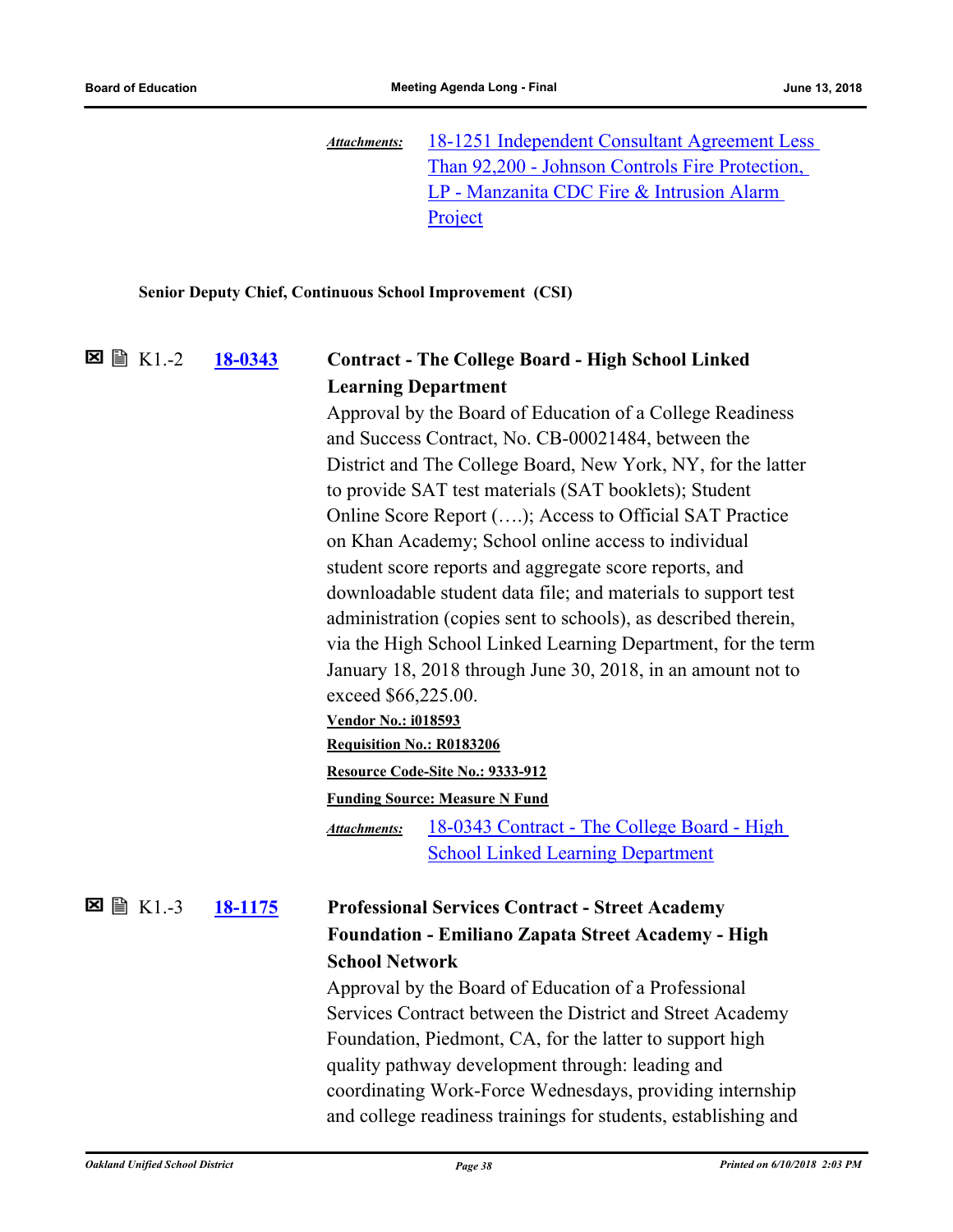facilitating community partnerships and cohort internships, and providing professional development to staff engaging them in pathway development continuous cycles of improvement, at Emiliano Zapata Street Academy, for the period of July 3, 2017 through June 29, 2018, in an amount not to exceed \$101,250.00. **Vendor No.: V050780 Requisition No.: R0183334 Resource Code-Site No.: 9333-964 Funding Source: Measure N** [18-1175 Professional Services Contract - Street](http://ousd.legistar.com/gateway.aspx?M=F&ID=88944.pdf)  *Attachments:*

Academy Foundation - Emiliano Zapata Street Academy - High School Network

#### **[18-1176](http://ousd.legistar.com/gateway.aspx?m=l&id=/matter.aspx?key=43356) Professional Services Contract - The Civility Zone - McClymonds High School** K1.-4

Ratification by the Board of Education of a Professional Services Contract between the District and The Civility Zone, El Cerrito, CA, for the latter to provide support (guide, observe, provide feedback) pathway teachers to build their capacity in employing effective teacher habits with civility in their practice, create an applied teaching and learning classroom environment that aligns the entrepreneurship dual enrollment course and entrepreneurship pathway instructional activities …. at McClymonds High School, for the period of March 1, 2018 through April 30, 2018, in an amount not to exceed \$3,500.00. **Vendor No.: I007621**

#### **Requisition No.: R0184376**

**Resource Code-Site No.: 9333-303**

**Funding Source: Measure N**

[18-1176 Professional Services Contract - The](http://ousd.legistar.com/gateway.aspx?M=F&ID=88945.pdf)  Civility Zone - McClymonds High School *Attachments:*

K1.-5

## **[18-1186](http://ousd.legistar.com/gateway.aspx?m=l&id=/matter.aspx?key=43366) Professional Services Contract - Aspiranet, dba Experience Corps - Parker Elementary School** Ratification by the Board of Education of a Professional

Services Contract between the District and Aspiranet, dba Experience Corps, South San Francisco, CA, for the latter to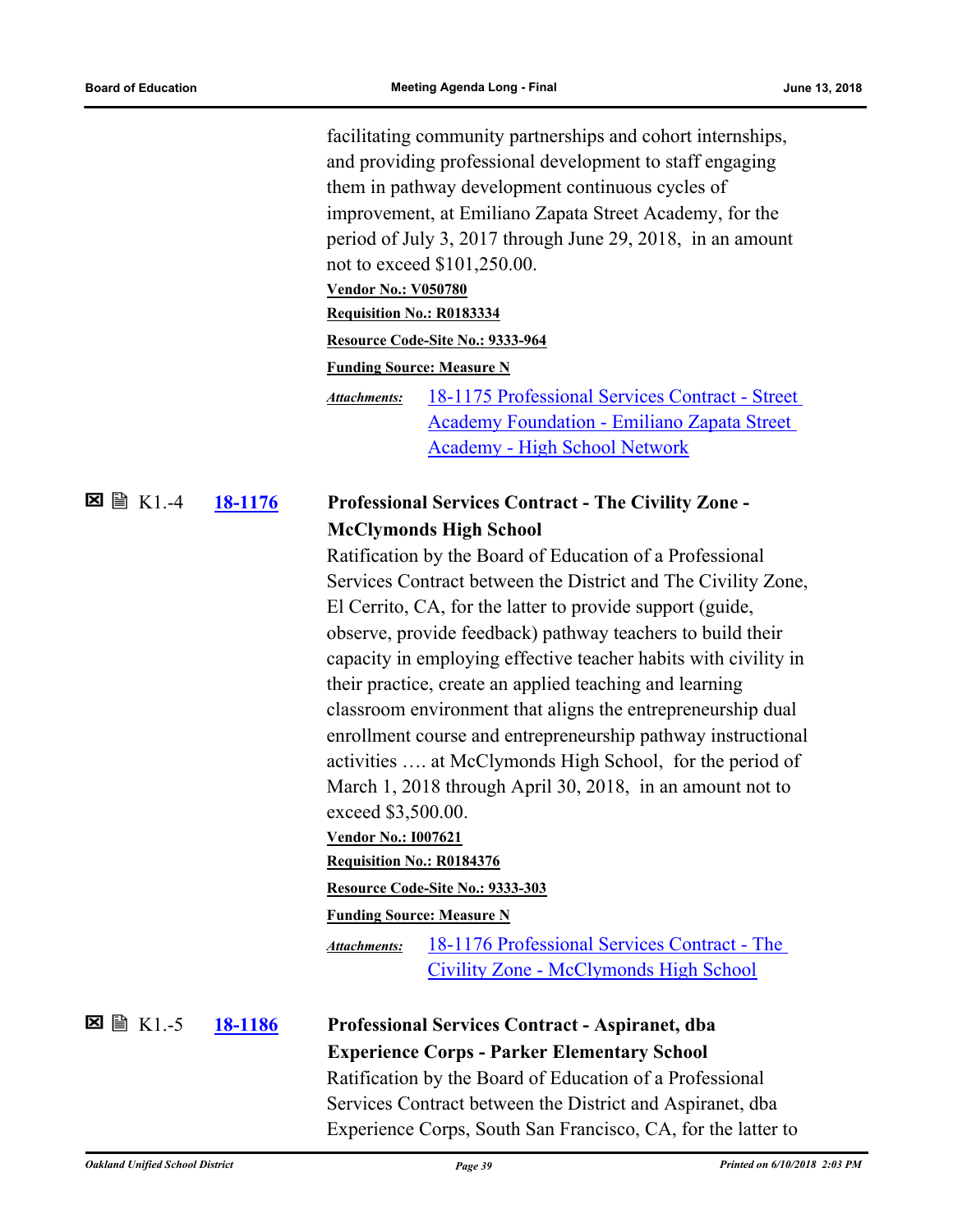provide trained tutors and mentors to work with an identified group of at-risk elementary and middle school students in both academic and social skills, for the period of December 1, 2017 through June 7, 2018, Parker Elementary School, in an amount not to exceed \$6,500.00. **Vendor No.: V056255 Requisition No.: R0182269 Resource Code-Site No.: 0000-144 Funding Source: General Purpose-Unrestricted** 18-1186 Professional Services Contract - [Aspiranet, dba Experience Corps - Parker](http://ousd.legistar.com/gateway.aspx?M=F&ID=88946.pdf)  Elementary School *Attachments:*

#### **[18-1207](http://ousd.legistar.com/gateway.aspx?m=l&id=/matter.aspx?key=43387) Professional Services Contract - Edventure More - Summer Learning Program - Reach Academy 図 圖 K1.-6**

Approval by the Board of Education of a Professional Services Contract between the District and Edventure More, San Francisco, CA, for the latter to work in partnership with the regular summer school program to expand and enhance summer enrichment and support services for students; collaborate with the summer school to provide afternoon enrichment, physical activity, and support services, enabling students to participate in a full six hour, daily summer learning program, at Reach Academy for the period of June 1, 2018 through August 10, 2018, in an amount not to exceed \$43,680.00.

#### **Resource Code-Site No.: 4124-922**

#### **Funding Source: 21st Century Community Learning Centers (21st CCLC) Grant**

18-1207 Professional Services Contract - [Edventure More - Summer Learning Program -](http://ousd.legistar.com/gateway.aspx?M=F&ID=88642.pdf)  Reach Academy *Attachments:*

## K1.-7

## **[18-1211](http://ousd.legistar.com/gateway.aspx?m=l&id=/matter.aspx?key=43391) Professional Services Contract - Oakland Public Education Fund - Roots International Academy**

Approval by the Board of Education of a Professional Services Contract between the District and Oakland Public Education Fund, Oakland, CA, for the latter to … work and support school teams to build a college going culture in the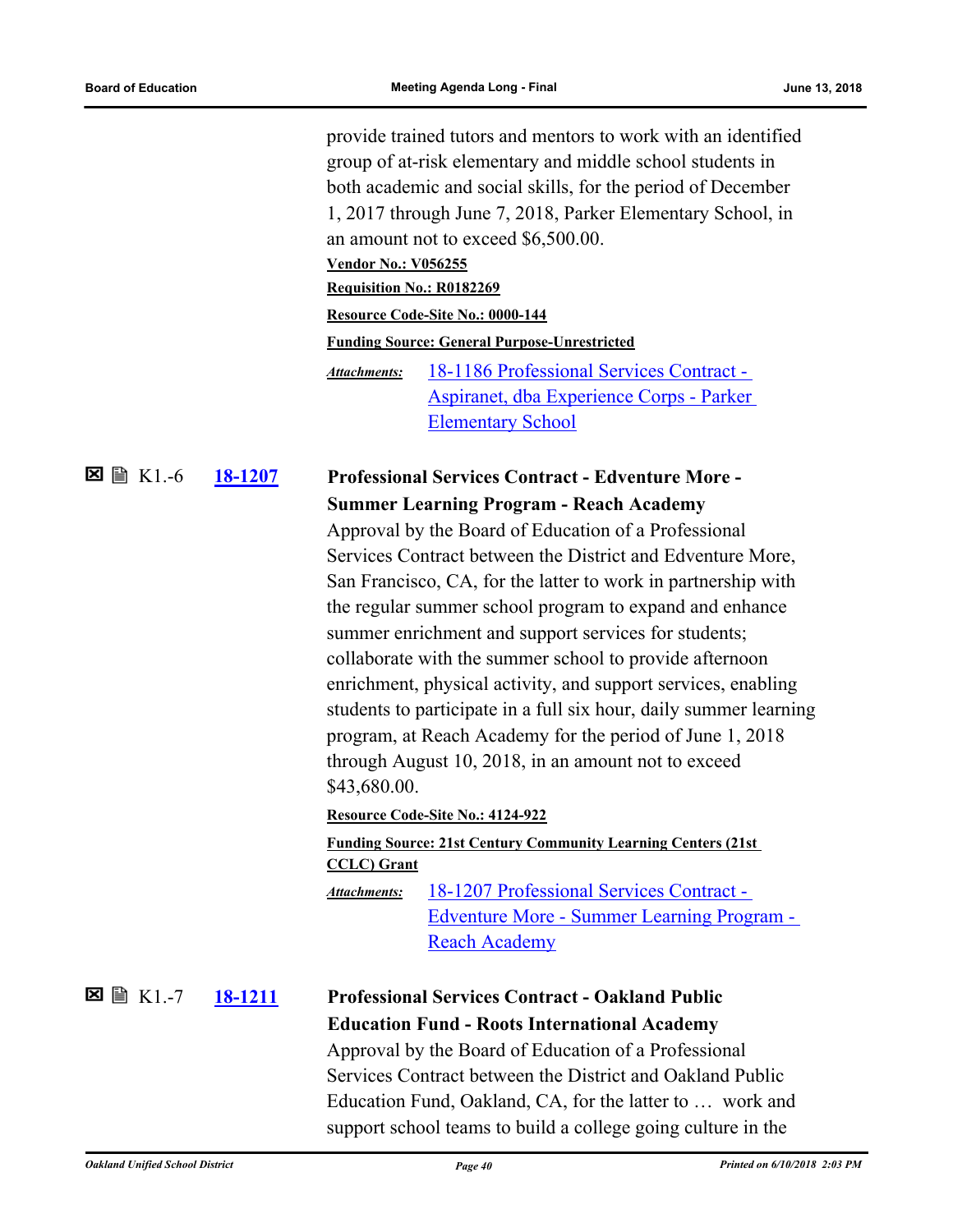classroom and school-wide by building college and career awareness and exploration so that students understand how choices in middle school and high school courses and activities affect their post-graduation options, at Roots International Academy, for the period of September 2, 2017 through June 30, 2018, in an amount not to exceed \$25,000.00. **Vendor No.: v053845 Requisition No.: R0184412 Resource Code-Site No.: 9332-226 Funding Source: Measure G1 Parcel Tax** [18-1211 Professional Services Contract -](http://ousd.legistar.com/gateway.aspx?M=F&ID=88947.pdf)  Oakland Public Education Fund - Roots International Academy *Attachments:*

#### **[18-1212](http://ousd.legistar.com/gateway.aspx?m=l&id=/matter.aspx?key=43392) Professional Services Contract - Oakland Youth Chorus - Summer Learning Program - Edna Brewer Middle School**  $\Sigma \cong K1.-8$

Approval by the Board of Education of a Professional Services Contract between the District and Oakland Youth Chorus, Oakland, CA, for the latter to provide six hours of daily summer academic support and enrichment to District students who are in need of summer services to counter summer learning loss; program activities based on youth development quality standards; work collaboratively with the Summer and After School Programs Offices to ensure that students in need receive at least 6 hours of daily summer learning, enrichment, physical activity, and support services; conduct outreach for summer student recruitment, communicate with families regularly, fulfill District grant reporting requirements including submission of summer attendance records, and maintain communication with the District Summer and After School units to review progress on summer program goals; comply with 21st CCLC grant requirements at Edna Brewer Middle School, for the period of June 1, 2018 through August 10, 2018 in an amount not to exceed \$3,900.00.

**Resource Code-Site No.: 4124-922**

**Funding Source: 21st Century Community Learning Centers (21st**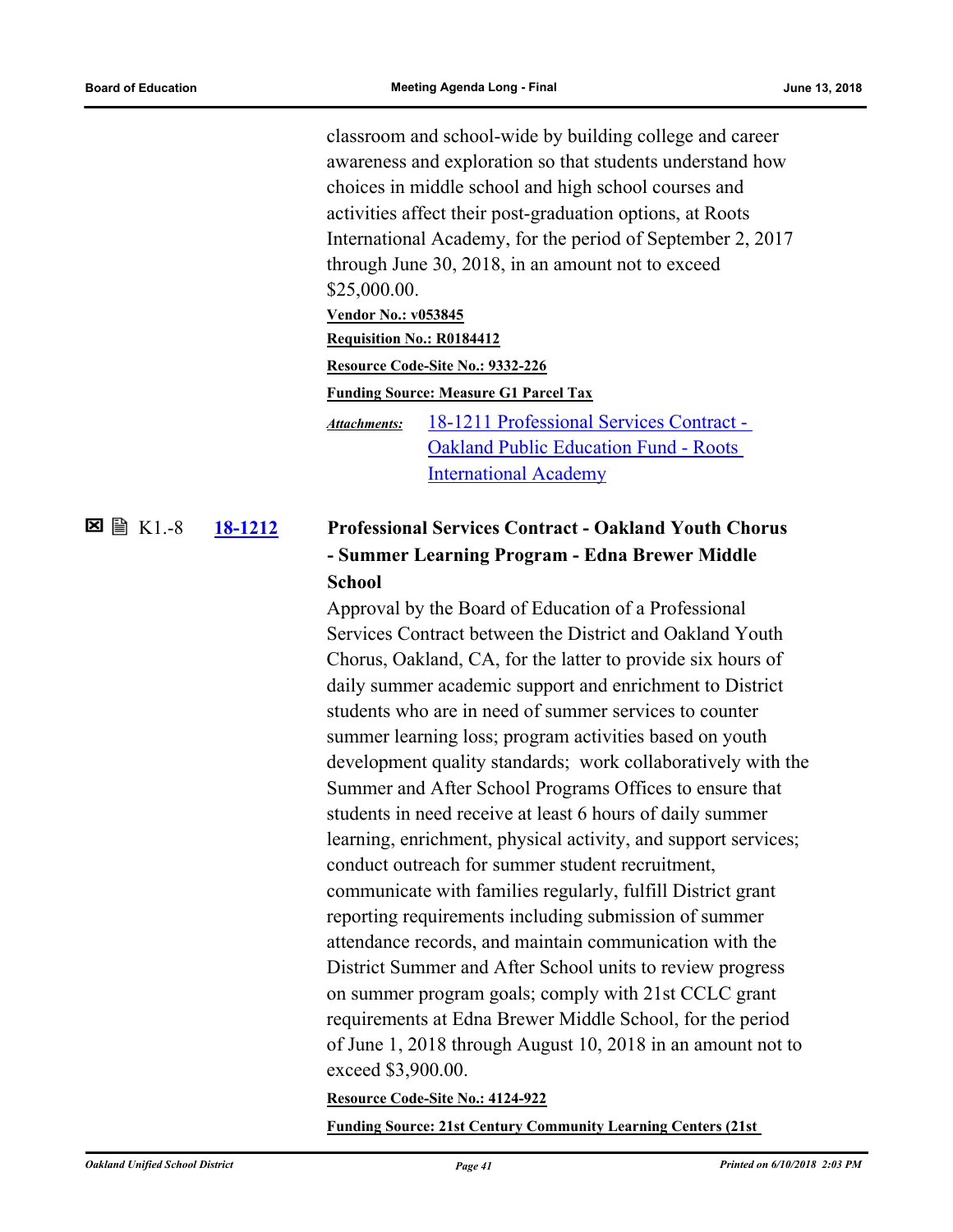#### **CCLC) Grant**

18-1212 Professional Services Contract - [Oakland Youth Chorus - Summer Learning](http://ousd.legistar.com/gateway.aspx?M=F&ID=88639.pdf)  Program - Edna Brewer Middle School *Attachments:*

## **L. Student Board Members Report**

*This is an oral report to the Board and to the Public by the Student Directors of any information that he/she wishes to share regarding past, present or future personal or official activities as the representatives of the All City Council and students of the District.*

| $L - 1$ | <b>18-1264</b> | <b>Student Board Members' Report - June 13, 2018</b>     |
|---------|----------------|----------------------------------------------------------|
|         |                | Presentation of the Student Board Members' Report - June |
|         |                | 13, 2018.                                                |

## **M. President's Report**

*This is an oral report to the Board and to the Public by the President of the Board of any information that he/she wishes to share regarding past, present or future personal or official activities as the chief officer of the Board.*

M.-1 **[18-1265](http://ousd.legistar.com/gateway.aspx?m=l&id=/matter.aspx?key=43445) President's Report - June 13, 2018** Presentation of the Report of the President of the Board - June 13, 2018.

### **N. Superintendent's Report**

*This is an oral report to the Board and the Public by the Superintendent of Schools of any information that he/she wishes to share regarding past, present or future personal or official activities.*

| $\n  B N.-1\n$ | <b>18-1266</b> | <b>Superintendent's Report - June 13, 2018</b>               |
|----------------|----------------|--------------------------------------------------------------|
|                |                | Presentation of the Superintendent's Report - June 13, 2018: |
|                |                | · Fiscal Vitality                                            |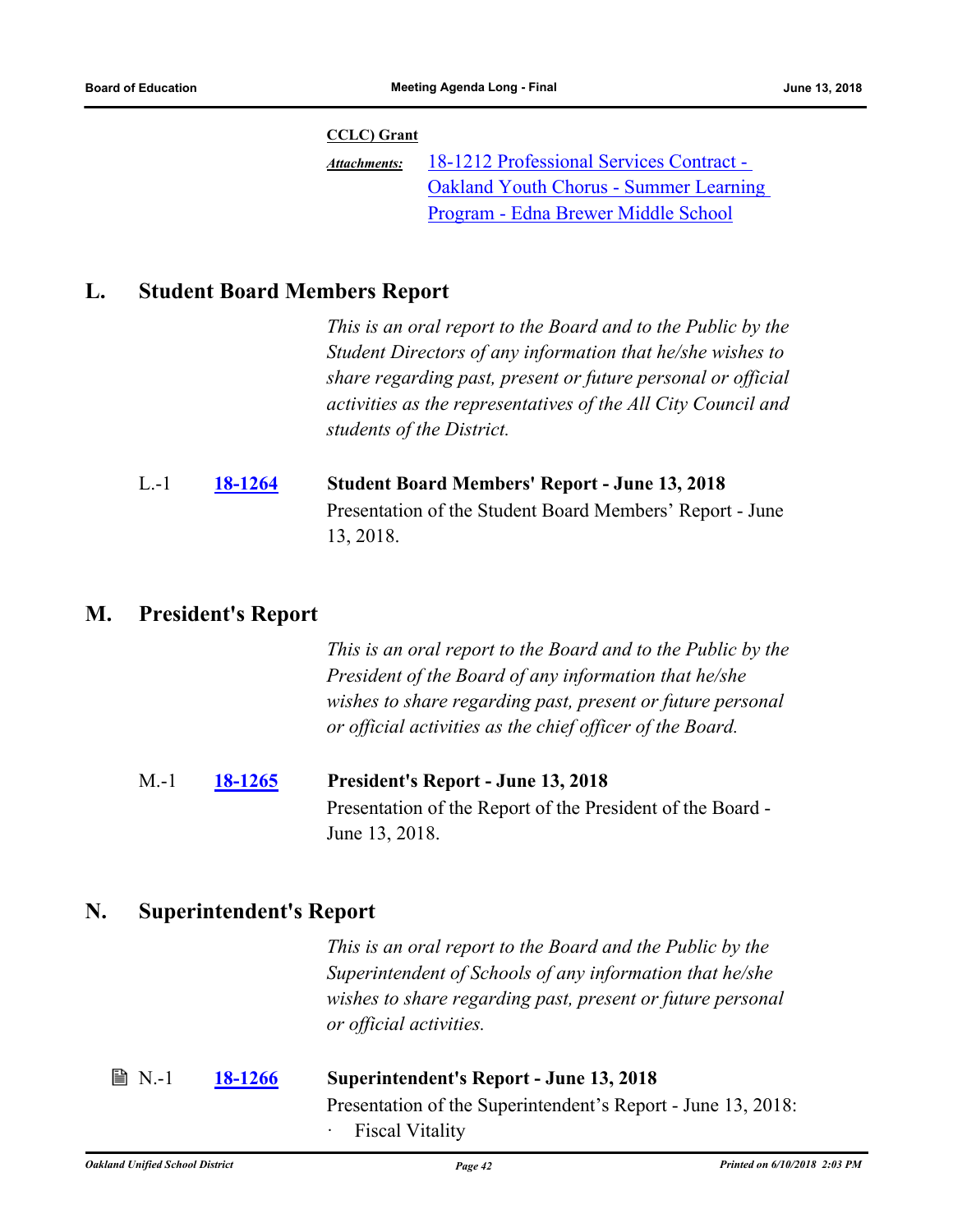- · Quality Community Schools; and
- · Organizational Resilience

*Attachments:* [18-1266 Superintendent's Report - June 13, 2018](http://ousd.legistar.com/gateway.aspx?M=F&ID=88918.pdf)

## **O. Public Comments On All Non-Agenda Items Within the Subject Matter Jurisdiction of the District (30 Minutes) - 6:30 P.M. or As Soon Thereafter As Speakers May Be Heard**

*This section of the Agenda provides an opportunity for a Member of the Public ("Speaker"), pursuant to the time limit(s) and non transfer of minutes rules stated in Section J, to directly address the Board on any item of interest not on the current Agenda but is within the subject matter jurisdiction of the Board. This Item is limited to a total of thirty (30) minutes. A Speaker, who has filed a Sign In To Speak Card, not heard under this section may be heard under Agenda Item S. The Board may not discuss or take any action on a non agenda item at the current meeting, except the Board or staff, as permitted by law, may briefly respond to a statement made or question(s) posed by a Speaker. In addition, on his or her own initiative or in response to questions posed by the public, a member of the Board or its staff may ask a question for clarification, make a brief announcement, or make a brief report of personal activities.*

#### **[18-1267](http://ousd.legistar.com/gateway.aspx?m=l&id=/matter.aspx?key=43447) Public Comments on All Non-Agenda Items Within the Subject Matter Jurisdiction of the District - June 13, 2018** O.-1

Public Comments on All Non-Agenda Items Within the Subject Matter Jurisdiction of the District - June 13, 2018.

## **P. Public Hearing(s)**

## **[18-1367](http://ousd.legistar.com/gateway.aspx?m=l&id=/matter.aspx?key=43547) 2018-2019 Local Control Accountability Plan (LCAP) and Budget ■ P.-1**

Public Hearing by the Board of Education on the proposed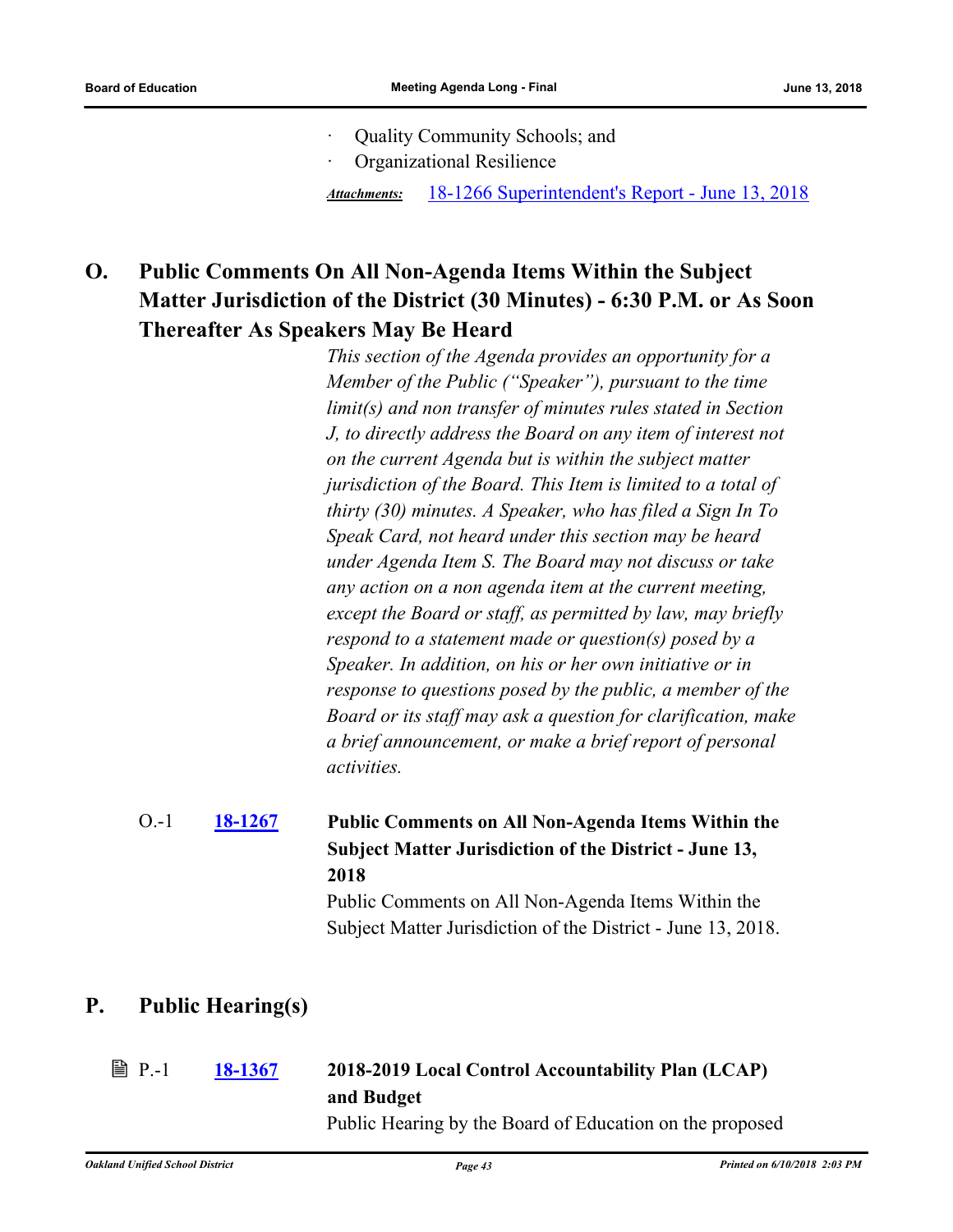2018-2019 Local Control Accountability Plan (LCAP) and Budget of \$159,483,365.00.

18-1367 Public Hearing - Presentation - [2018-2019 Local Control Accountability Plan](http://ousd.legistar.com/gateway.aspx?M=F&ID=88919.pptx)  (LCAP) and Budget (6/13/19) [18-1367 Public Hearing - 2018-2019 Local](http://ousd.legistar.com/gateway.aspx?M=F&ID=88920.pdf)  Control Accountability Plan (LCAP) and Template (6/13/18) [18-1367 Proof of Publication - Oakland Tribune](http://ousd.legistar.com/gateway.aspx?M=F&ID=88924.pdf)  - Notice of LCAP, LCAP Annual Update, Budget Inspection and Public Hearing [18-1367 LCAP 2017-18 Engagement Overview](http://ousd.legistar.com/gateway.aspx?M=F&ID=88921.pdf)  (6/13/18) [18-1367 Public Hearing - CAC Presentation -](http://ousd.legistar.com/gateway.aspx?M=F&ID=88922.pptx)  Special Education In the 2018-19 LCAP (6/13/18) *Attachments:*

### P.-2 **[18-1368](http://ousd.legistar.com/gateway.aspx?m=l&id=/matter.aspx?key=43548) District's 2018-2019 Fiscal Year Budget**

Public Hearing by the Board of Education on proposed District 2018-2019 Fiscal Year Budget - All Funds - in the amount of \$818,217,013.00.\*

Note: \*This sum is inclusive of the proposed 2018-2019 LCAP Budget.

[18-1368 Public Hearing - Presentation - District's](http://ousd.legistar.com/gateway.aspx?M=F&ID=88923.pptx)  2018-2019 Fiscal Year Budget (6/13/18) [18-1368 Proof of Publication - Oakland Tribune](http://ousd.legistar.com/gateway.aspx?M=F&ID=88925.pdf)  - Notice of LCAP, LCAP Annual Update, Budget Inspection and Public Hearing *Attachments:*

## **Q. Unfinished Business**

*None*

### **R. New Business**

*None*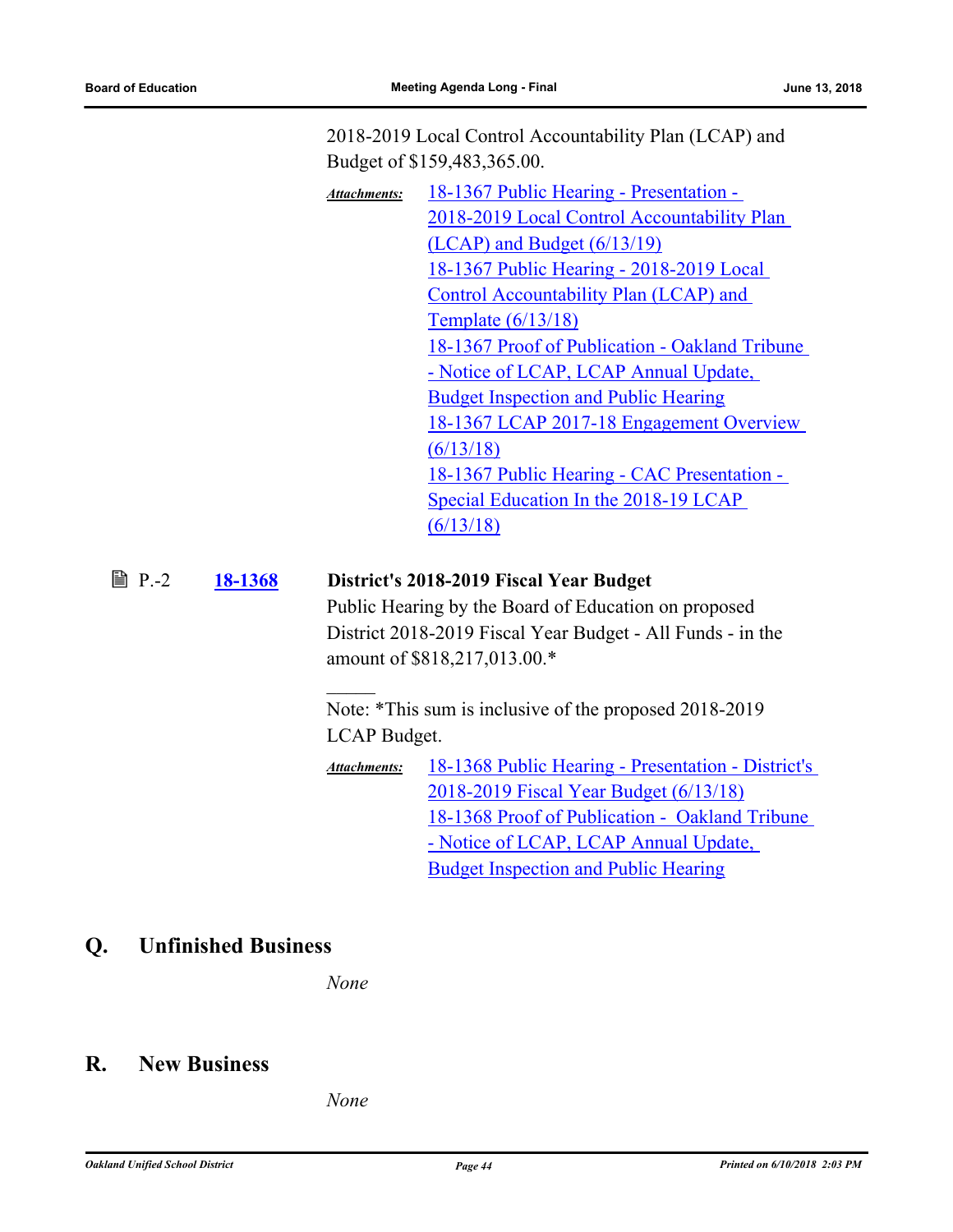## **S. Public Comments on All Non-Agenda Items Within the Subject Matter Jurisdiction of the District (30 Minutes)(Continued)**

*This section of the Agenda provides an opportunity for a member of the Public not heard under Agenda Item O, for three minutes per person, or less, depending on the number of Speakers remaining, to directly address the Board, on any Item of interest to a member of the Public that is not on the current Agenda, but is within the subject matter jurisdiction of the Board, subject to terms and conditions stated herein. Minutes are not transferable from Speaker to Speaker. A Speaker may be heard under this Item - S - only if s/he timely submitted a Sign In to Speak Card by the time Item O is considered, the 30 minutes under Item O was exhausted before being called to speak and the 30 minutes of this section has not been exhausted. A Sign In To Speak Card called during Agenda Item O but not responded to by the requester is not repeated and a new Sign In To Speak Card is not accepted under this Section Item - S. Not more than 30 minutes shall be allocated for the purpose of this item. Likewise, as under Item O, the Board may not discuss or take any action on a non-agenda item not appearing on the posted agenda for this meeting, except the Board or staff, as permitted by law, may briefly respond to a statement made or questions posed by a member of the public. In addition, on his or her own initiative or in response to questions posed by the public, a member of the Board or its staff may ask a question for clarification, make a brief announcement, or make a brief report of personal activities.*

### **[18-1267](http://ousd.legistar.com/gateway.aspx?m=l&id=/matter.aspx?key=43447) Public Comments on All Non-Agenda Items Within the Subject Matter Jurisdiction of the District - June 13, 2018** S.-1

Public Comments on All Non-Agenda Items Within the Subject Matter Jurisdiction of the District - June 13, 2018.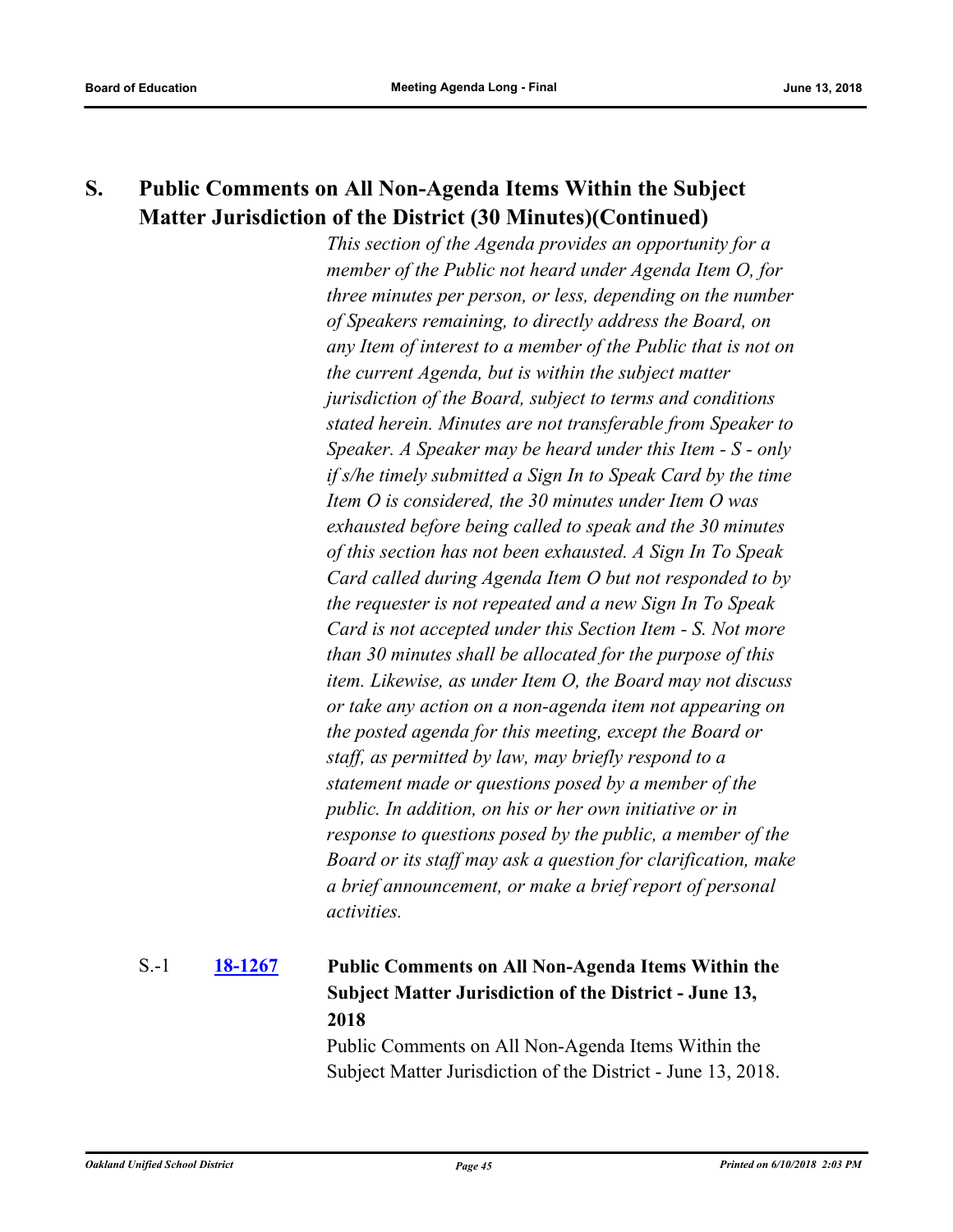## **T. Adoption of the Pupil Discipline Consent Report**

*Adoption of the Pupil Discipline Consent Report by the Board is the final Public Session decision, required by state law, on an individual pupil case from Closed Session, based on consideration of report and recommendations from the Pupil Discipline Hearing Panel, to either suspend, expel, grant a suspended expulsion, revoke a suspended expulsion order, reinstate, readmit, admit a pupil or not to do any of the preceding regarding a pupil. An individual pupil case specifics, other than as disclosed on printed agenda, is non-discloseable pursuant to federal and state law.*

| $T-1$  | 17-1389 | <b>Readmission Hearing - Student CCC</b>      |
|--------|---------|-----------------------------------------------|
|        |         | Readmission Hearing - Student CCC             |
| $T.-2$ | 17-2528 | <b>Readmission Hearing - Student P</b>        |
|        |         | Readmission Hearing - Student P               |
| $T.-3$ | 18-0345 | <b>Reinstatement Hearing - Student GG</b>     |
|        |         | Reinstatement Hearing - Student GG            |
| $T.-4$ | 18-1406 | <b>Expulsion Appeal Hearing - Student DDD</b> |
|        |         | <b>Expulsion Appeal Hearing - Student DDD</b> |
| $T.-5$ | 18-1409 | <b>Admission Hearing - Student EEE</b>        |
|        |         | Admission Hearing - Student EEE               |
| $T.-6$ | 18-1410 | <b>Admission Hearing - Student FFF</b>        |
|        |         | <b>Admission Hearing - Student FFF</b>        |
| $T.-7$ | 18-1445 | <b>Admission Hearing - Student GGG</b>        |
|        |         | Admission Hearing - Student GGG               |